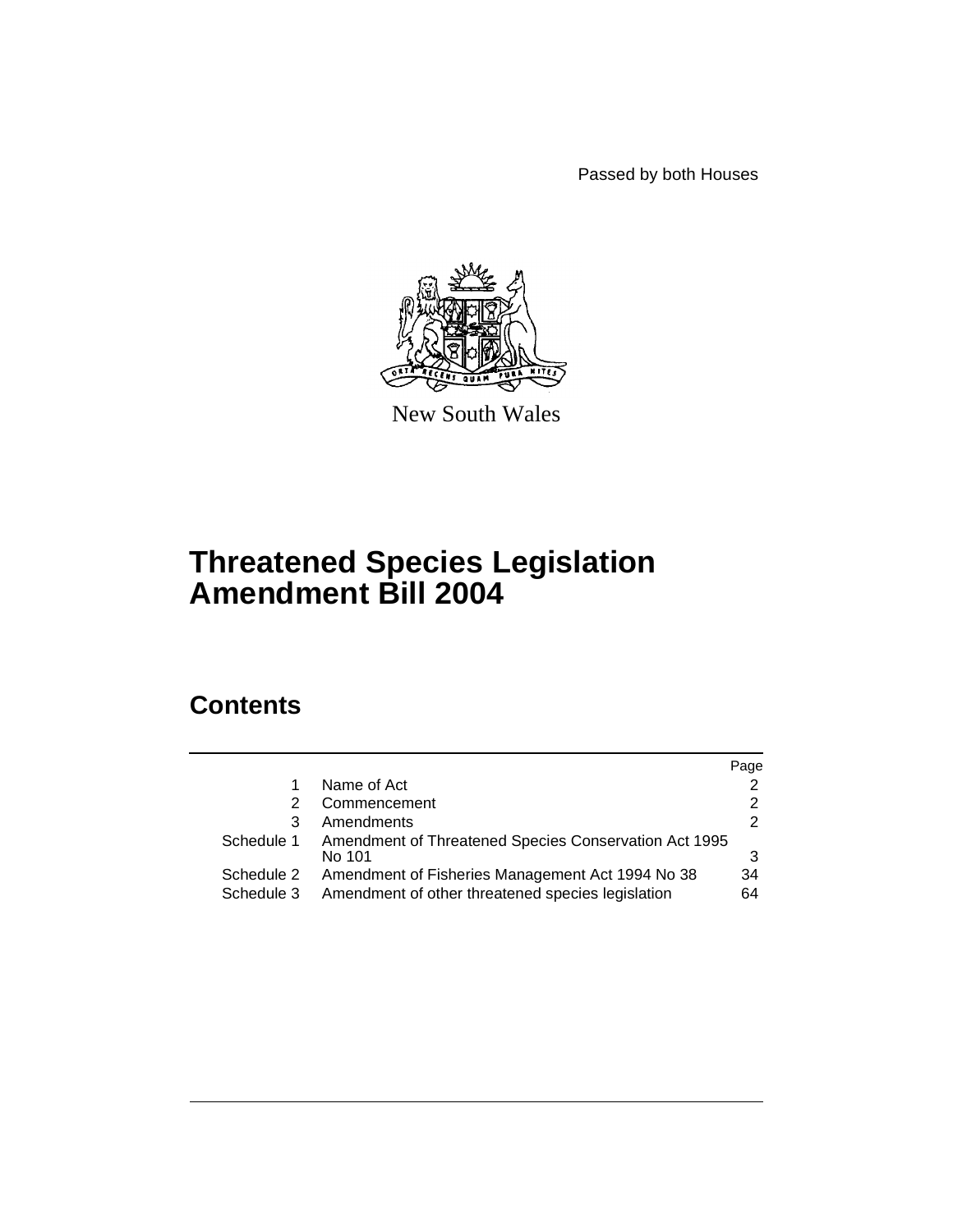*I certify that this PUBLIC BILL, which originated in the LEGISLATIVE ASSEMBLY, has finally passed the LEGISLATIVE COUNCIL and the LEGISLATIVE ASSEMBLY of NEW SOUTH WALES.*

> *Clerk of the Legislative Assembly. Legislative Assembly, Sydney, , 2004*



New South Wales

# **Threatened Species Legislation Amendment Bill 2004**

Act No , 2004

An Act to amend the *Threatened Species Conservation Act 1995* and other threatened species legislation to make provision for critically endangered species and ecological communities and to make further provision for conservation of threatened species, threatened species recovery and threat abatement processes and integration with natural resource management and land use planning; and for other purposes.

*I have examined this Bill, and find it to correspond in all respects with the Bill as finally passed by both Houses.*

*Chairman of Committees of the Legislative Assembly.*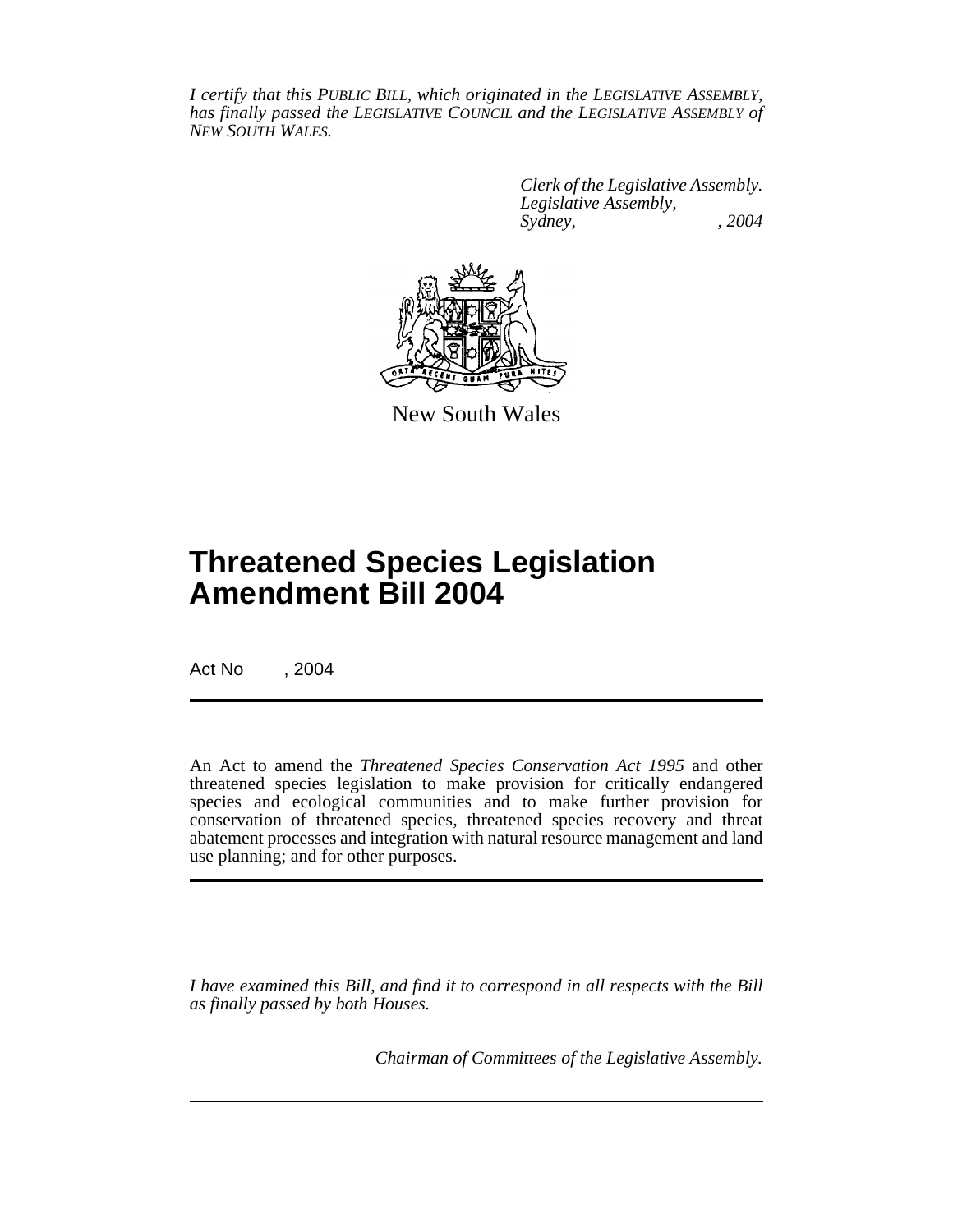#### <span id="page-2-0"></span>**The Legislature of New South Wales enacts:**

### **1 Name of Act**

This Act is the *Threatened Species Legislation Amendment Act 2004*.

#### <span id="page-2-1"></span>**2 Commencement**

- (1) This Act commences on a day or days to be appointed by proclamation, except as provided by subsection (2).
- (2) Schedule 3.1 [1], [8] and [10]–[17] and 3.2 commence on the date of assent.

#### <span id="page-2-2"></span>**3 Amendments**

The Acts and Regulation specified in the Schedules to this Act are amended as set out in those Schedules.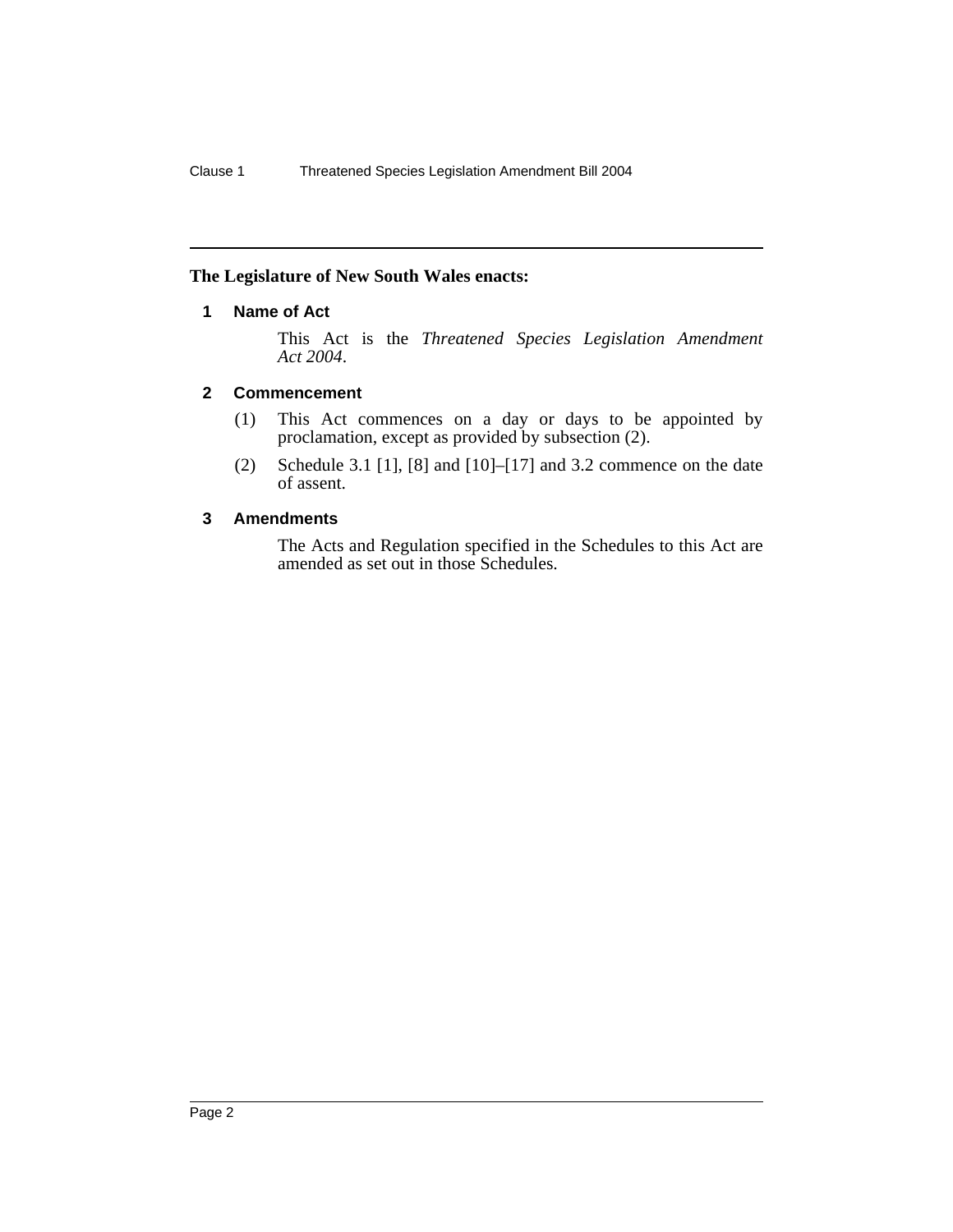Amendment of Threatened Species Conservation Act 1995 No 101 Schedule 1

# <span id="page-3-0"></span>**Schedule 1 Amendment of Threatened Species Conservation Act 1995 No 101**

(Section 3)

#### **[1] Section 4 Definitions**

Omit the definition of *Advisory Council* from section 4 (1).

#### **[2] Section 4 (1)**

Omit the definition of *Director-General*. Insert instead:

*Department* means the Department of Environment and Conservation.

*Director-General* means the Director-General of the Department.

## **[3] Section 4 (1)**

Insert in alphabetical order:

*BDAC* means the Biological Diversity Advisory Council established under Part 9A.

*catchment action plan* or *CAP* means a catchment action plan approved under Part 4 of the *Catchment Management Authorities Act 2003*.

*critically endangered ecological community* means an ecological community specified in Part 2 of Schedule 1A.

*critically endangered species* means a species specified in Part 1 of Schedule 1A.

*critically endangered species and ecological communities* means species and ecological communities specified in Schedule 1A and *critically endangered species or ecological community* means a species or ecological community respectively specified in that Schedule.

*environmental planning instrument* or *EPI* means an environmental planning instrument under the *Environmental Planning and Assessment Act 1979*.

*NPW Act* means the *National Parks and Wildlife Act 1974*.

*NRC* means the Natural Resources Commission established under the *Natural Resources Commission Act 2003*.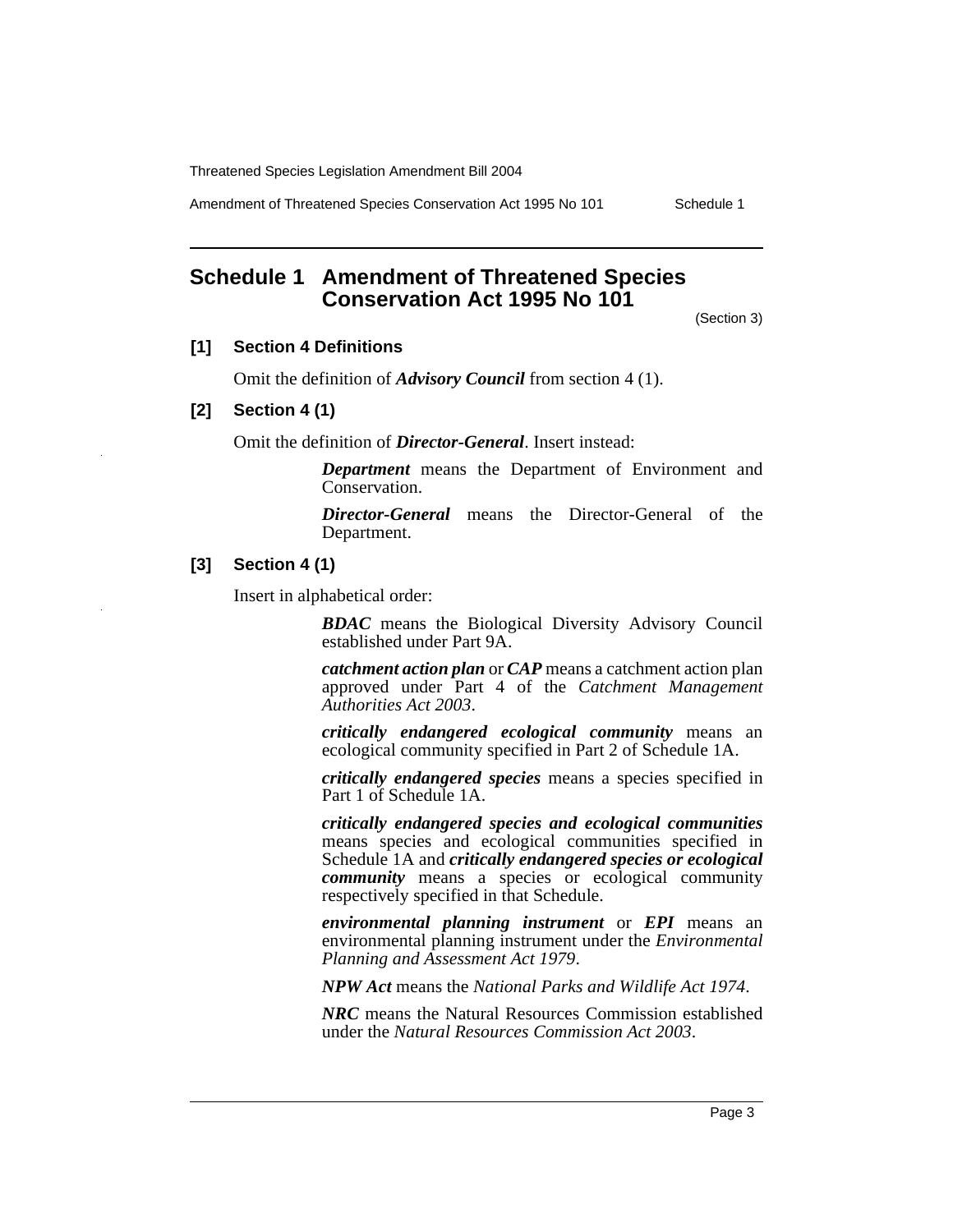Schedule 1 Amendment of Threatened Species Conservation Act 1995 No 101

*Priorities Action Statement* means a Threatened Species Priorities Action Statement under Part 5A.

*SEAC* means the Social and Economic Advisory Council established under Part 9A.

*vulnerable ecological community* means an ecological community specified in Part 2 of Schedule 2.

#### **[4] Section 4 (1), definition of "list"**

Insert ", 1A" after "Schedule 1".

## **[5] Section 4 (1), definition of "threatened ecological community"**

Insert ", Part 2 of Schedule 1A" after "Schedule 1".

#### **[6] Section 4 (1), definition of "threatened species"**

Omit the definition. Insert instead:

*threatened species* means a species specified in Part 1 or 4 of Schedule 1, Part 1 of Schedule 1A or Part 1 of Schedule 2.

#### **[7] Section 4 (1), definition of "threatened species, populations and ecological communities"**

Insert ", 1A" after "Schedules 1".

#### **[8] Section 4 (1), definition of "threatened species, population or ecological community"**

Omit "either of those Schedules". Insert instead "any of those Schedules".

#### **[9] Part 2, Introductory note**

Insert after the first dot point relating to Schedule 1:

in Schedule 1A, of critically endangered species and ecological communities, and

#### **[10] Part 2, Introductory note**

Insert "and vulnerable ecological communities" after "in Schedule 2, of vulnerable species".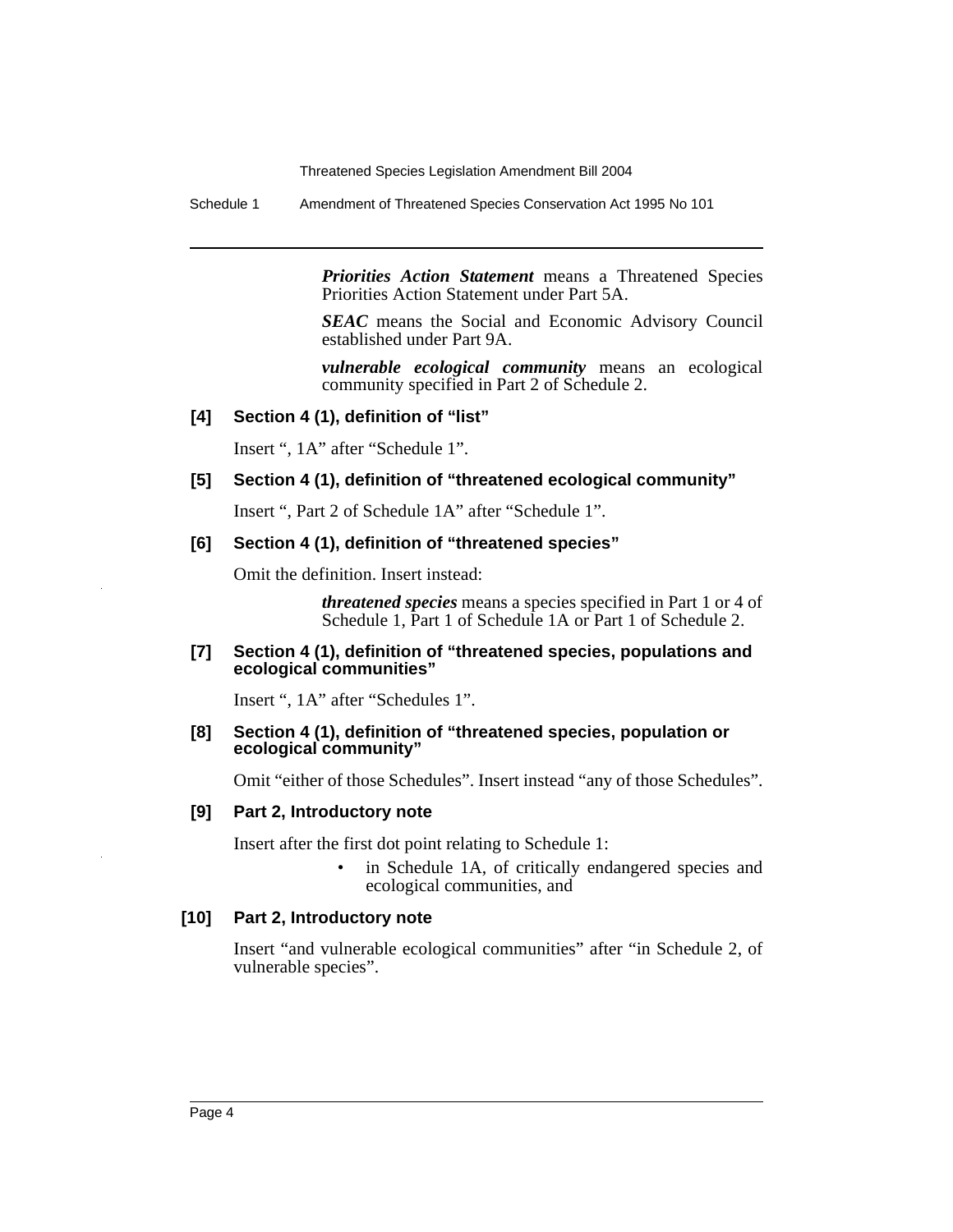Amendment of Threatened Species Conservation Act 1995 No 101 Schedule 1

#### **[11] Part 2, Introductory note**

Omit "lists of endangered populations and endangered ecological communities and threatening processes".

Insert instead "lists of critically endangered species, endangered populations, endangered and critically endangered ecological communities and threatening processes".

#### **[12] Part 2, Introductory note**

Omit "Division 4 describes the process by which species that are endangered may be listed provisionally in Schedule 1".

Insert instead "Division 4 describes the process by which species that are endangered or critically endangered may be listed provisionally in Schedule 1 or 1A".

#### **[13] Section 6 Lists of endangered and critically endangered species, populations and ecological communities**

Insert after section 6 (4):

- (4A) Part 1 of Schedule 1A contains a list of critically endangered species for the purposes of this Act.
- (4B) Part 2 of Schedule 1A contains a list of critically endangered ecological communities for the purposes of this Act.

## **[14] Section 6 (5) and (6)**

Insert "or critically endangered" after "endangered" wherever occurring.

#### **[15] Section 7**

Omit the section. Insert instead:

#### **7 Schedule 2 list of vulnerable species and ecological communities**

- (1) Part 1 of Schedule 2 contains a list of vulnerable species for the purposes of this Act.
- (2) Part 2 of Schedule 2 contains a list of vulnerable ecological communities for the purposes of this Act.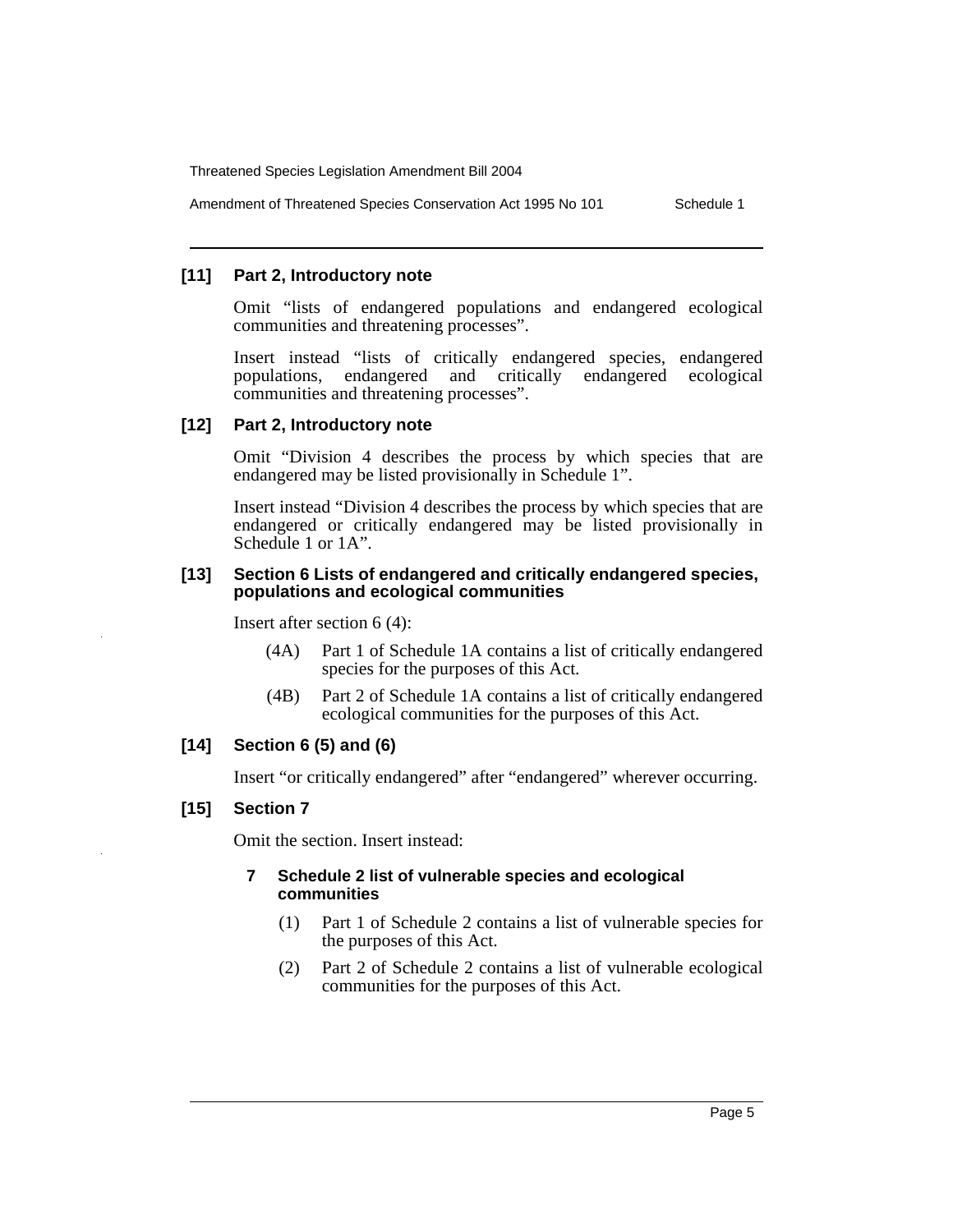Schedule 1 Amendment of Threatened Species Conservation Act 1995 No 101

- (3) Any vulnerable species that is a listed threatened species under the *Environment Protection and Biodiversity Conservation Act 1999* of the Commonwealth is marked with an asterisk to show that it is considered to be a threatened species nationally.
- (4) Any vulnerable ecological community that is a listed threatened ecological community under the *Environment Protection and Biodiversity Conservation Act 1999* of the Commonwealth is marked with an asterisk to show that it is considered to be a threatened ecological community nationally.

#### **[16] Section 9 Listing of nationally threatened species and ecological communities**

Insert ", 1A" after "Schedule 1" wherever occurring.

#### **[17] Part 2 Listing of threatened species, populations and ecological communities and key threatening processes**

Omit Division 2 of Part 2. Insert instead:

#### **Division 2 Eligibility for listing**

#### **10 Listing of species**

- (1) A species is eligible to be listed as a *species presumed extinct* at a particular time if, in the opinion of the Scientific Committee, it has not been recorded in its known or expected habitat in New South Wales, despite targeted surveys, over a time frame appropriate, in the opinion of the Scientific Committee, to its life cycle and form.
- (2) A species is eligible to be listed as a *critically endangered species* if, in the opinion of the Scientific Committee, it is facing an extremely high risk of extinction in New South Wales in the immediate future, as determined in accordance with criteria prescribed by the regulations.
- (3) A species is eligible to be listed as an *endangered species* if, in the opinion of the Scientific Committee:
	- (a) it is facing a very high risk of extinction in New South Wales in the near future, as determined in accordance with criteria prescribed by the regulations, and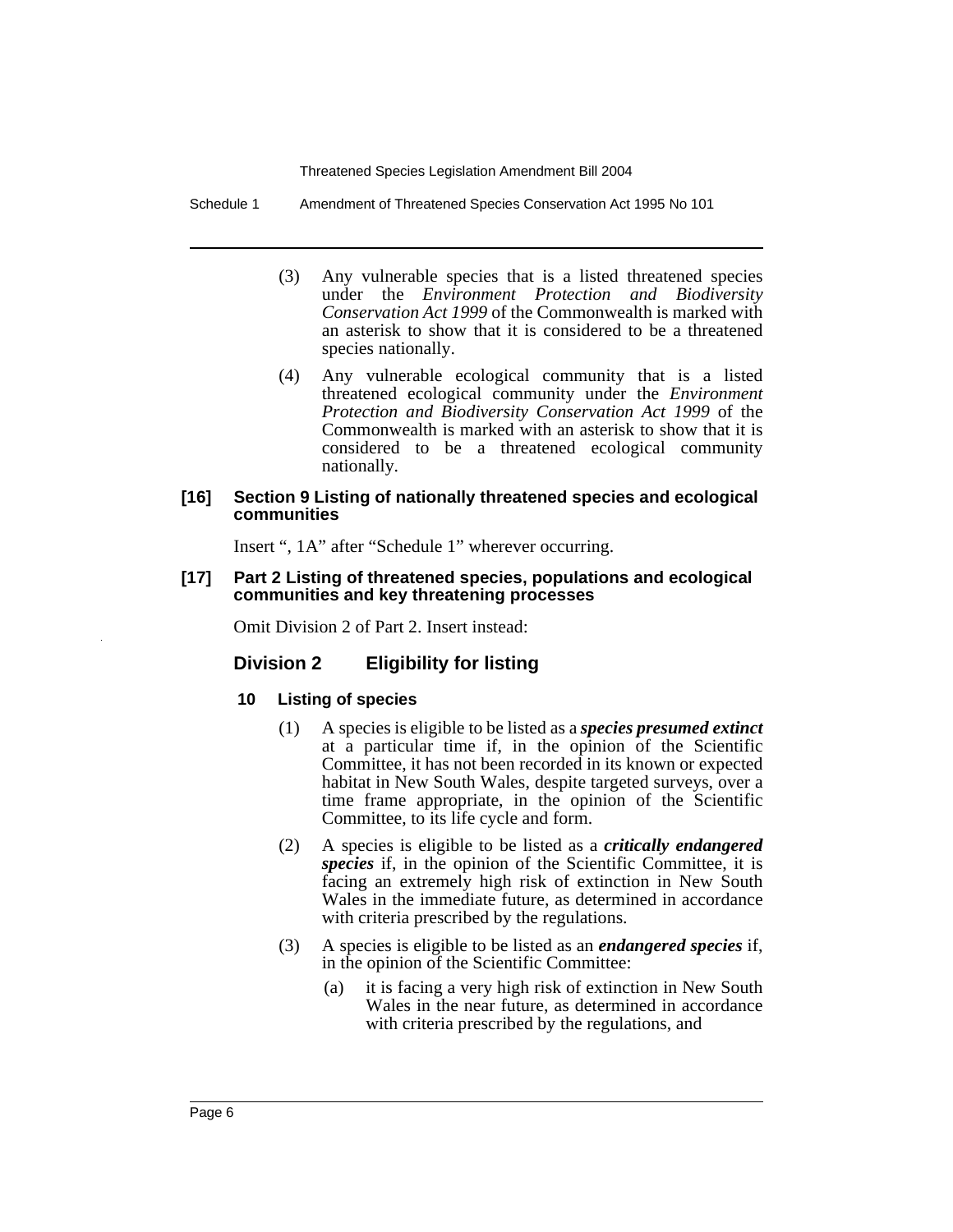Amendment of Threatened Species Conservation Act 1995 No 101 Schedule 1

- (b) it is not eligible to be listed as a critically endangered species.
- (4) A species is eligible to be listed as a *vulnerable species* if, in the opinion of the Scientific Committee:
	- (a) it is facing a high risk of extinction in New South Wales in the medium-term future, as determined in accordance with criteria prescribed by the regulations, and
	- (b) it is not eligible to be listed as an endangered or critically endangered species.

## **11 Listing of populations**

- (1) A population is eligible to be listed as an *endangered population* if, in the opinion of the Scientific Committee, it is facing a very high risk of extinction in New South Wales in the near future, as determined in accordance with criteria prescribed by the regulations.
- (2) A population is not eligible to be listed as an endangered population if it is a population of a species already listed in Schedule 1 or 1A.

#### **12 Listing of ecological communities**

- (1) An ecological community is eligible to be listed as a *critically endangered ecological community* if, in the opinion of the Scientific Committee, it is facing an extremely high risk of extinction in New South Wales in the immediate future, as determined in accordance with criteria prescribed by the regulations.
- (2) An ecological community is eligible to be listed as an *endangered ecological community* if, in the opinion of the Scientific Committee:
	- (a) it is facing a very high risk of extinction in New South Wales in the near future, as determined in accordance with criteria prescribed by the regulations, and
	- (b) it is not eligible to be listed as a critically endangered ecological community.
- (3) An ecological community is eligible to be listed as a *vulnerable ecological community* if, in the opinion of the Scientific Committee: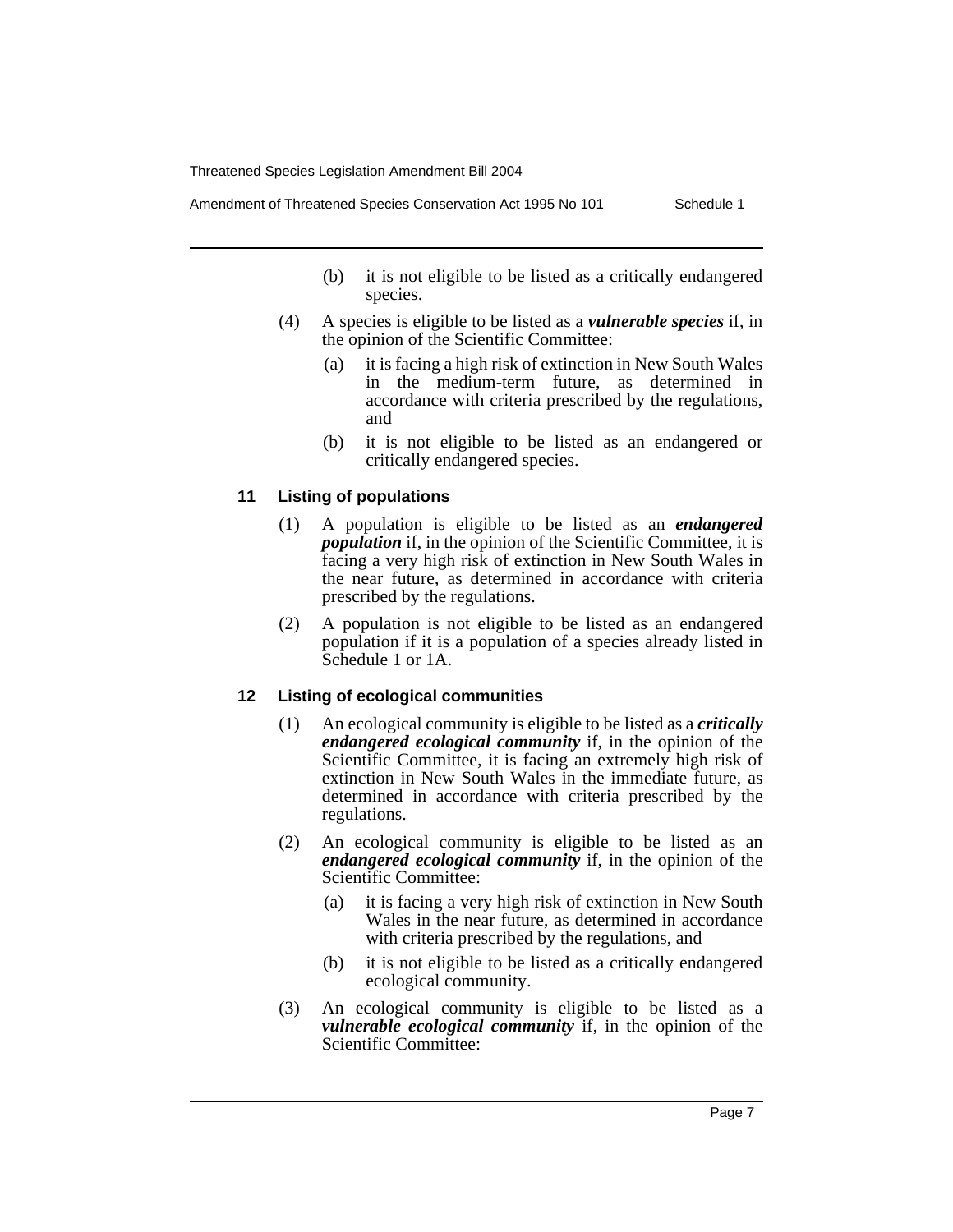Schedule 1 Amendment of Threatened Species Conservation Act 1995 No 101

- (a) it is facing a high risk of extinction in New South Wales in the medium-term future, as determined in accordance with criteria prescribed by the regulations, and
- (b) it is not eligible to be listed as an endangered or critically endangered ecological community.

#### **13 Threatening processes eligible for listing as key threatening processes**

- (1) A threatening process is eligible to be listed as a *key threatening process* if, in the opinion of the Scientific Committee:
	- (a) it adversely affects threatened species, populations or ecological communities, or
	- (b) it could cause species, populations or ecological communities that are not threatened to become threatened.
- (2) The regulations may prescribe criteria for the determination of matters under this section.

#### **14 Regulations prescribing criteria under this Part**

A regulation that prescribes criteria for the purposes of section 10, 11, 12 or 13 is not to be made unless the Minister certifies in writing that:

- (a) the criteria are based on scientific principles only, and
- (b) any criteria for listing under the *Environment Protection and Biodiversity Conservation Act 1999* of the Commonwealth were given due consideration before the regulation was made.

#### **[18] Section 16 Operation of Division**

Insert ", 1A" after "Schedule 1" in section 16 (1).

#### **[19] Section 16 (2)**

Insert "or critically endangered" after "endangered".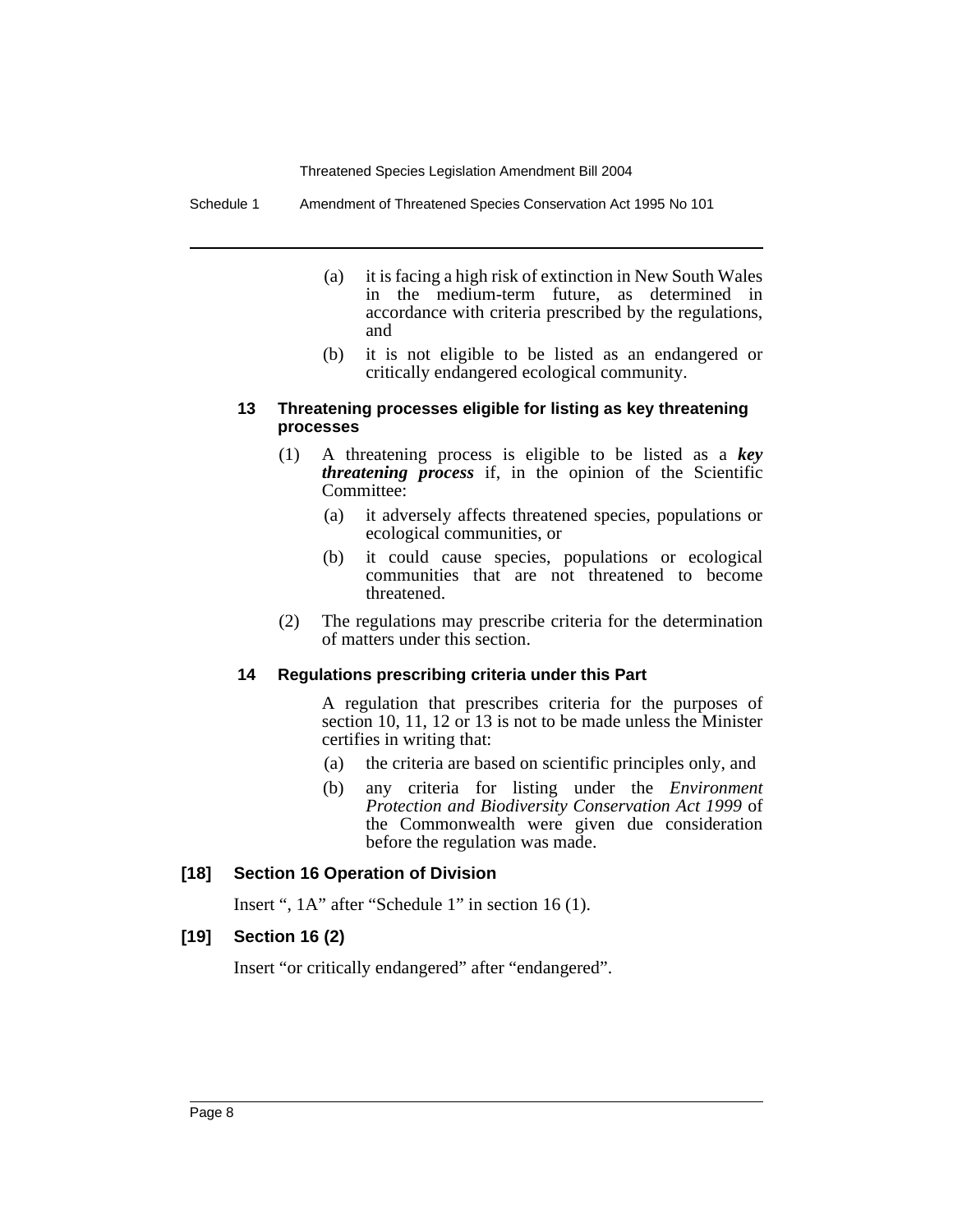Amendment of Threatened Species Conservation Act 1995 No 101 Schedule 1

#### **[20] Section 16 (3)**

Insert after section 16 (2):

(3) A proposal that involves the alteration of the listing status of a species or ecological community (by moving the description of the species or ecological community from one Schedule to another or from one Part of a Schedule to another Part of the Schedule) may be dealt with under this Division as a composite proposal, whereby all aspects of the proposal are dealt with together.

#### **[21] Section 17 Scientific Committee responsible for lists**

Insert ", 1A" after "Schedule 1" in section 17 (1).

**[22] Section 17 (2)**

Omit the subsection.

#### **[23] Section 18 Who may initiate action for listing**

Insert "or the NRC" after "Minister" in section 18 (2).

#### **[24] Section 19 Making nomination for inclusion on, omission from or amendment of list**

Insert ", 1A" after "Schedule 1" in section 19 (1) and (2) wherever occurring.

#### **[25] Section 19 (6)**

Insert after section 19 (5):

(6) The Scientific Committee is to give notice of a nomination to the Minister and the NRC within 14 days after the nomination is made.

#### **[26] Section 21 Consideration of nomination by Scientific Committee**

Omit section 21 (1). Insert instead:

- (1) The Scientific Committee is to determine priorities for its consideration of nominations every 12 months and in determining those priorities is to have regard to:
	- (a) the degree of threat, immediacy of threat, taxonomic distinctiveness and such other matters as the Scientific Committee considers relevant, and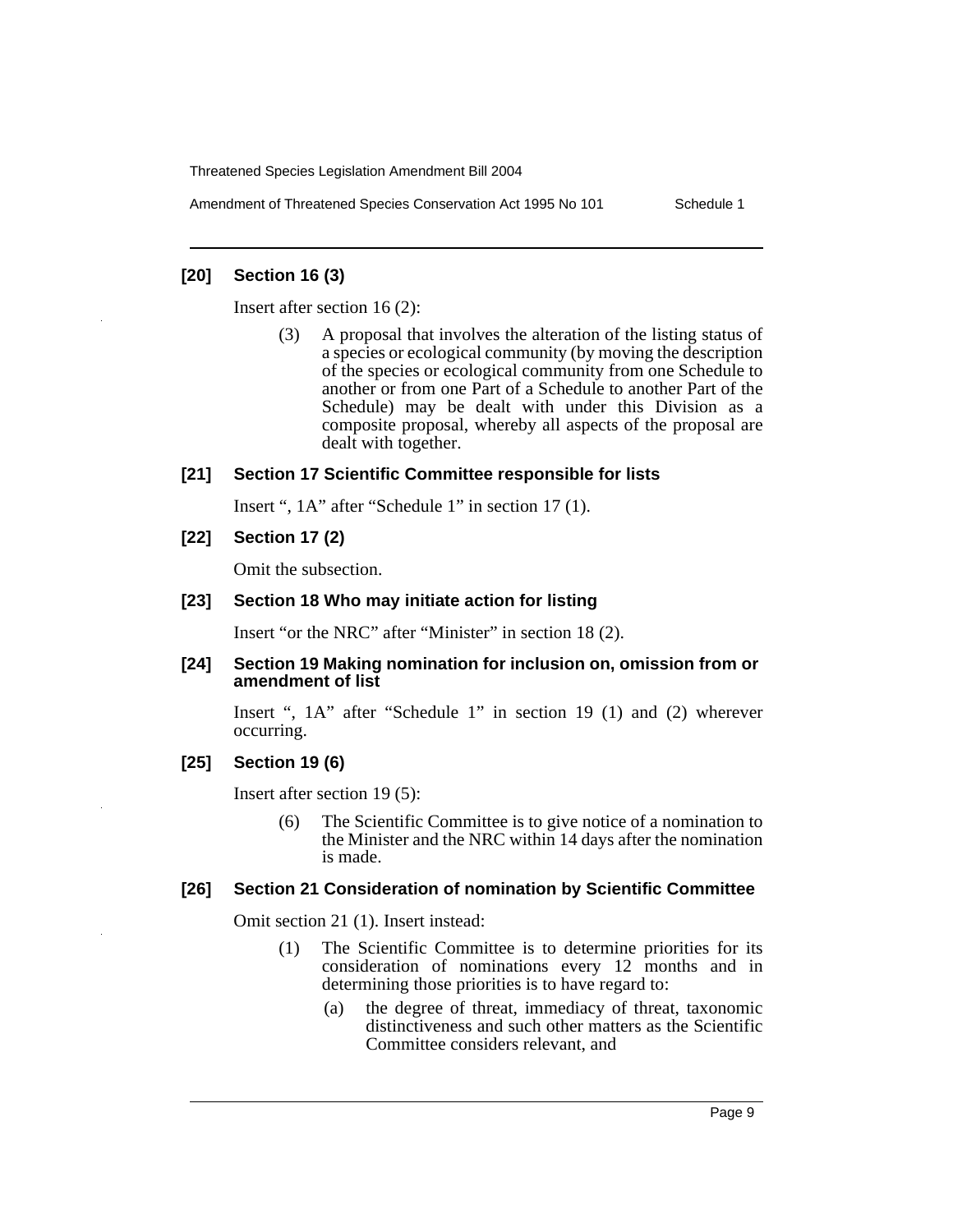Schedule 1 Amendment of Threatened Species Conservation Act 1995 No 101

- (b) any advice or recommendations of the Minister or the NRC concerning those priorities.
- (1A) The NRC and the Minister may give advice or make recommendations to the Scientific Committee concerning priorities for the consideration of nominations by the Scientific Committee, and in giving that advice or making those recommendations the NRC and the Minister may consider State-wide issues of concern in biodiversity conservation.

#### **[27] Section 21 (4)**

Insert ", the NRC" after "Minister".

#### **[28] Section 21 (5)**

Insert ", 1A" after "Schedule 1".

#### **[29] Section 22 Scientific Committee's preliminary determination**

Insert after section 22 (6):

(7) The reasons for a preliminary determination are to include reference to such of the criteria prescribed by the regulations under sections 10–13 as may be relevant to the determination.

#### **[30] Section 23 Scientific Committee's final determination**

Omit "Schedule 1, 2 or 3, and must give reasons for the determination" from section 23 (1).

Insert instead "Schedule 1, 1A, 2 or 3 and must give reasons for its decision".

#### **[31] Section 23 (1A)**

Insert after section 23 (1):

(1A) The reasons for a determination are to include reference to such of the criteria prescribed by the regulations under sections 10–13 as may be relevant to the determination.

#### **[32] Section 23 (2)**

Insert "final" before "determination" where firstly occurring.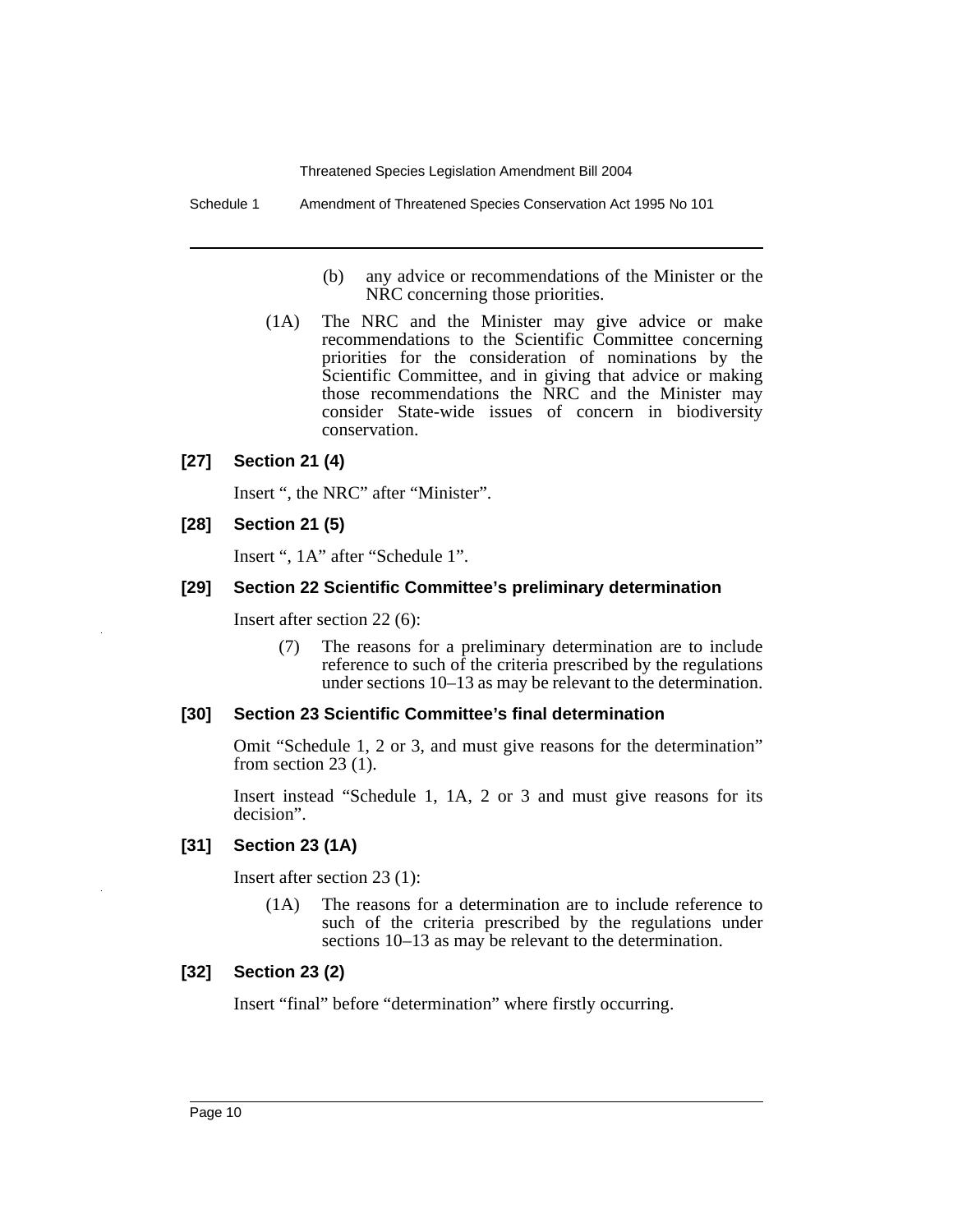Amendment of Threatened Species Conservation Act 1995 No 101 Schedule 1

## **[33] Section 23 (3)–(6)**

Insert after section 23 (2):

- (3) Before making a final determination the Scientific Committee must give the Minister notice in writing of the proposed final determination. The Minister then has 2 months to decide whether to refer the proposed final determination back to the Scientific Committee for further consideration under section 23A.
- (4) The Scientific Committee is not to proceed to make the proposed final determination unless:
	- (a) the Minister has notified the Scientific Committee that the Minister has decided not to refer the proposed determination back to the Scientific Committee for further consideration, or
	- (b) the Minister has not referred the proposed final determination back to the Scientific Committee for further consideration under section 23A within 2 months after the Minister was given notice of the proposed final determination, or
	- (c) if the Minister has referred the proposed final determination back to the Scientific Committee for further consideration under section 23A within that 2 months, the Scientific Committee has decided to proceed with the final determination following that further consideration.
- (5) The Minister may at the request of the Scientific Committee extend and further extend the period of 6 months under subsection (2), to a maximum period of 2 years.
- (6) Failure to make a final determination within the period required by this section or to give notice to the Minister of a proposed final determination within the period required by this section does not affect the validity of the determination.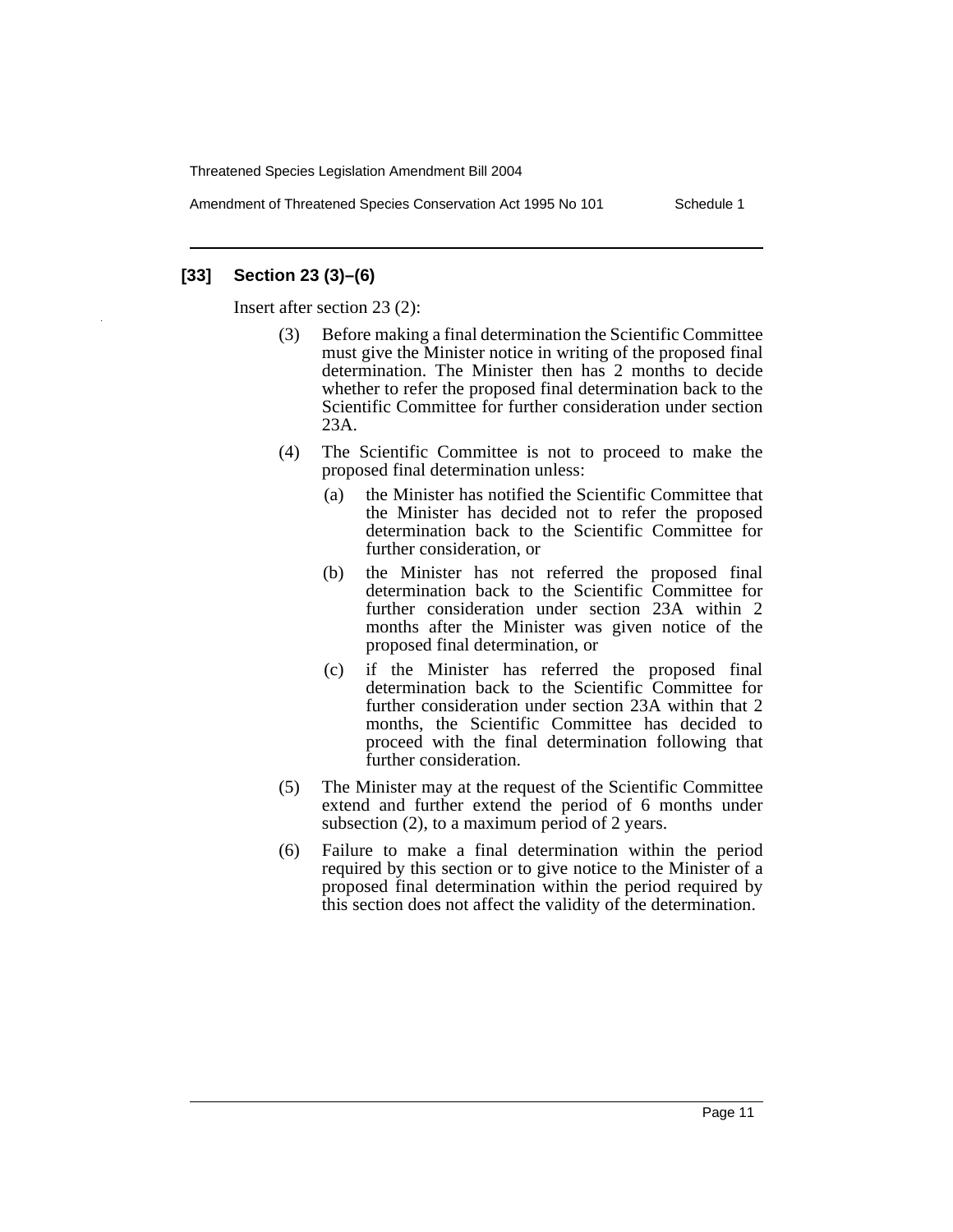Schedule 1 Amendment of Threatened Species Conservation Act 1995 No 101

#### **[34] Section 23A**

Insert after section 23:

#### **23A Minister's response to proposed final determination**

- (1) Within 2 months after receiving notice from the Scientific Committee of a proposed final determination, the Minister may:
	- (a) notify the Scientific Committee that the Minister has decided not to refer the proposed determination back to the Scientific Committee for further consideration, or
	- (b) refer the proposed final determination back to the Scientific Committee for further consideration.
- (2) The Minister may only refer a matter back to the Scientific Committee for reasons of a scientific nature provided to the Scientific Committee. In the case of a nomination, the Scientific Committee is to notify the person who made the nomination that the matter has been referred back to the Scientific Committee and of the Minister's reasons for doing so.
- (3) If a proposed final determination is referred back to the Scientific Committee for further consideration:
	- (a) the Scientific Committee may, after further considering it, decide to proceed with the final determination, to change the final determination or not to proceed with the final determination, and
	- (b) the Scientific Committee is to make that decision within 3 months, and
	- (c) the Minister cannot refer the matter back to the Scientific Committee again after it has made that decision.
- (4) Failure to make a decision within the period required by this section does not affect the validity of the decision.

#### **[35] Section 24 Publication of final determination**

Insert ", the NRC" after "Minister" in section 24 (1) (b).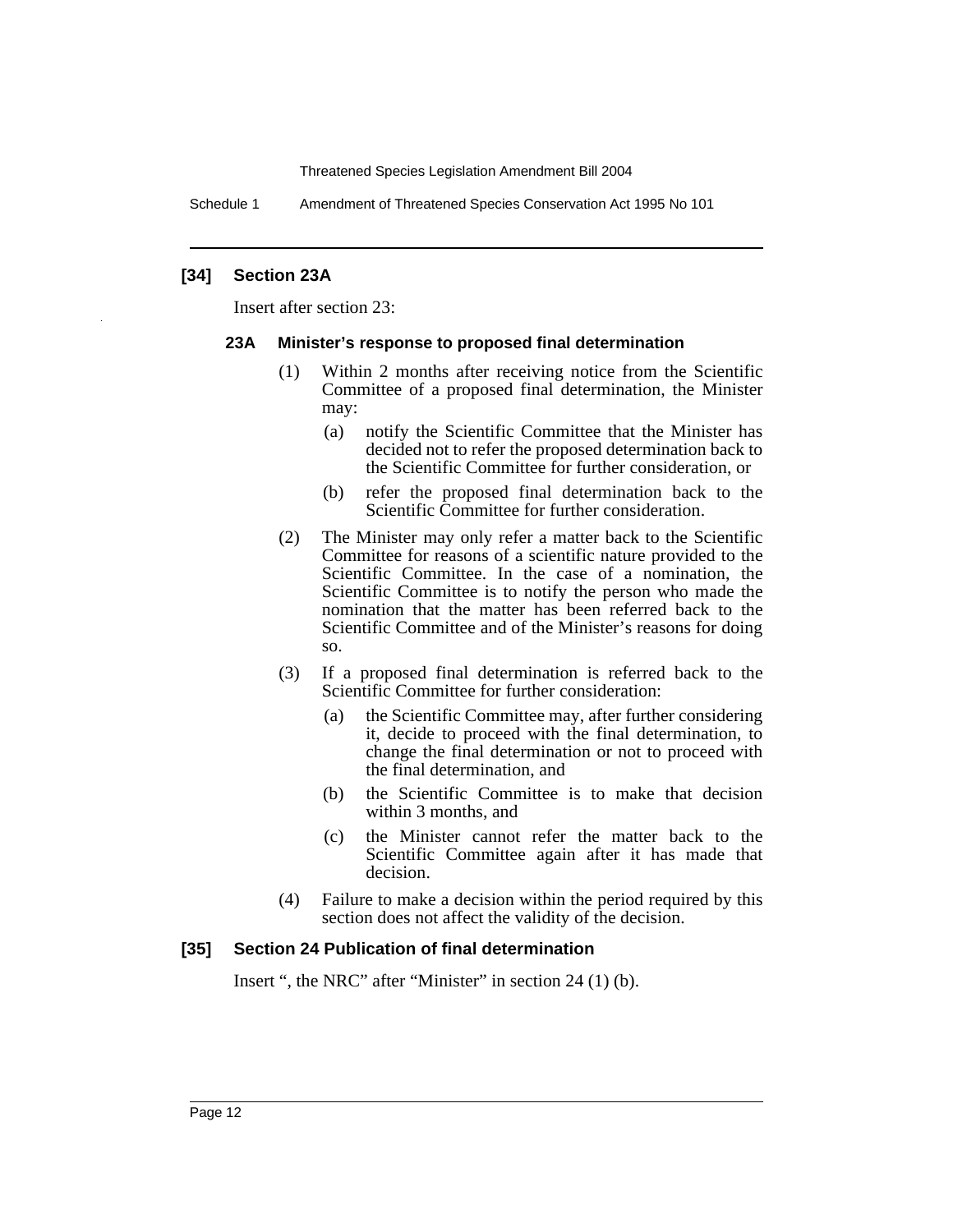Amendment of Threatened Species Conservation Act 1995 No 101 Schedule 1

#### **[36] Section 24 (2A)**

Insert after section 24 (2):

(2A) The reasons for a final determination are to include reference to such of the criteria prescribed by the regulations under sections 10–13 as may be relevant to the determination.

## **[37] Section 24 (3) (a)**

Omit "National Parks and Wildlife Service". Insert instead "Department".

#### **[38] Section 24 (4)**

Insert after section 24 (3):

(4) The validity of a final determination cannot be questioned in any legal proceedings except those commenced in a court by any person within 6 months of the date of publication in the Gazette of notice of the making of the final determination.

#### **[39] Section 25 Revision of Schedule on publication of final determination**

Insert ", 1A" after "Schedule 1" wherever occurring.

#### **[40] Section 25A**

Insert after section 25:

#### **25A Lists to be kept under review**

- (1) The Scientific Committee must keep the lists in Schedules 1, 1A, 2 and 3 under review and must, at least every 2 years, determine whether any changes to the lists are necessary.
- (2) The NRC or the Minister may give advice or make recommendations to the Scientific Committee concerning priorities for the review of the lists in Schedules 1, 1A, 2 and 3 under this section, and the Scientific Committee is to have regard to any such advice or recommendations.
- (3) The NRC or the Minister may give directions to the Scientific Committee requiring the Scientific Committee to undertake investigations for the purpose of identifying species, populations and communities that are potentially threatened species, populations and communities.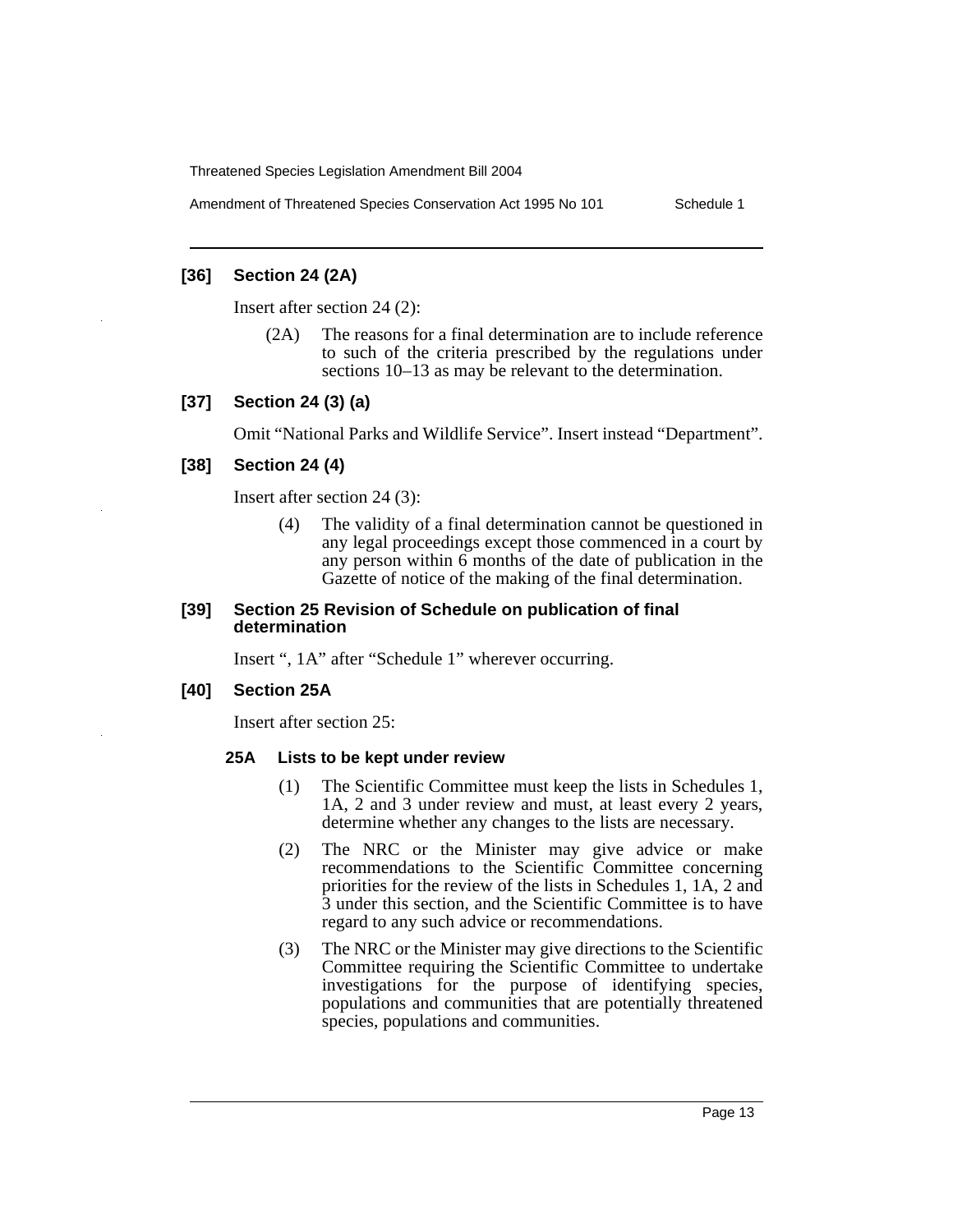Schedule 1 Amendment of Threatened Species Conservation Act 1995 No 101

#### **[41] Part 2, Division 4, heading**

Insert "**or critically endangered**" after "**endangered**" in the heading to Division 4 of Part 2.

#### **[42] Sections 26–28, 30 and 34**

Insert "or 1A" after "Schedule 1" wherever occurring.

#### **[43] Section 26, note, and sections 27 and 28**

Insert "or critically endangered" after "endangered" wherever occurring.

## **[44] Section 36 Termination of provisional listing**

Omit "Schedule 1 ceases". Insert instead "Schedule 1 or 1A ceases".

#### **[45] Section 36**

Omit "Schedule 1 or 2" wherever occurring.

Insert instead "Schedule 1, 1A or 2".

# **[46] Section 36A Minor amendments to Schedules**

Omit "Schedule 1, 2 or 3" wherever occurring.

Insert instead "Schedule 1, 1A, 2 or 3".

# **[47] Section 36A (2) (b)**

Omit "Part 1 of Schedule 1". Insert instead "Part 1 of Schedule 1 or 1A".

# **[48] Section 36B Publication of determination**

Omit section 36B (1) (b) and (c).

#### **[49] Section 36B (4)**

Insert ", 1A" after "Schedule 1".

#### **[50] Sections 36C Revision of Schedule on publication of determination**

Insert ", 1A" after "Schedule 1".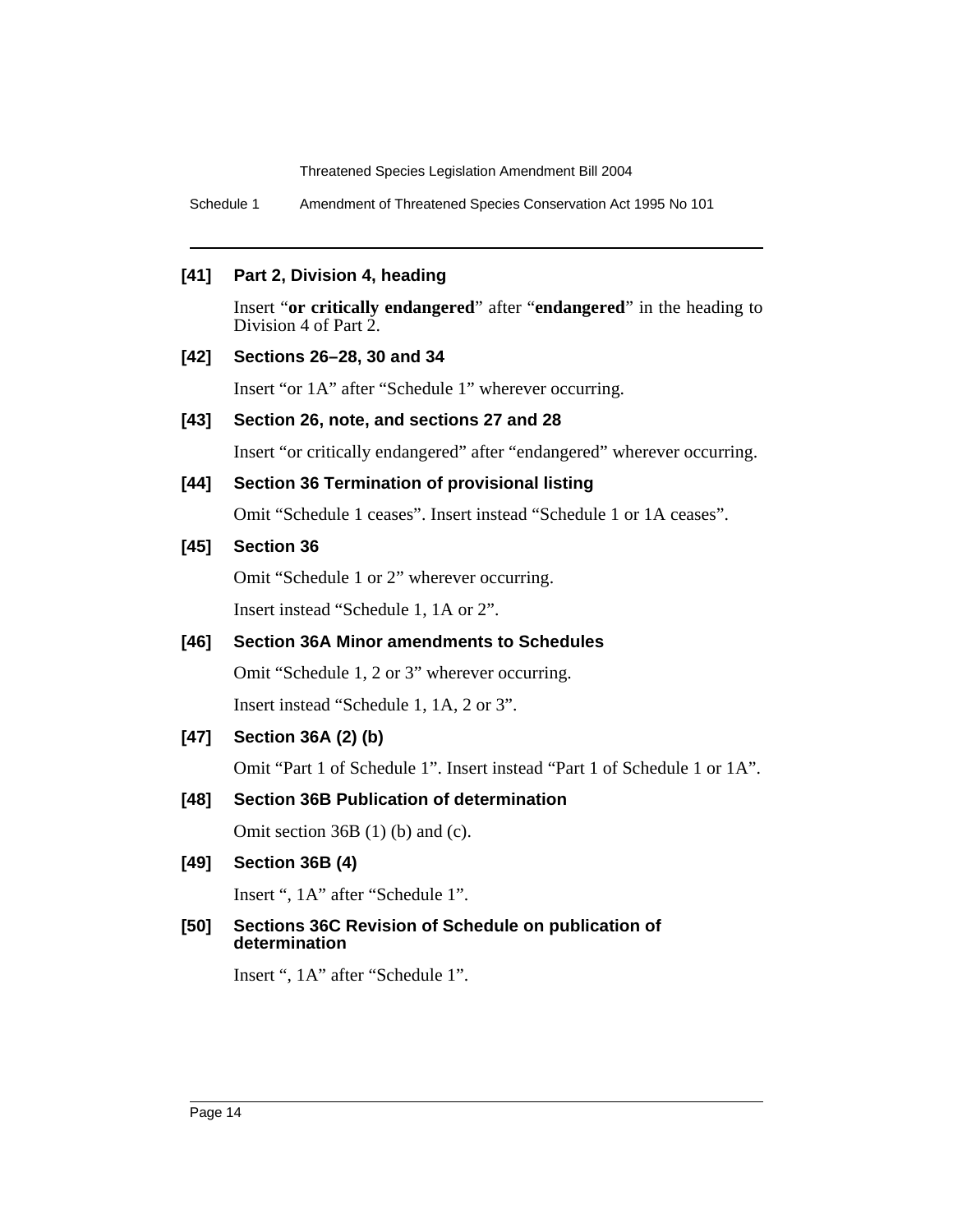Amendment of Threatened Species Conservation Act 1995 No 101 Schedule 1

# **[51] Part 3, heading**

Omit the heading. Insert instead:

# **Part 3 Critical habitat of endangered species, populations and ecological communities and critically endangered species and ecological communities**

# **[52] Part 3, Introductory note**

Omit "endangered species, populations and ecological communities (that is, those species, populations and ecological communities listed for the time being in Schedule 1)".

Insert instead "endangered species, populations and ecological communities, or critically endangered species and ecological communities (that is, those species, populations and ecological communities listed for the time being in Schedule 1 or 1A)".

# **[53] Part 3, Introductory note**

Omit "of endangered populations and ecological communities".

# **[54] Sections 37 (1), 40 (1), 41 (1), 43 (a) and 47 (3)**

Insert "or critically endangered species or ecological community" after "endangered species, population or ecological community" wherever occurring.

#### **[55] Section 38 Director-General responsible for identifying critical habitat**

Insert "or critically endangered species or ecological community" after "ecological community".

#### **[56] Part 4 Recovery plans for threatened species, populations and ecological communities**

Insert ", for critically endangered species and ecological communities," before "and for vulnerable species" in the Introductory note to Part 4.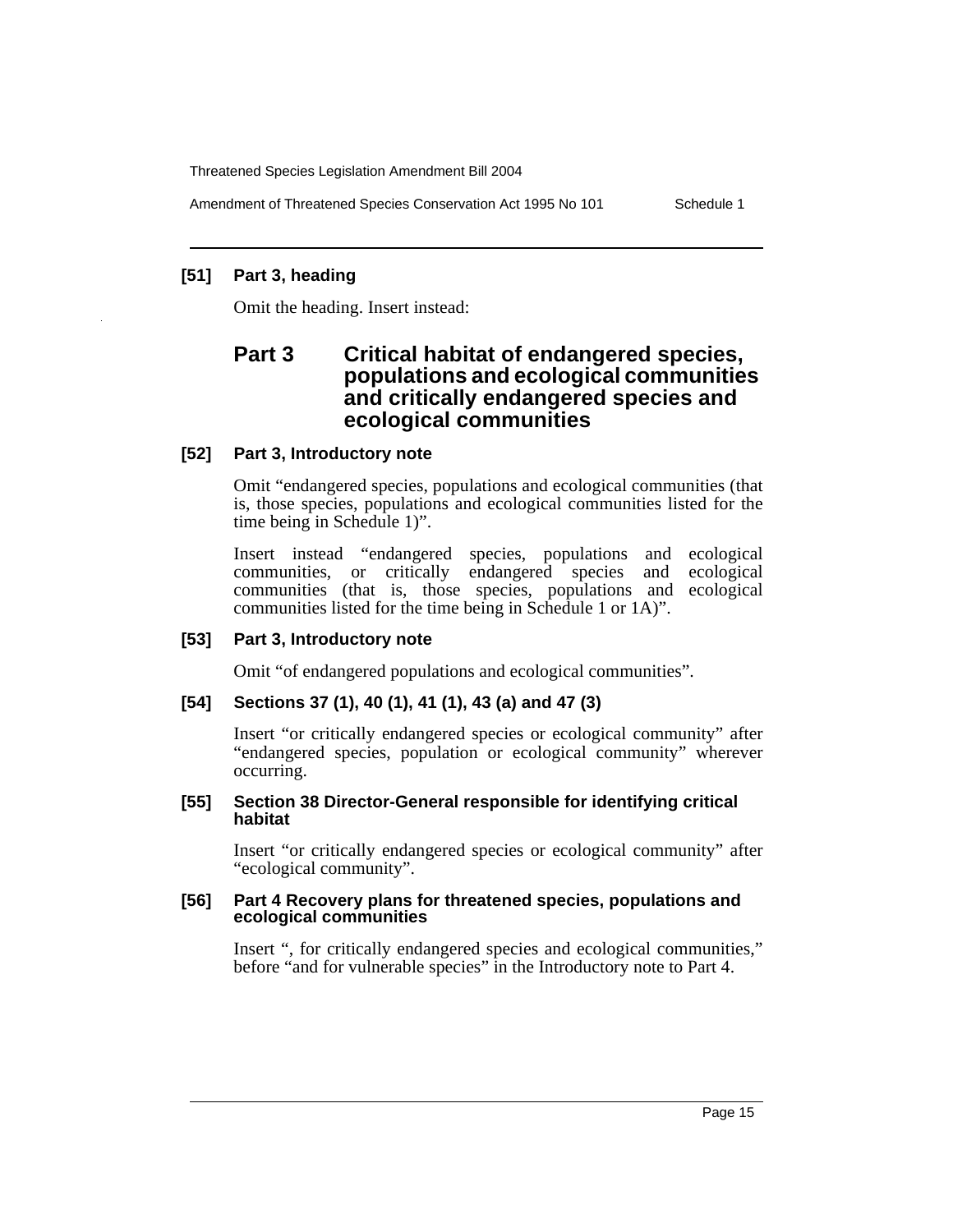Schedule 1 Amendment of Threatened Species Conservation Act 1995 No 101

#### **[57] Section 56 Director-General to prepare recovery plans**

Omit "is required to prepare" from section 56 (1).

Insert instead "may prepare".

#### **[58] Section 56 (1)**

Insert "and each critically endangered species and ecological community" after "and ecological community" in section 56 (1).

## **[59] Section 56 (1)**

Omit ", as soon as practicable after it is listed in Schedule 1,".

#### **[60] Section 56 (2)**

Omit "must". Insert instead "may".

#### **[61] Section 56 (4)**

Insert "and may be made for part of a range of a species, population or ecological community" after "community".

#### **[62] Section 56 (5)**

Omit the subsection (including the note to the subsection).

#### **[63] Section 58**

Omit the section. Insert instead:

#### **58 Priorities for recovery plans**

Priorities in the preparation of recovery plans are to be in accordance with the priorities for recovery established by the relevant Priorities Action Statement.

#### **[64] Section 74 Director-General may prepare threat abatement plans**

Omit section 74 (3) and (4).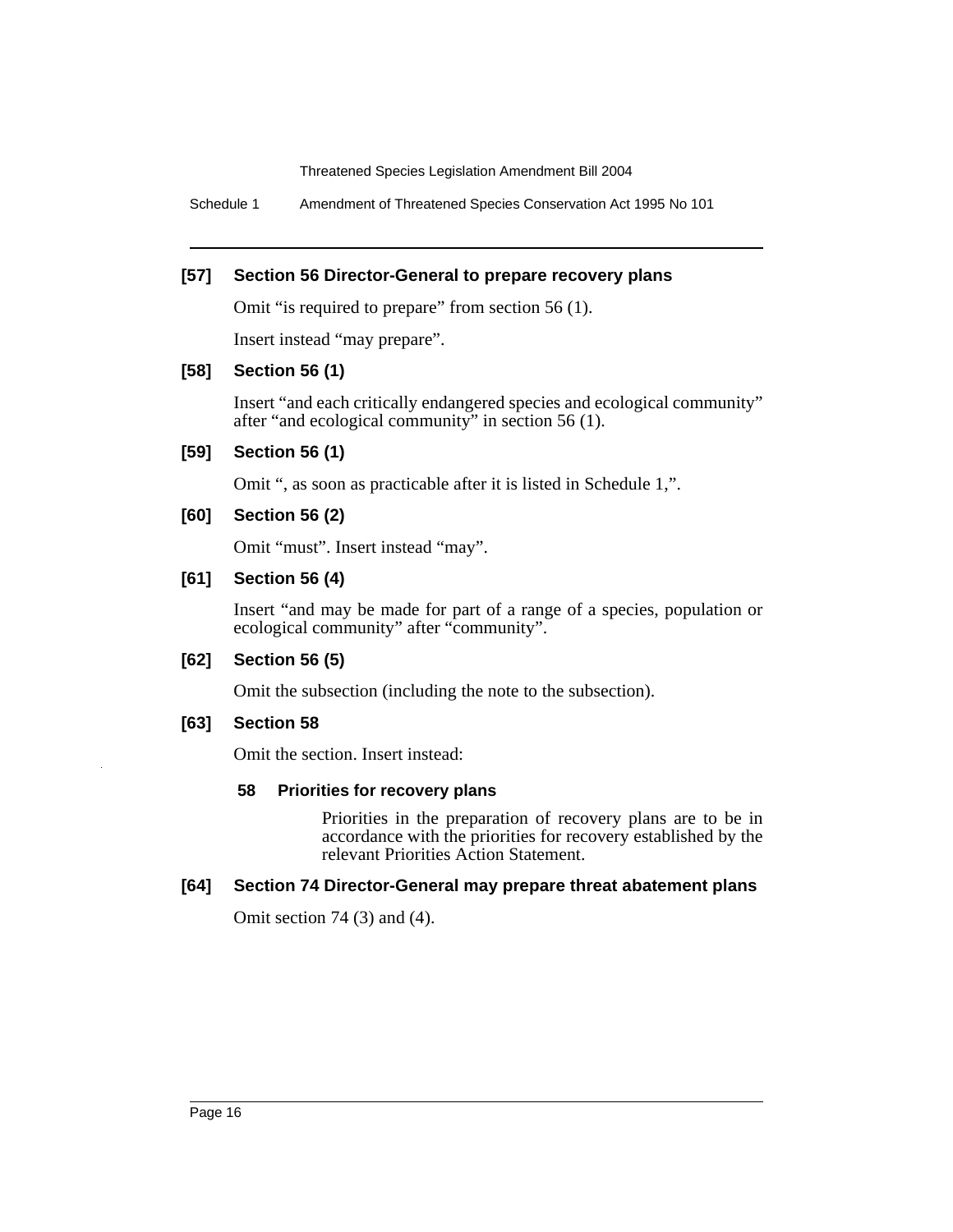Amendment of Threatened Species Conservation Act 1995 No 101 Schedule 1

#### **[65] Section 76**

Omit the section. Insert instead:

#### **76 Priorities for threat abatement plans**

Priorities in the preparation of threat abatement plans are to be in accordance with the priorities for threat abatement established by the relevant Priorities Action Statement.

#### **[66] Part 5A**

Insert after Part 5:

# **Part 5A Threatened Species Priorities Action Statement**

#### **90A What the Statement provides for**

A Threatened Species Priorities Action Statement (also called a Priorities Action Statement) is a statement that:

- (a) sets out the strategies (*recovery and threat abatement strategies*) to be adopted for promoting the recovery of each threatened species, population and ecological community to a position of viability in nature and for managing each key threatening process as provided by section 74 (1), and
- (b) establishes relative priorities for the implementation of recovery and threat abatement strategies, and
- (c) establishes performance indicators to facilitate reporting on achievements in implementing recovery and threat abatement strategies and their effectiveness, and
- (d) contains a status report on each threatened species, where information is available, and
- (e) sets out clear timetables for recovery and threat abatement planning and achievement.

#### **90B Director-General to prepare and adopt Priorities Action Statement**

(1) The Director-General is to prepare and adopt a Priorities Action Statement for the purposes of this Act.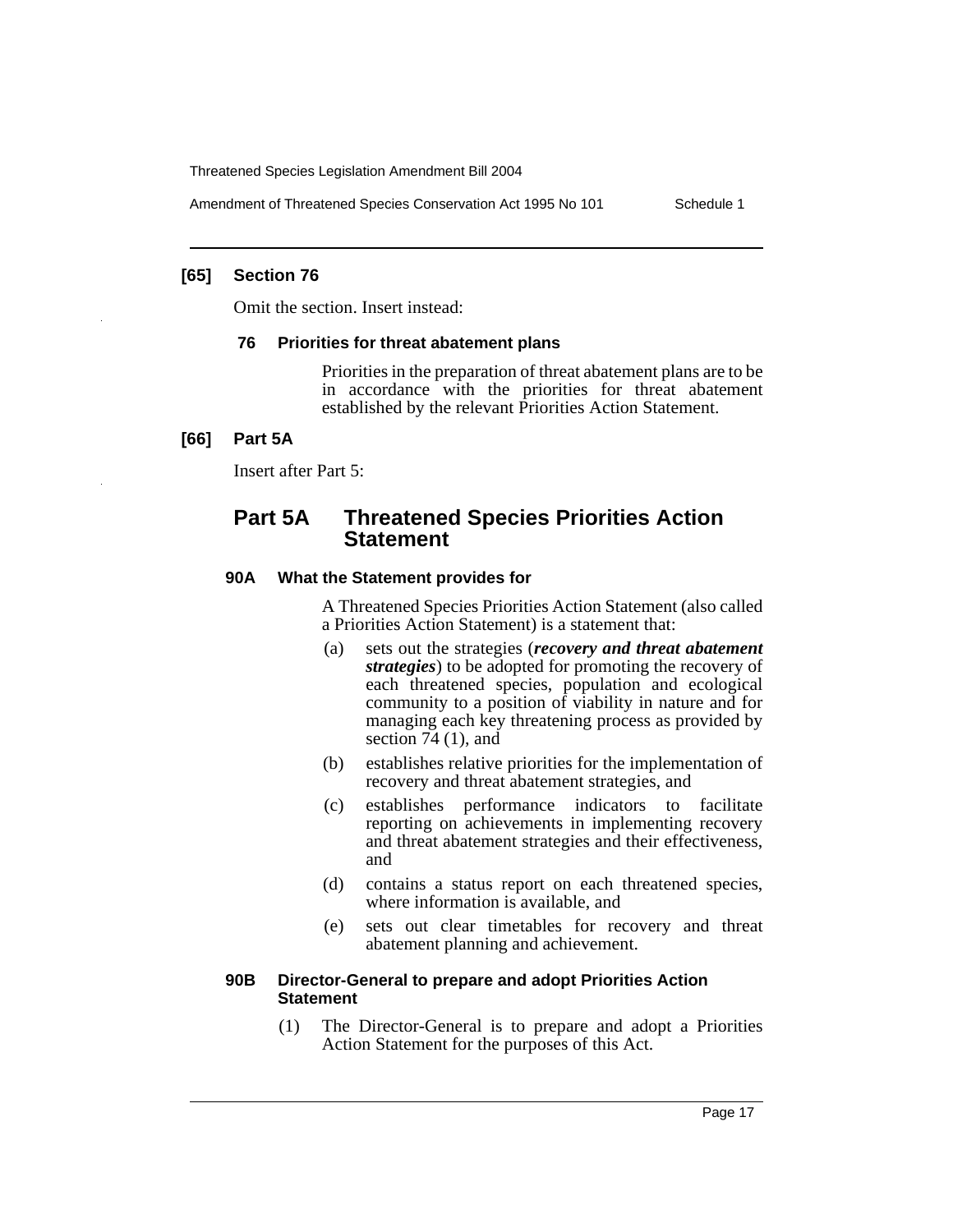Schedule 1 Amendment of Threatened Species Conservation Act 1995 No 101

- (2) The Priorities Action Statement must be completed as soon as practicable and no later than 12 months after the date of assent to the *Threatened Species Legislation Amendment Act 2004*.
- (3) The Director-General is to review the Priorities Action Statement every 3 years and may make changes to the Priorities Action Statement pursuant to any such review by adopting amendments to the Statement.
- (4) In preparing or reviewing a Priorities Action Statement, the Director-General is to seek advice from the NRC, the Scientific Committee, BDAC, SEAC and such other State government agencies as the Director-General considers appropriate.

#### **90C Publication of draft statement or amendments**

- (1) Before adopting a Priorities Action Statement or any amendment to the statement, the Director-General must first prepare a draft of the statement or amendment and must then:
	- (a) publish notice of the preparation of the draft statement or amendment in a newspaper circulating generally throughout the State, and
	- (b) publish notice of the preparation of the draft statement or amendment on the website of the Department.
- (2) The notice must:
	- (a) state that the draft statement or amendment has been prepared, and
	- (b) specify the address of the place at which copies of the draft statement or amendment can be inspected, and
	- (c) invite persons to make written submissions to the Director-General about the draft statement or amendment, and
	- (d) specify the address of the place to which submissions about the draft statement or amendment may be forwarded and the date by which submissions must be made (being a date that is not less than 30 days after the date of publication of the notice under subsection (1) (a)).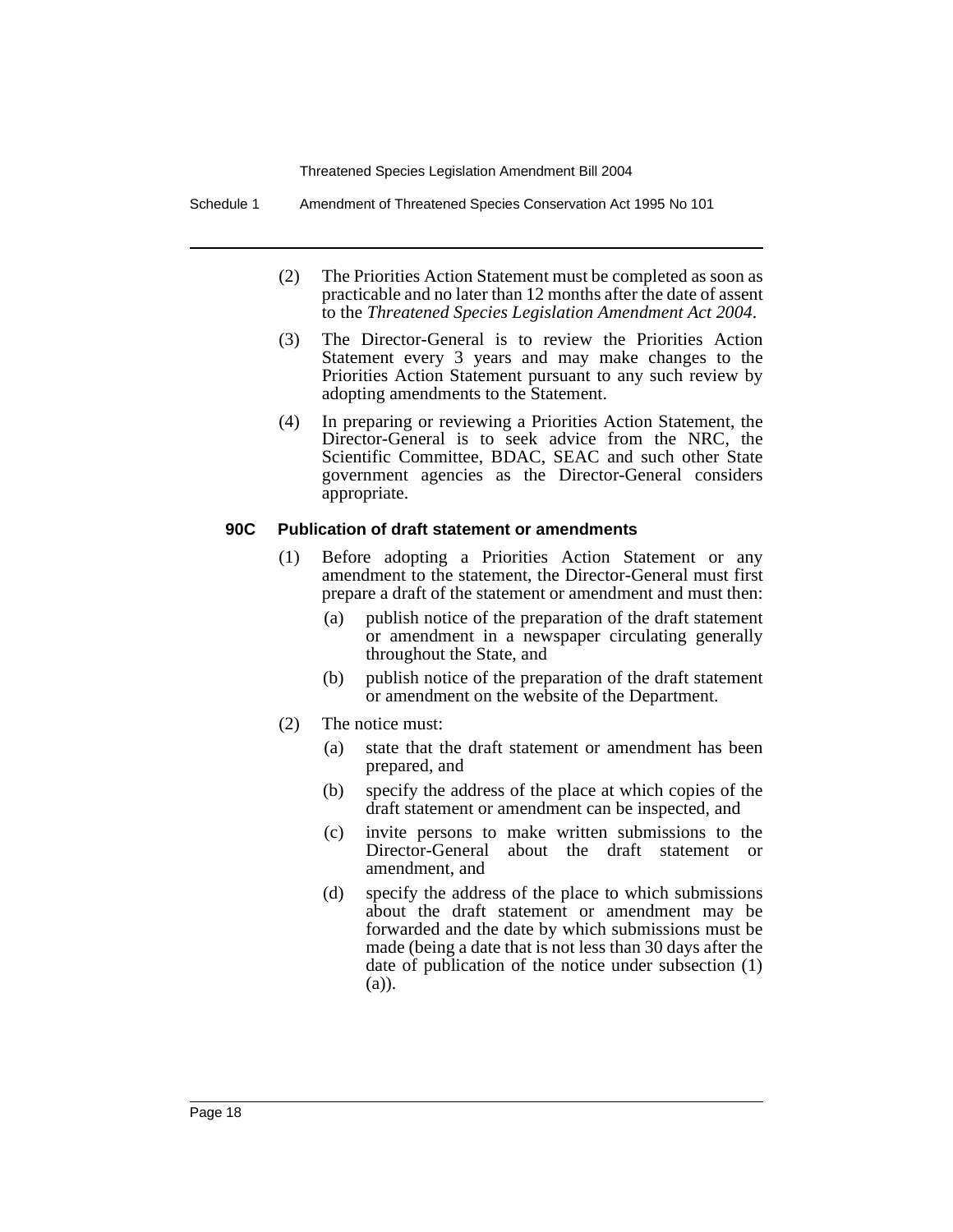Amendment of Threatened Species Conservation Act 1995 No 101 Schedule 1

#### **90D Consideration of submissions by Director-General**

- (1) The Director-General must consider all written submissions received by the Director-General on or before the date specified in the notice.
- (2) The Director-General may alter the draft statement or amendment to take account of those submissions.
- (3) The Director-General must adopt the Priorities Action Statement or amendment (with or without alterations) within 4 months after the end of the period allowed for the making of submissions about the draft statement or amendment.

#### **90E Review to include report on achievements**

As part of each review of the Priorities Action Statement, the Director-General is to include in the Priorities Action Statement a report on achievements in implementing the strategies established by the Priorities Action Statement during the period to which the review applies.

#### **[67] Section 113A**

Omit the section. Insert instead:

#### **113A Regulations**

- (1) The regulations may provide that development or an activity of a specified type constitutes, or does not constitute, development that is likely to significantly affect threatened species, populations or ecological communities, or their habitats.
- (2) Any such regulations have effect (despite the provisions of this Act or any other Act) for the purposes of the operation of:
	- (a) Part 6 (Licensing) of this Act, and
	- (b) Parts 4 and 5 of the *Environmental Planning and Assessment Act 1979* (including the operation of those Parts as applying under any other Act).

**Note.** Exceptions for the carrying out of routine agricultural management activities are provided for in section 118G of the National Parks and Wildlife Act 1974.

(3) A regulation that provides that development or an activity of a specified type does not constitute development that is likely to significantly affect threatened species, populations or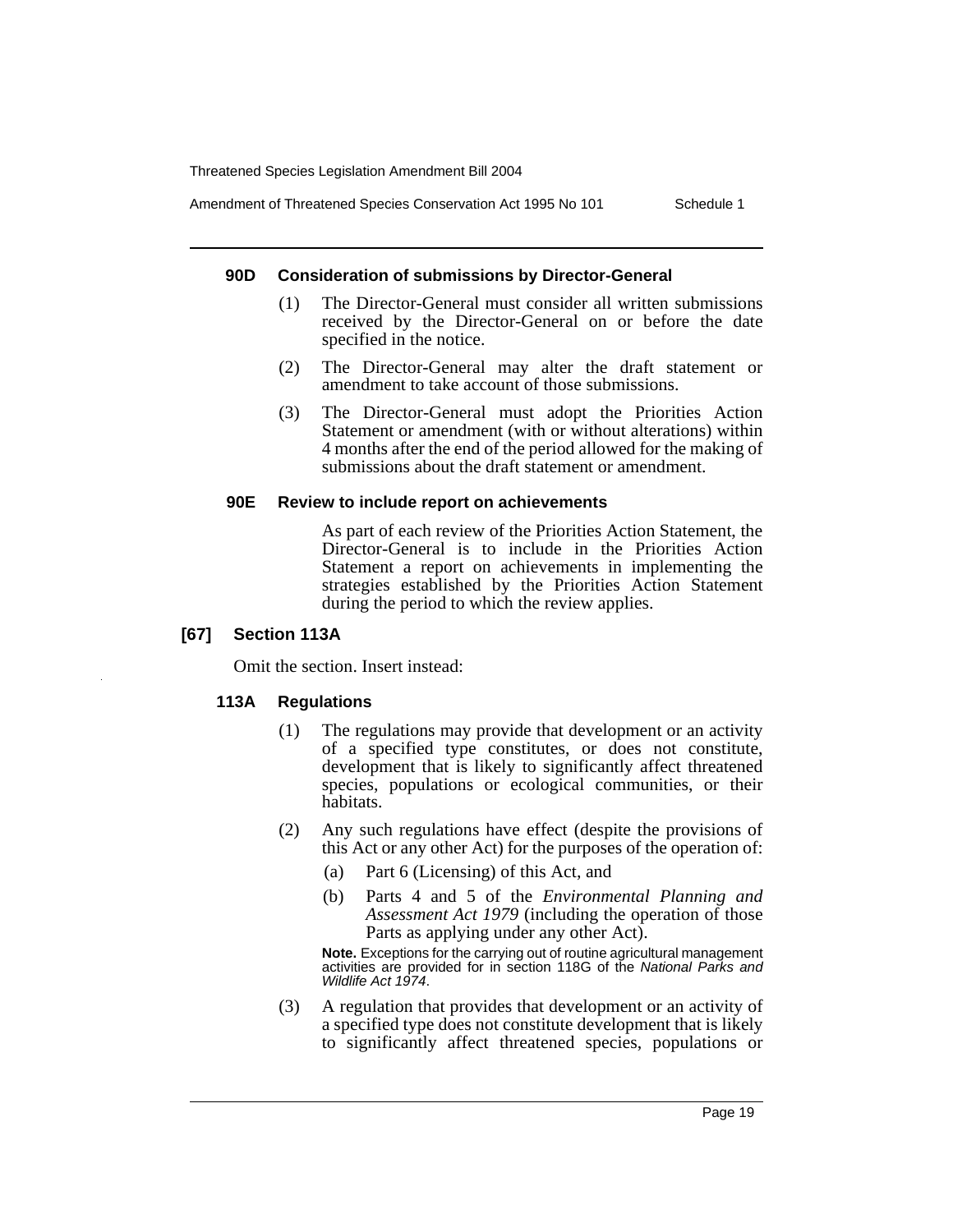Schedule 1 Amendment of Threatened Species Conservation Act 1995 No 101

ecological communities, or their habitats, is not to be made unless the Minister has certified in writing that the development or activity is of minimal environmental impact<br>on threatened species, populations and ecological on threatened species, populations and ecological communities, and their habitats.

#### **[68] Section 114 Director-General may make stop work order**

Insert after section 114 (4) (a):

(a1) clearing of native vegetation as authorised by a property vegetation plan approved under the *Native Vegetation Act 2003*, being clearing that had the benefit of biodiversity certification of the native vegetation reform package under Division 4 of Part 7 when the plan was approved, or

#### **[69] Part 7, Divisions 4 and 5**

Insert after Division 3 of Part 7:

#### **Division 4 Biodiversity certification of native vegetation reform package**

#### **126B Native vegetation reform package**

For the purposes of this Division, the *native vegetation reform package* is the package of reforms comprising the following:

- (a) the *Native Vegetation Act 2003* and the regulations under that Act,
- (b) State-wide standards and targets for natural resource management issues recommended under the *Natural Resources Commission Act 2003* and adopted by the Government,
- (c) catchment action plans under the *Catchment Management Authorities Act 2003*,
- (d) protocols and guidelines adopted or made under the regulations under the *Native Vegetation Act 2003*, the *Catchment Management Authorities Act 2003* and the *Natural Resources Commission Act 2003*.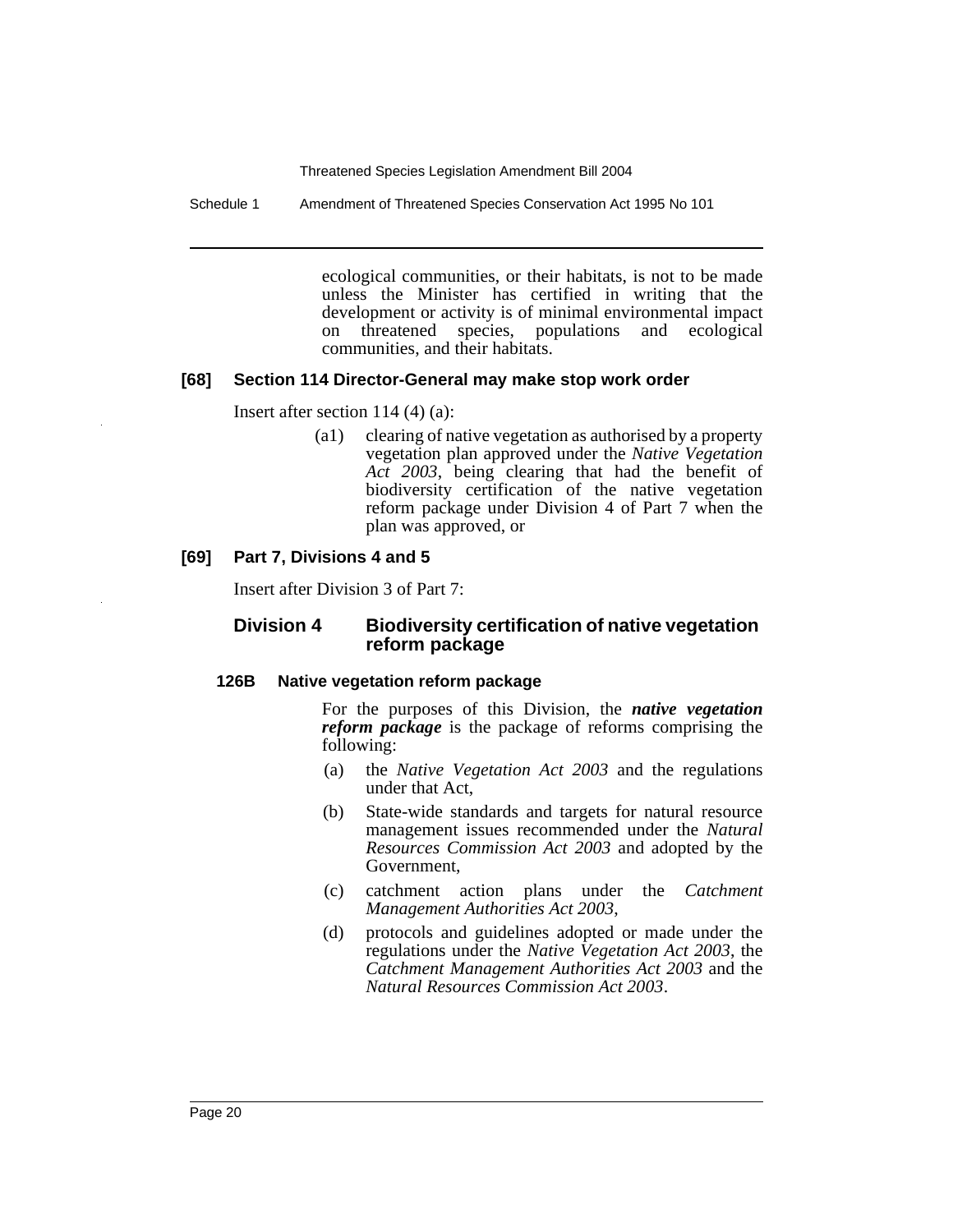Amendment of Threatened Species Conservation Act 1995 No 101 Schedule 1

#### **126C Biodiversity certification of native vegetation reform package**

- (1) The Minister may by order published in the Gazette confer biodiversity certification on the native vegetation reform package for the purposes of this Act.
- (2) The Minister may confer biodiversity certification even if the native vegetation reform package does not comprise all the elements of the package.
- (3) The Minister may, by order published in the Gazette, suspend biodiversity certification of the native vegetation reform package if the composition of the package changes after its certification (for instance by any amendment of the *Native Vegetation Act 2003* or regulations under that Act, or by the approval or amendment of a State-wide standard or target or of a catchment action plan). The Minister may by order published in the Gazette lift any suspension under this subsection.
- (4) The Minister may, in an order conferring biodiversity certification or in another order published in the Gazette, exclude from the certification of the native vegetation reform package any specified class of activity.
- (5) In deciding on any action under this section, the Minister is to have regard to the likely impact of the native vegetation reform package (or any relevant aspect of its operation) on the achievement of the objects of this Act.

#### **126D Effect of biodiversity certification**

While biodiversity certification of the native vegetation reform package is in force, any activity on land within the area of operations of each catchment management authority has the benefit of that biodiversity certification (except any activity excluded from certification under section 126C (4)).

**Note.** Biodiversity certification has the following effects:

- (a) the clearing of native vegetation as authorised by a property vegetation plan that is approved while the clearing has the benefit of biodiversity certification is a defence to a prosecution for certain offences under Part 8A of the NPW Act, and
- (b) development consent to clearing of native vegetation that has the benefit of biodiversity certification does not require the preparation of a species impact statement or consultation between Ministers. (See section 14 (4) of the Native Vegetation Act 2003.)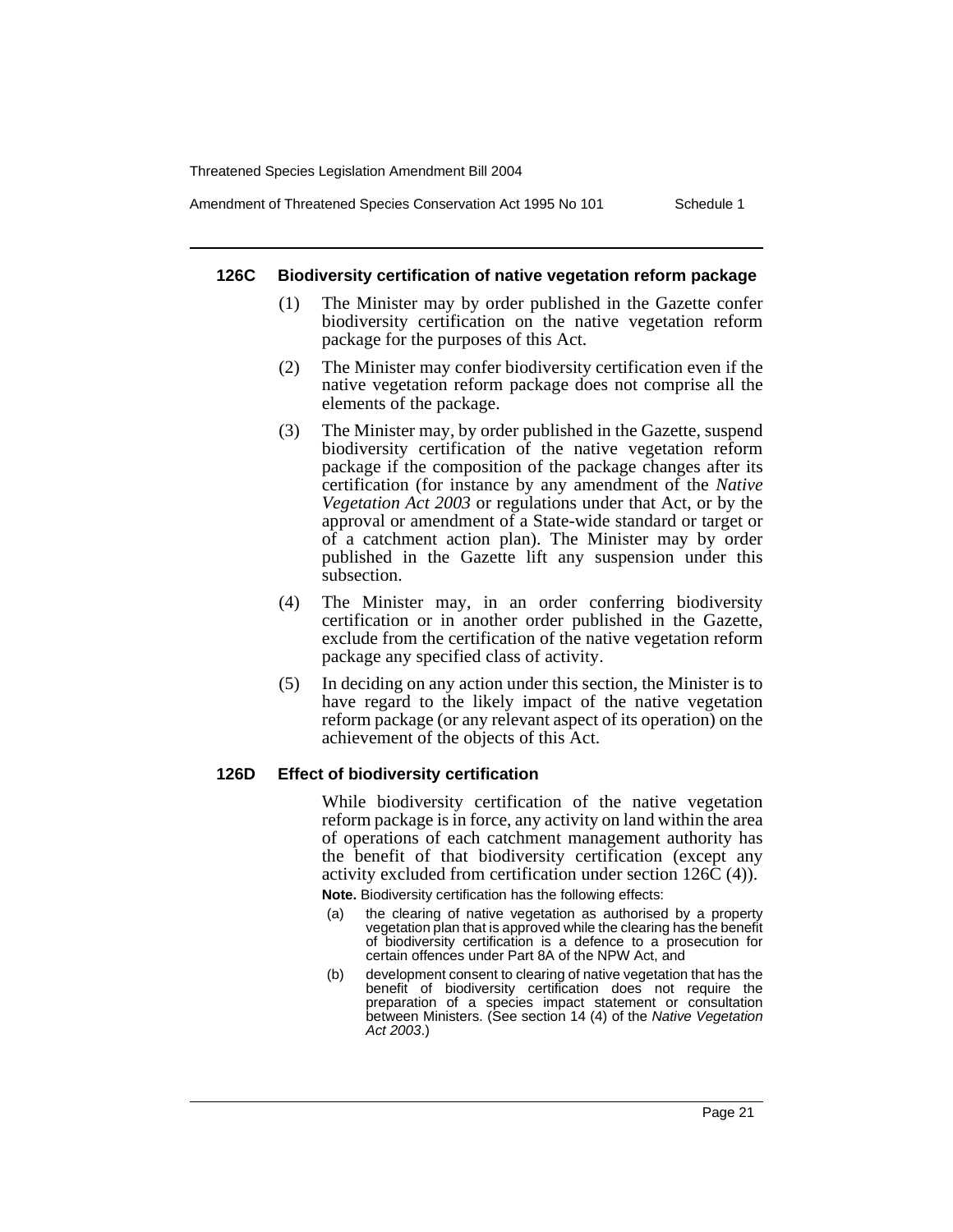Schedule 1 Amendment of Threatened Species Conservation Act 1995 No 101

#### **126E Suspension of certification in connection with implementation of package**

- (1) The Minister may by order published in the Gazette suspend biodiversity certification of the native vegetation reform package in its application to a particular catchment management authority if the Minister is of the opinion that the catchment management authority:
	- (a) has failed to properly exercise its functions under the native vegetation reform package, or
	- (b) has otherwise failed to exercise its functions in a manner that promotes the conservation of threatened species, populations and ecological communities.
- (2) During the suspension of biodiversity certification of the native vegetation reform package in its application to a particular catchment management authority, land within the area of operations of the catchment management authority does not have the benefit of the biodiversity certification of the native vegetation reform package.
- (3) The Minister is only entitled to form an opinion for the purposes of this section:
	- (a) based on the outcomes of any audit undertaken by the NRC, or
	- (b) based on the results of an investigation conducted by the Director-General, or
	- (c) in such other circumstances as may be prescribed by the regulations.

#### **126F Notification of certification, variation, suspension or revocation**

- (1) Notice of the grant of biodiversity certification under this Division or of any suspension of that certification under this Division is to be given within 14 days:
	- (a) to the Director-General of the Department of Infrastructure, Planning and Natural Resources, and
	- (b) on the website of the Department of Environment and Conservation.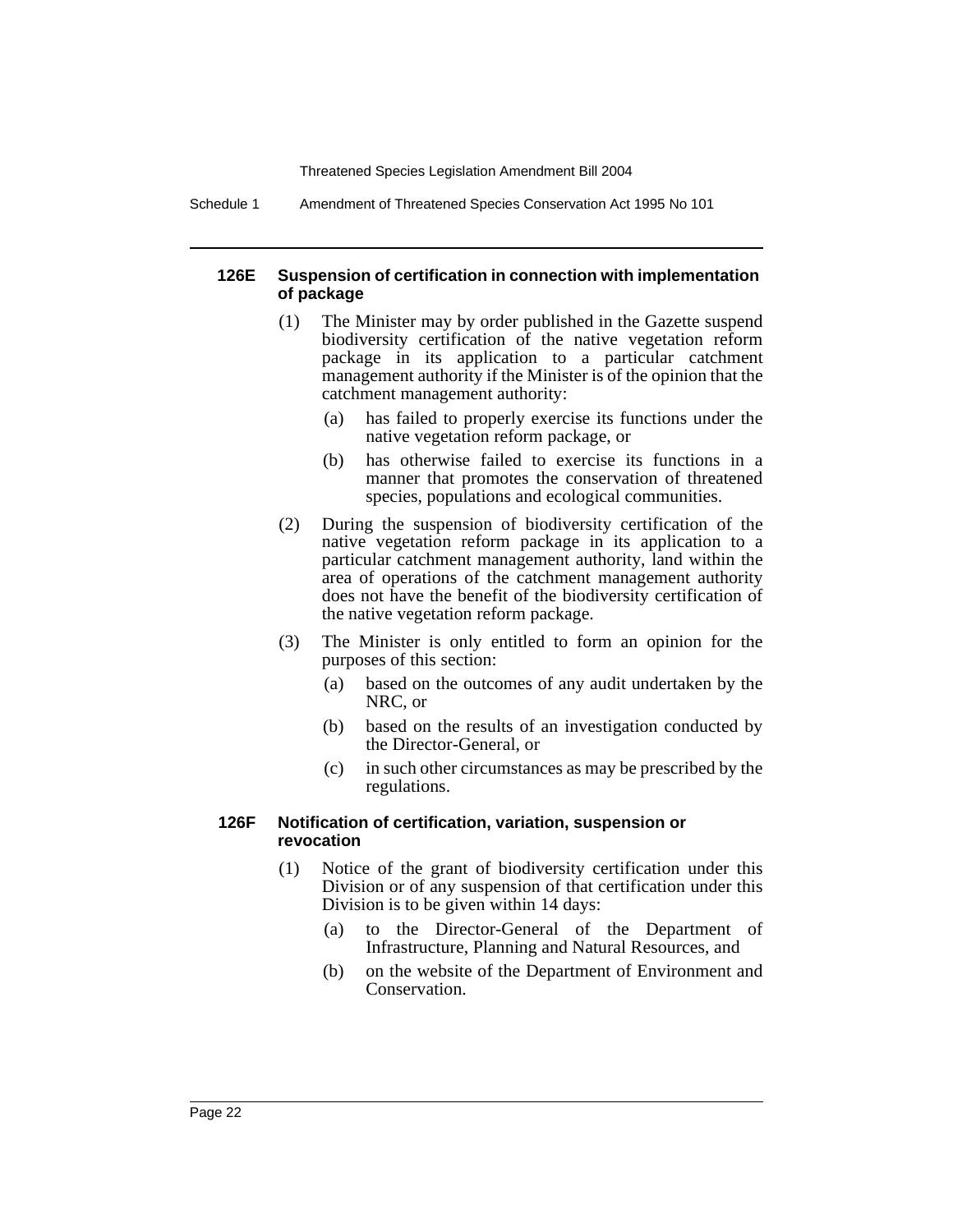Amendment of Threatened Species Conservation Act 1995 No 101 Schedule 1

- (2) The Minister is to keep a register containing copies of each notice of the grant of biodiversity certification under this Division and of any suspension or revocation of that certification.
- (3) The register is to be open for public inspection, without charge, during ordinary business hours, and copies of or extracts from the register are to be made available to the public on request, on payment of the fee fixed by the Minister.

# **Division 5 Biodiversity certification of environmental planning instruments**

# **126G Biodiversity certification**

- (1) The Minister may by order published in the Gazette confer biodiversity certification on an EPI if satisfied that the EPI, in addition to any other relevant measures to be taken, will lead to the overall improvement or maintenance of biodiversity values. Biodiversity values include threatened species, populations and ecological communities, and their habitats.
- (2) In deciding whether to confer biodiversity certification on an EPI the Minister must also have regard to the following considerations:
	- (a) the likely social and economic consequences of implementation of the EPI,
	- (b) the most efficient and effective use of available resources for the conservation of threatened species, populations and ecological communities,
	- (c) the principles of ecologically sustainable development,
	- (d) conservation outcomes resulting from any reservation or proposed reservation of land under Part 4 of the NPW Act or the entering into of a conservation agreement relating to the land under that Act, or resulting from any other action to secure the protection of land for conservation purposes,
	- (e) conservation outcomes resulting from the operation outside the area of operation of the EPI of strategies, plans, agreements and other instruments (whether or not they are EPIs).
- (3) In deciding any matter under this section the Minister is to have regard to the objects of this Act.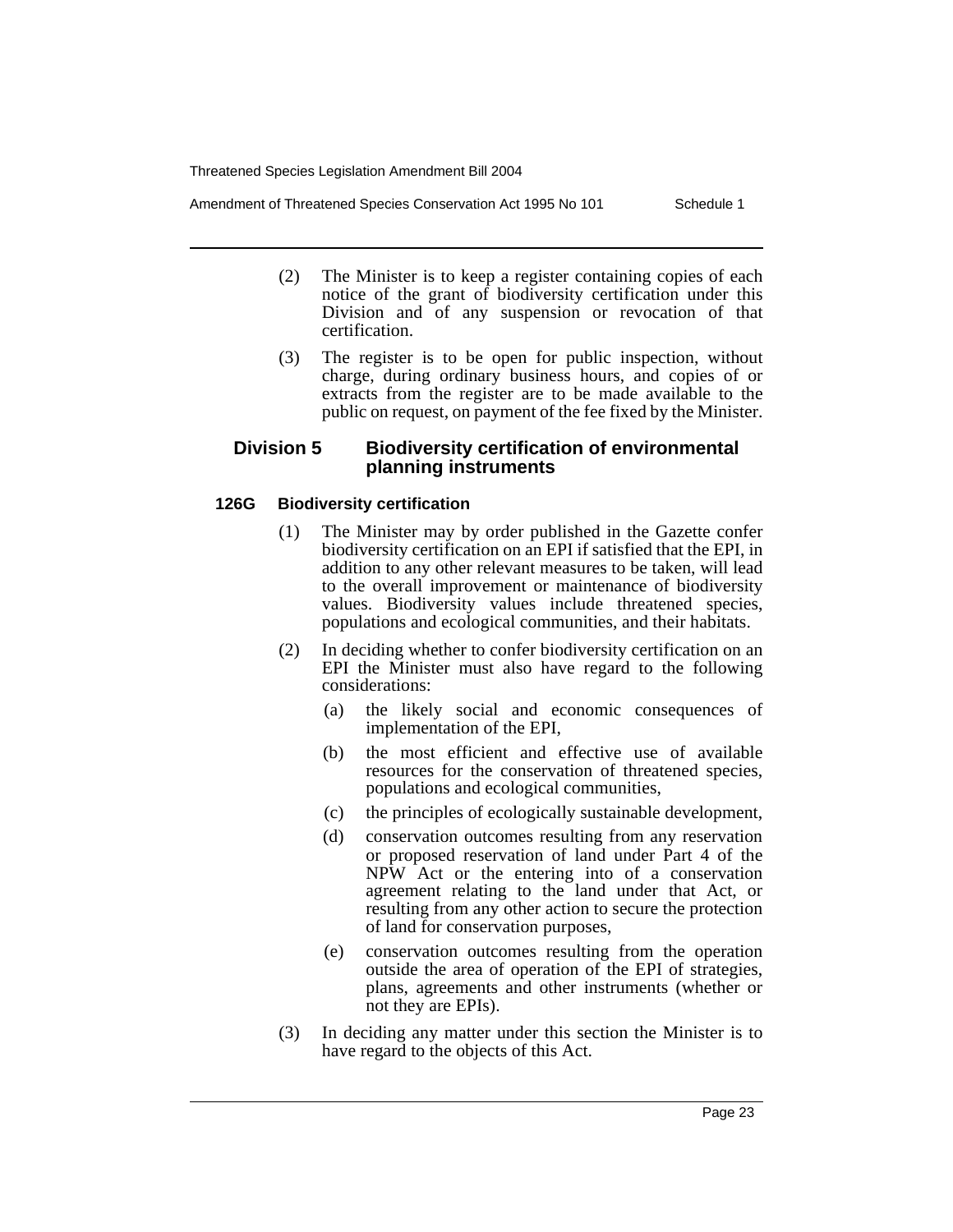Schedule 1 Amendment of Threatened Species Conservation Act 1995 No 101

- (4) An EPI cannot be biodiversity certified unless:
	- (a) notice is given of proposed biodiversity certification of the EPI in the course of the public exhibition of a draft of the EPI under section 66 of the *Environmental Planning and Assessment Act 1979* or by public exhibition following a procedure that substantially accords with the procedure for public exhibition required by that section, and
	- (b) copies of submissions made in response to an invitation for submissions in the course of that public exhibition have been provided to the Minister.
- (5) The Minister may issue guidelines for the purpose of assisting in the preparation of EPIs for biodiversity certification.

#### **126H Certification can be conditional**

- (1) Biodiversity certification of an EPI can be subject to conditions, including conditions that limit the certification to specified threatened species, populations and communities or to a specified part of the land to which the EPI applies.
- (2) Unless limited by the conditions of certification, biodiversity certification of an EPI applies to the whole of the land to which the EPI applies, and to all threatened species, populations and ecological communities.

#### **126I Effect of biodiversity certification**

- (1) Any development for which development consent is required under the provisions of a biodiversity certified EPI is, for the purposes of Part 4 of the *Environmental Planning and Assessment Act 1979* taken to be development that is not likely to significantly affect any threatened species, population or ecological community, or its habitat.
- (2) An activity to which Part 5 of the *Environmental Planning and Assessment Act 1979* applies that a biodiversity certified EPI provides can be carried out without the need for development consent is, for the purposes of that Part, taken to be an activity that is not likely to significantly affect any threatened species, population or ecological community, or its habitat.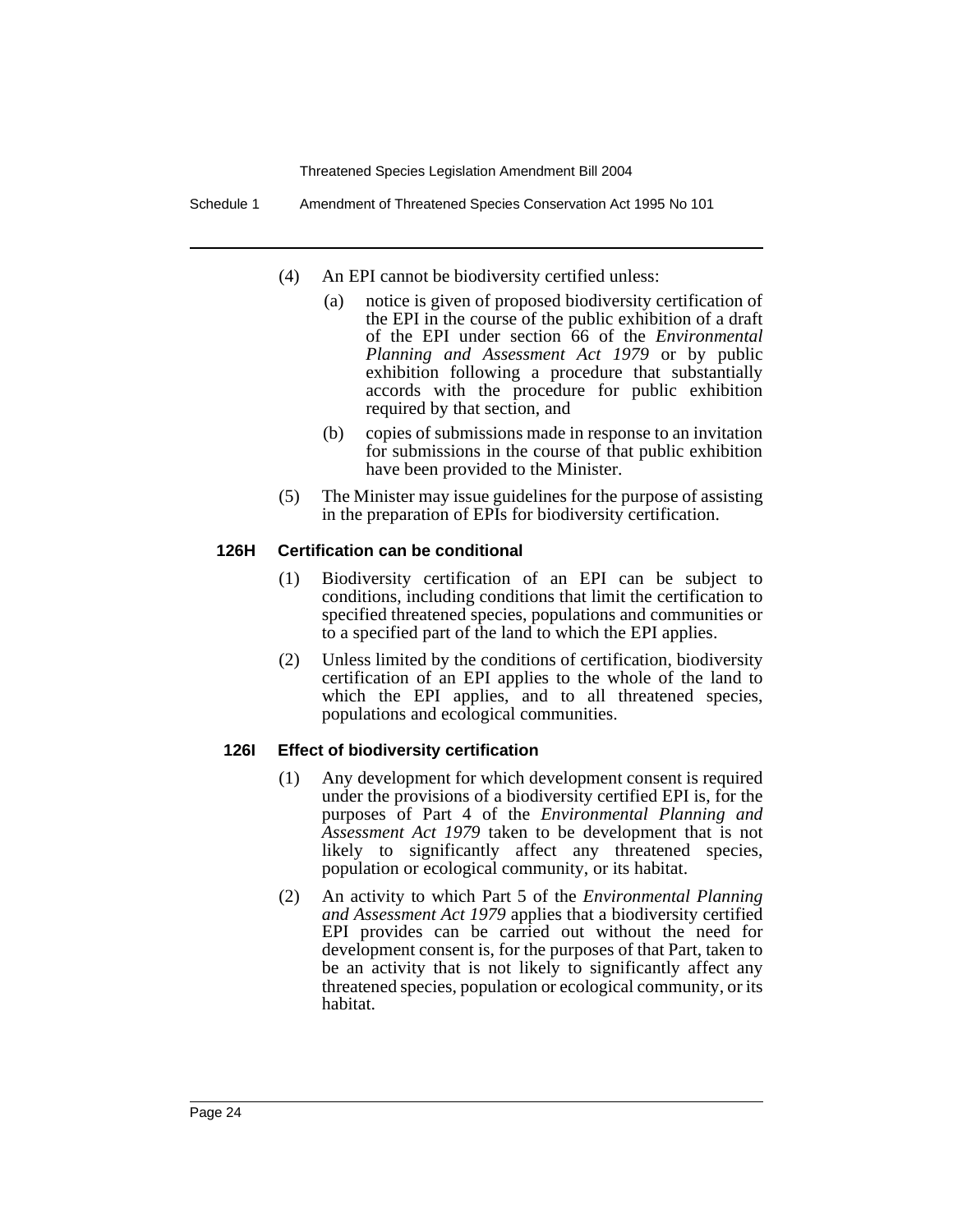Amendment of Threatened Species Conservation Act 1995 No 101 Schedule 1

(3) This section applies only to development or an activity on land to which the certification of the EPI applies and only to threatened species, populations or ecological communities (and their habitat) to which the certification applies.

#### **126J Period of certification and extension**

- (1) Biodiversity certification of an EPI remains in force for such period as the Minister determines and specifies in the certification. If no period is specified, biodiversity certification remains in force for 10 years.
- (2) Prior to the expiration of biodiversity certification of an EPI, the Minister may by order published in the Gazette extend by a period of up to 10 years the period for which that certification remains in force, but only if the Minister has reviewed the EPI to take account of any new listing of a species, population or ecological community or the discovery of a species, population or ecological community not previously known in an area.
- (3) The Minister must not extend the period of biodiversity certification of an EPI unless, prior to granting the extension, the Minister:
	- (a) by notice published in a newspaper circulating generally throughout the State, invites persons to make written submissions to the Minister on the proposed extension, and
	- (b) considers any written submissions received before the closing date specified in the notice for the making of submissions (being a date that is not less than 30 days after the date the notice is first published under this subsection).
- (4) This section does not prevent further biodiversity certification of an EPI under this Division.

#### **126K Reassessment of biodiversity certification**

(1) The Minister is to reassess the grant of biodiversity certification in respect of an EPI following any review of the EPI under the *Environmental Planning and Assessment Act 1979*, or any rezoning of land to which the EPI applies, to determine whether biodiversity certification should be maintained or modified.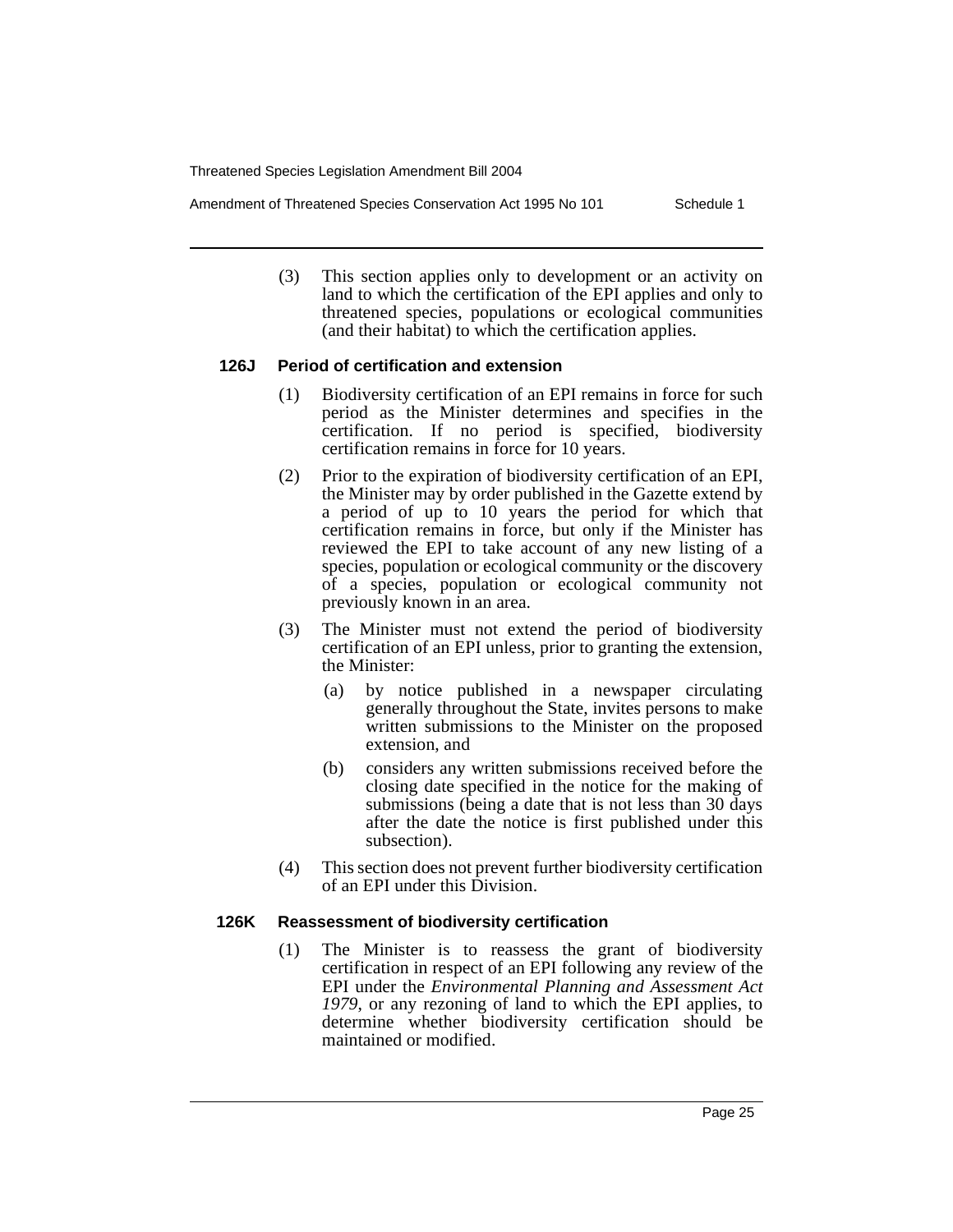Schedule 1 Amendment of Threatened Species Conservation Act 1995 No 101

(2) If a local council undertakes a review of a biodiversity certified EPI that applies to land in its area, the council is to notify the Minister of the commencement of that review, and the outcome of that review, as soon as practicable.

#### **126L Suspension and revocation of certification**

The Minister may by order published in the Gazette suspend or revoke the certification of an EPI if the Minister is of the opinion that:

- (a) the EPI fails (or will, as a result of any proposed amendment of the EPI, fail) to make appropriate provision for the conservation of threatened species, populations and ecological communities, or
- (b) the consent authority under the EPI has failed to adequately comply with a direction by the Minister to review the EPI in response to any new listing of a species, population or ecological community or the discovery of a species, population or ecological community not previously known in an area.

#### **126M Notification of certification, suspension or revocation**

- (1) Notice of the grant of biodiversity certification under this Division or of the extension, suspension or revocation of that certification is to be given within 21 days:
	- (a) to the Director-General of the Department of Infrastructure, Planning and Natural Resources, and
	- (b) on the website of the Department of Environment and Conservation, and
	- (c) to each local council that is the council of an area of which land to which the EPI applies forms part.
- (2) The Minister is to keep a register containing copies of each notice of the grant of biodiversity certification under this Division and of any extension, suspension or revocation of that certification.
- (3) The register is to be open for public inspection, without charge, during ordinary business hours, and copies of or extracts from the register are to be made available to the public on request, on payment of the fee fixed by the Minister.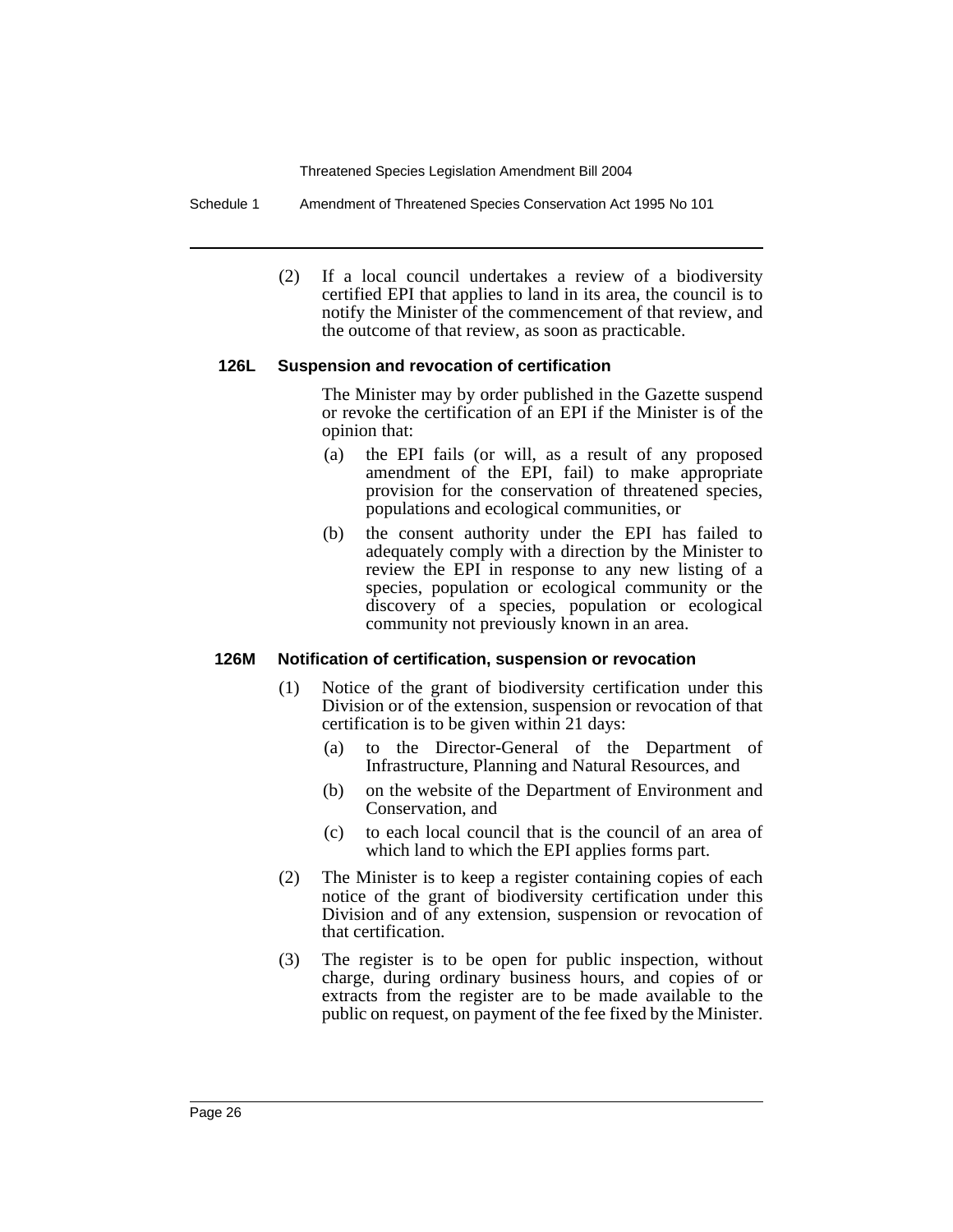Amendment of Threatened Species Conservation Act 1995 No 101 Schedule 1

#### **126N Concurrence can be conditional on voluntary conservation action**

- (1) The Director-General may grant concurrence under section 79B or 112C of the *Environmental Planning and Assessment Act 1979* conditional on the taking of specified action (*voluntary action*, as provided by subsection (2)) that the Director-General considers will significantly benefit threatened species conservation, but only if the Director-General is satisfied that the person who proposes to carry out the development or activity to which the concurrence relates has agreed to take the voluntary action and agrees to the imposition of the condition.
- (2) The voluntary action that can be required by a condition imposed under this section is any one or more of the following:
	- (a) the reservation of land under Part 4 of the NPW Act or the entering into of a conservation agreement relating to the land under that Act,
	- (b) action to secure the protection of land for conservation purposes by a method that the Director-General considers satisfactory,
	- (c) action to restore threatened species habitat on land referred to in paragraph (a) or (b),
	- (d) the contribution of money for a purpose referred to in paragraph (a)–(c).
- (3) In determining whether to confer biodiversity certification on an EPI, the Minister is entitled to have regard to the conservation benefits that will result from the taking of action in accordance with a condition proposed to be imposed under this section (as if those benefits would result from the implementation of the EPI).
- (4) When such a condition is imposed as a condition of concurrence in respect of development, the consent authority for the development must also impose the condition on its consent for the development.
- (5) The annual report of the Department is to include an assessment of how any voluntary action taken pursuant to a condition imposed under this section has benefited or is likely to benefit the adversely affected threatened species, including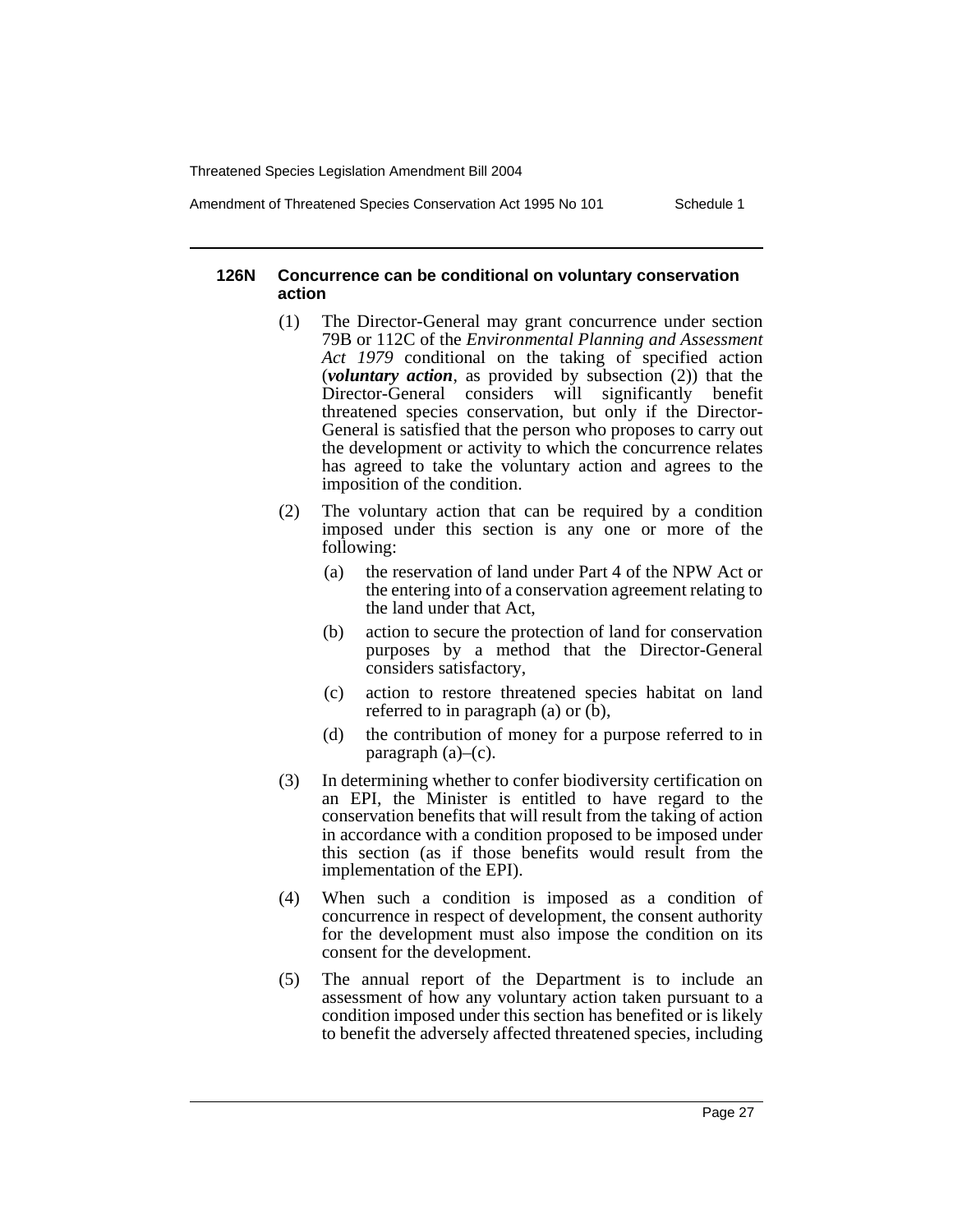Schedule 1 Amendment of Threatened Species Conservation Act 1995 No 101

details of how any land or money contributed pursuant to such a condition has benefited or is likely to benefit threatened species.

#### **126O Director-General may accredit persons to prepare threatened species assessments and surveys**

- (1) The Director-General is to institute arrangements for the accreditation of suitably qualified and experienced persons to undertake and prepare surveys and assessments for use in connection with:
	- (a) biodiversity certification of EPIs under this Division, or
	- (b) any assessment of the matters referred to in section 5A (Significant effect on threatened species, populations or ecological communities, or their habitats) of the *Environmental Planning and Assessment Act 1979*.
- (2) An applicant for accreditation must furnish the Director-General with such information as the Director-General requires to effectively determine the application and the application must be accompanied by the fee fixed by the Director-General for the consideration of the application.
- (3) An accreditation is to be for the period (not exceeding 3 years) specified by the Director-General in the instrument of accreditation, and the accreditation (or any renewal of it) may be given subject to the conditions and restrictions (if any) specified in the instrument of accreditation.
- (4) Without limiting subsection (3), an accreditation is to include conditions that require surveys and assessments to be undertaken and prepared in accordance with standards approved from time to time by the Director-General by order published in the Gazette.
- (5) The Director-General may vary conditions or restrictions (if any) attaching to an accreditation and may suspend or cancel an accreditation.

# **[70] Section 128 Functions of Scientific Committee**

Insert "or critically endangered" after "endangered" in section 128 (2) (c).

# **[71] Section 128 (2) (g)**

Insert "and the NRC" after "Minister" where firstly occurring.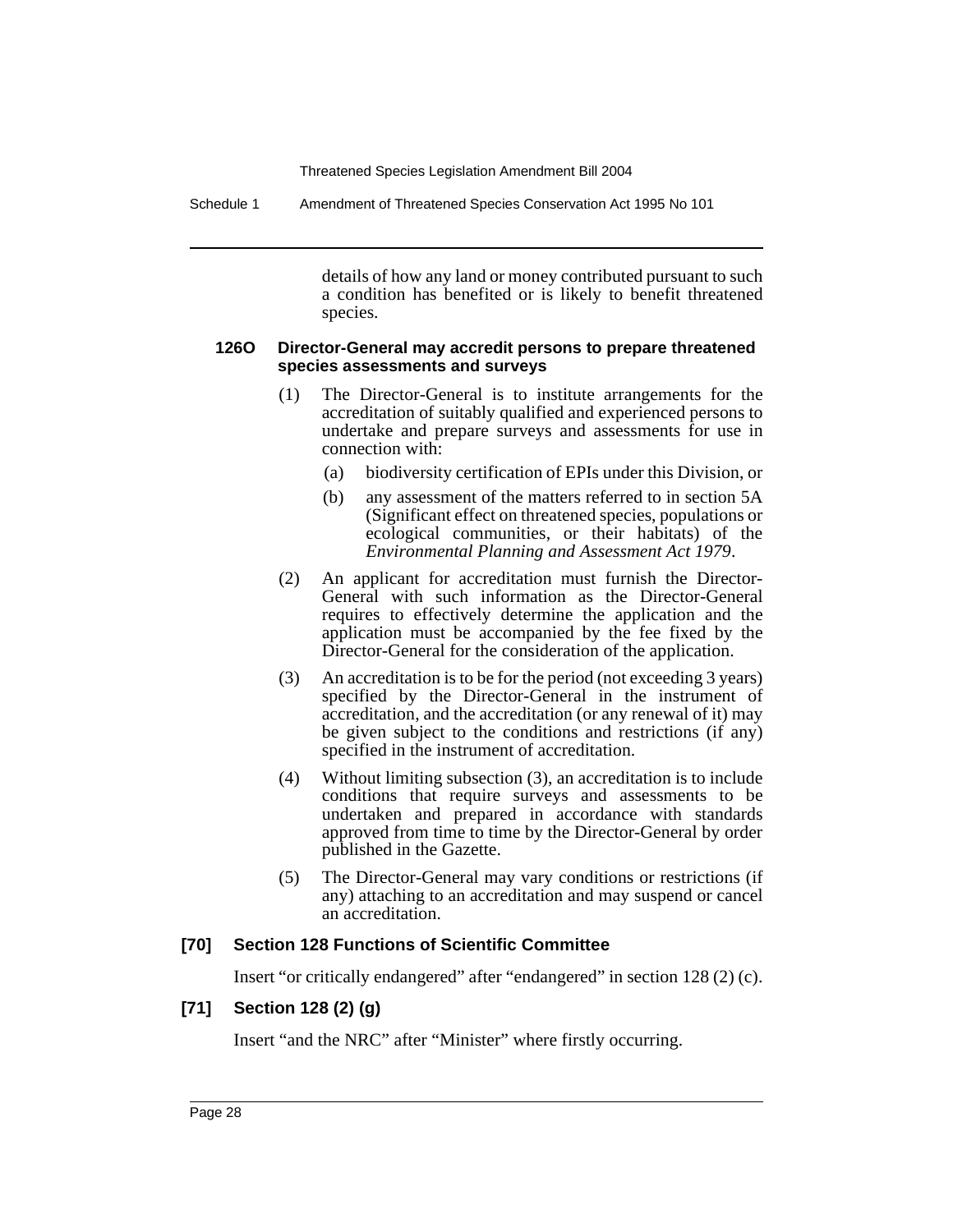Amendment of Threatened Species Conservation Act 1995 No 101 Schedule 1

#### **[72] Sections 137–139**

Omit the sections.

#### **[73] Part 9A**

Insert after Part 9:

# **Part 9A Advisory Councils**

#### **141A References to Minister and Director-General**

- (1) In this Part, a reference to the Minister includes a reference to the Minister administering the *Fisheries Management Act 1994* and a reference to the Director-General includes a reference to the Director-General of the Department of Primary Industries.
- (2) If a provision of this Part (or applied by this Part) requires or authorises the Minister or the Director-General to take any action or decide any matter, the provision is taken only to require or authorise:
	- (a) the Minister administering this Act and the Minister administering the *Fisheries Management Act 1994*, or
	- (b) the Director-General and the Director-General of the Department of Primary Industries,

to take the action jointly or decide the matter jointly.

(3) However, any such action may be taken separately, or any such decision may be made separately, in respect of any matter if those Ministers or officers so agree.

#### **141B Biological Diversity Advisory Council**

- (1) There is to be a Biological Diversity Advisory Council (*BDAC*).
- (2) The Minister is to determine by instrument in writing the membership and the terms and conditions of appointment of members of BDAC.
- (3) The members of BDAC are to have expertise in one or more of the following areas:
	- (a) biological diversity,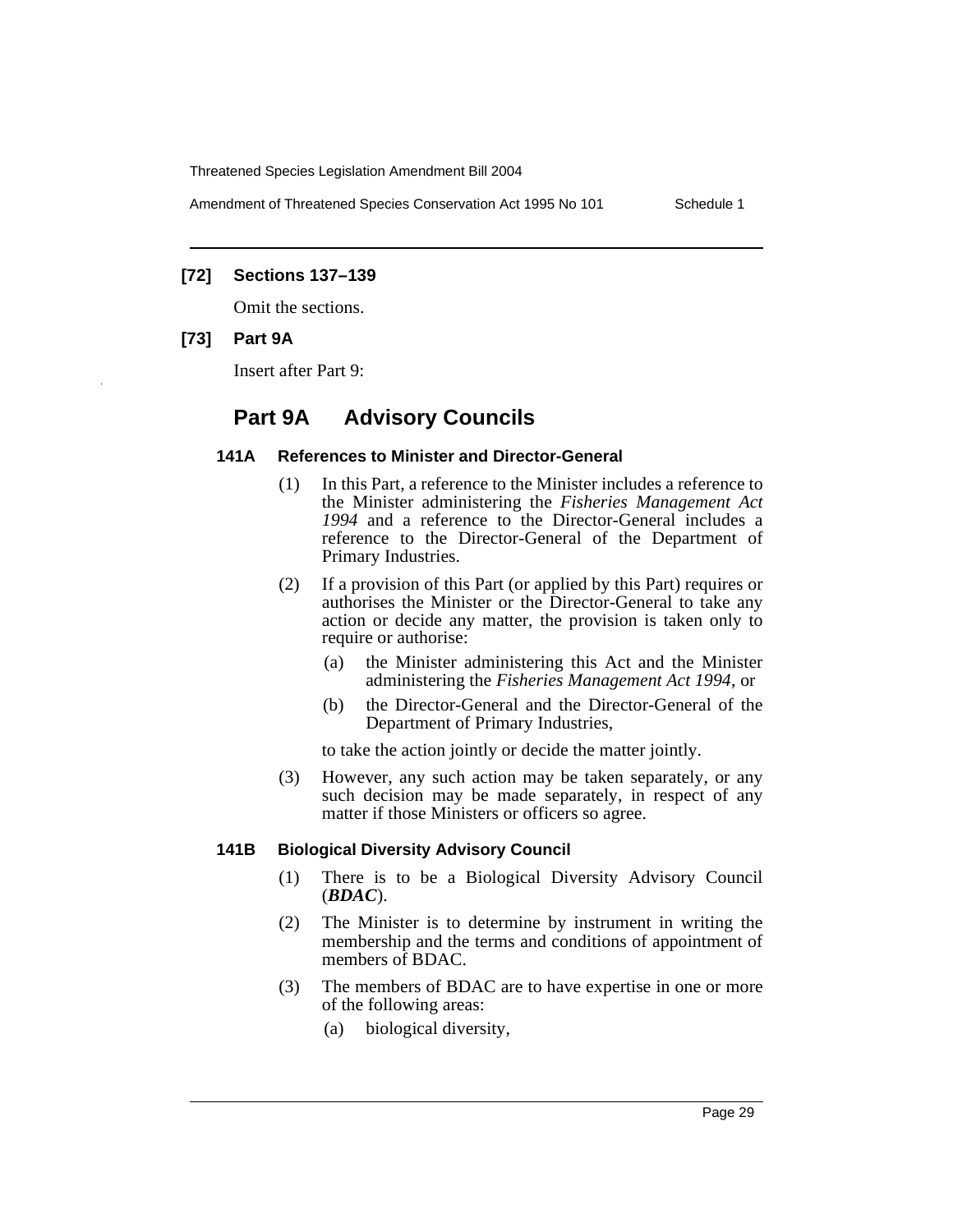Schedule 1 Amendment of Threatened Species Conservation Act 1995 No 101

- (b) biological science,
- (c) environmental science.
- (4) BDAC may advise the Minister, the Director-General and the NRC on:
	- (a) likely impacts on biological diversity of actions to be taken under the Act following the listing of threatened species, populations or ecological communities or key threatening processes, and
	- (b) such other related matters as may be referred to BDAC by the Minister, the Director-General or the NRC.

#### **141C Social and Economic Advisory Council**

- (1) There is to be a Social and Economic Advisory Council (*SEAC*).
- (2) The Minister is to determine by instrument in writing the membership and the terms and conditions of appointment of members of SEAC.
- (3) The members of SEAC are to have expertise in one or more of the following areas:
	- (a) natural resource management,
	- (b) economics,
	- (c) social impact assessment,
	- (d) industry or agriculture sectors.
- (4) SEAC may advise the Minister, the Director-General and the NRC on:
	- (a) likely social and economic impacts of actions to be taken under this Act following the listing of threatened species, populations or ecological communities or key threatening processes, and
	- (b) such other related matters as may be referred to SEAC by the Minister, the Director-General or the NRC.

#### **141D Provisions relating to BDAC, SEAC and their members**

(1) The provisions of sections 130 (Provisions relating to members of Scientific Committee), 131 (Chairperson and Deputy Chairperson), 132 (Disclosure of pecuniary interests), 133 (Procedure of Scientific Committee) and 134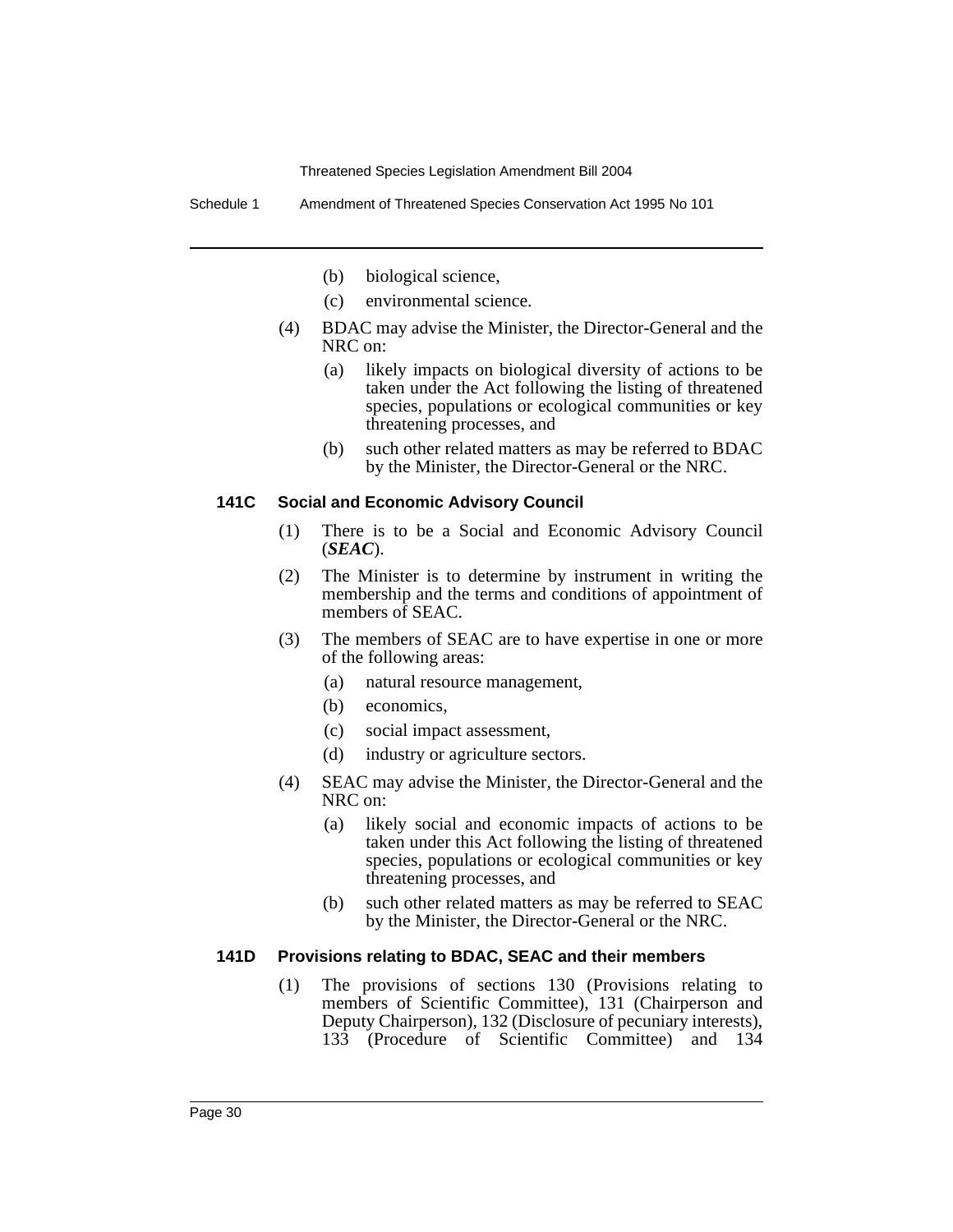Amendment of Threatened Species Conservation Act 1995 No 101 Schedule 1

(Transaction of business outside meeting or by telephone or other means) apply to and in respect of BDAC and SEAC and the members of BDAC and SEAC as if references in those sections to the Scientific Committee were references to BDAC and SEAC.

(2) Despite subsection (1), the quorum for a meeting of BDAC or SEAC is a majority of the members of BDAC or SEAC.

## **[74] Section 142A**

Insert after section 142:

#### **142A Delegation**

The Minister or the Director-General may delegate to any member of staff of the Department any of the Minister's or Director-General's functions under this Act other than this power of delegation.

#### **[75] Section 146 Decision not to disclose location of critical habitat**

Insert "or critically endangered" after "endangered" in section 146 (2) (a) (i).

#### **[76] Section 157**

Omit the section. Insert instead:

#### **157 Review of Act**

- (1) The Minister is to review this Act to determine whether the policy objectives of the Act are being fulfilled and whether the terms of the Act, and any environmental planning instruments granted biodiversity certification under Part 7, remain appropriate for securing those objectives.
- (2) The review is to be undertaken as soon as possible after the period of 5 years from the date of assent to the *Threatened Species Legislation Amendment Act 2004*.
- (3) The Minister is to make arrangements for public consultation with respect to the review.
- (4) A report on the outcome of the review is to be tabled in each House of Parliament within 12 months after the end of the period of 5 years.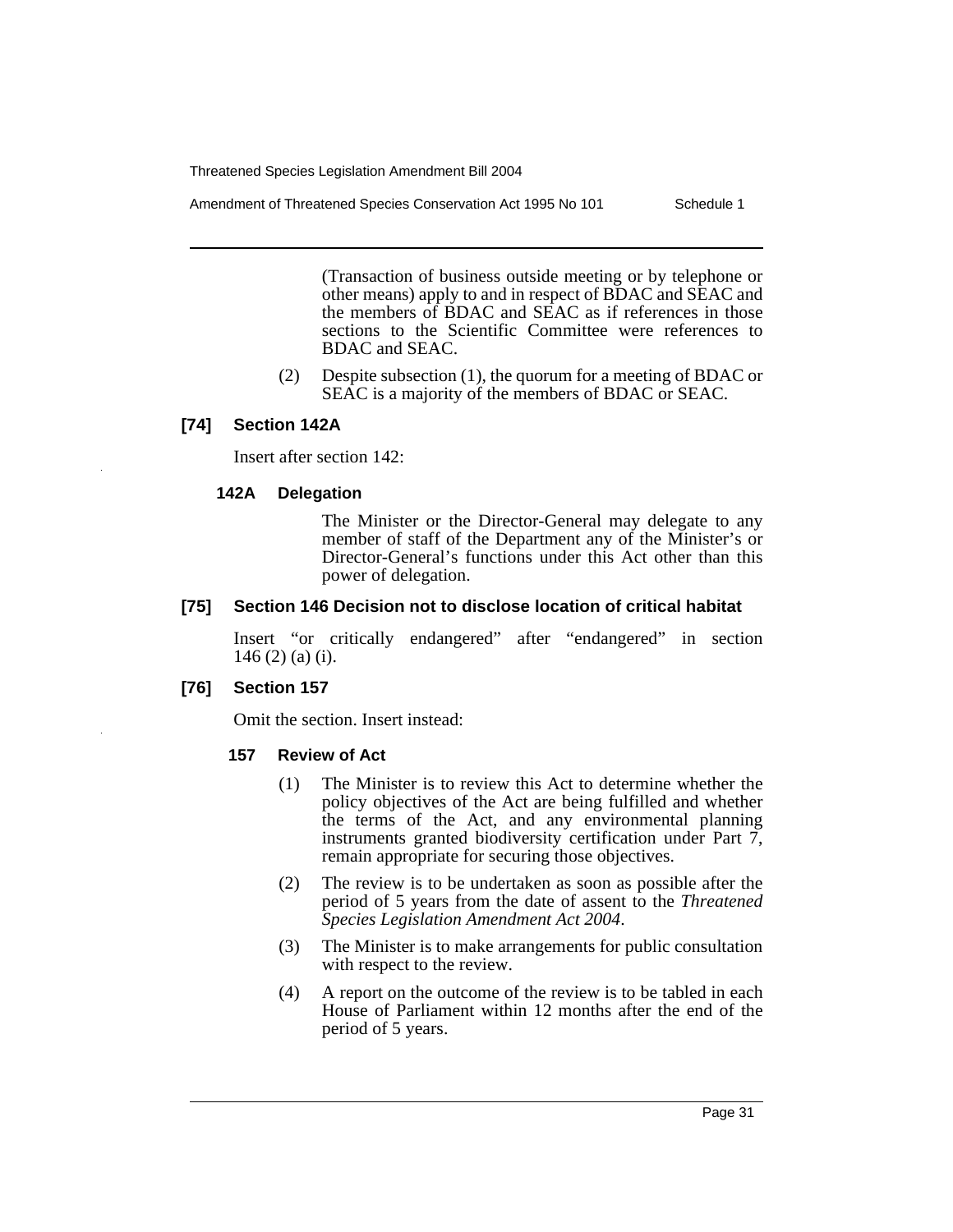Schedule 1 Amendment of Threatened Species Conservation Act 1995 No 101

# **[77] Schedule 1A**

Insert after Schedule 1:

# **Schedule 1ACritically endangered species and ecological communities**

(Section 6)

# **Part 1 Critically endangered species**

# **Part 2 Critically endangered ecological communities**

# **[78] Schedule 2 Vulnerable species and ecological communities**

Omit "Sections 7 and 7A". Insert instead "Section 7".

# **[79] Schedule 2, Part 2**

Insert at the end of the Schedule:

# **Part 2 Vulnerable ecological communities**

# **[80] Schedule 7 Savings, transitional and other provisions**

Insert at the end of clause 1 (1):

*Threatened Species Legislation Amendment Act 2004*, to the extent that it amends this Act

# **[81] Schedule 7, Part 5**

Insert after Part 4:

# **Part 5 Provisions consequent on Threatened Species Legislation Amendment Act 2004**

# **11 Definition**

In this Part:

*2004 amending Act* means the *Threatened Species Legislation Amendment Act 2004*.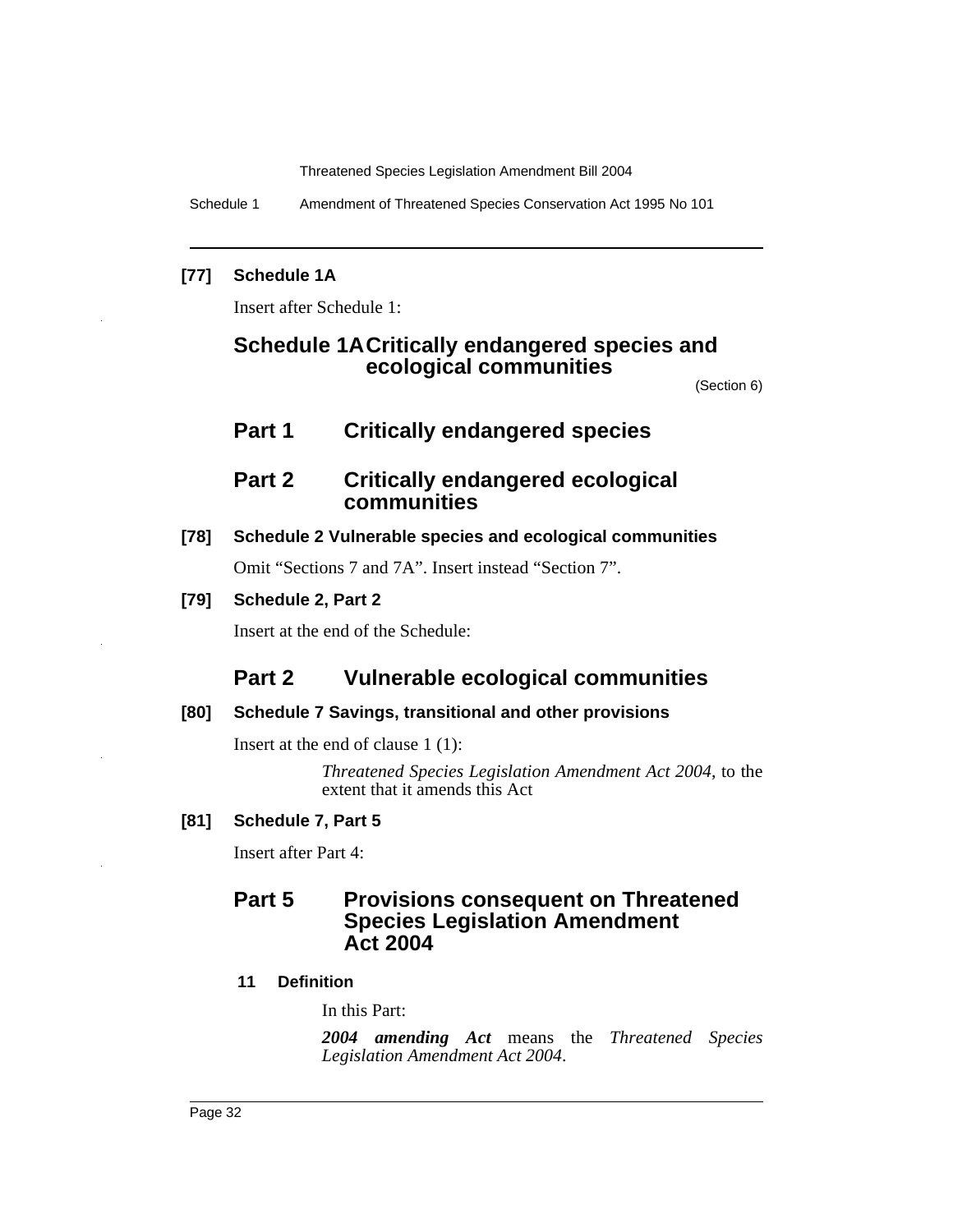Amendment of Threatened Species Conservation Act 1995 No 101 Schedule 1

#### **12 Referral of proposed final determinations to Minister**

The amendments to section 23, and new section 23A, as enacted by the 2004 amending Act extend to a matter pending under section 23 and not finally determined before the commencement of this clause.

#### **13 Threatened Species Priorities Action Statements**

The Director-General may exercise any function of the Director-General under Part 5A prior to the commencement of that Part, for the purpose of facilitating the adoption of a Threatened Species Priorities Action Statement on the commencement of that Part.

#### **14 Biological Diversity Advisory Council**

The members of the Biological Diversity Advisory Council holding office immediately before the repeal of sections  $137-139$  cease to hold office as members of the Advisory Council on that repeal (but are eligible, if otherwise qualified, for re-appointment as members of BDAC.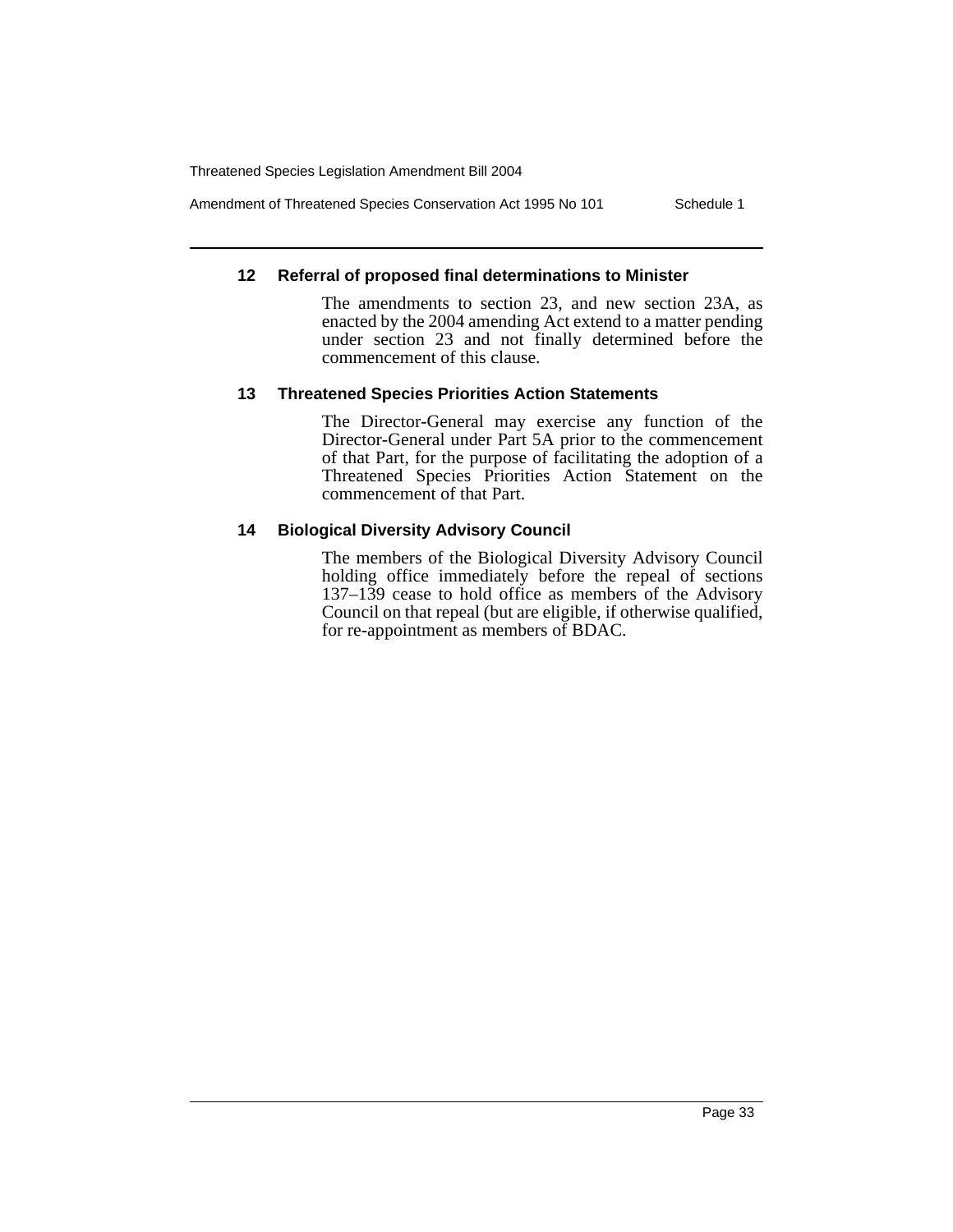Schedule 2 Amendment of Fisheries Management Act 1994 No 38

# <span id="page-34-0"></span>**Schedule 2 Amendment of Fisheries Management Act 1994 No 38**

(Section 3)

#### **[1] Section 220B Definitions**

Insert in alphabetical order in section 220B (1):

*BDAC* means the Biological Diversity Advisory Council established under the *Threatened Species Conservation Act 1995*.

*catchment action plan* or *CAP* means a catchment action plan approved under Part 4 of the *Catchment Management Authorities Act 2003*.

*critically endangered ecological community* means an ecological community specified in Part 2 of Schedule 4A.

*critically endangered species* means a species specified in Part 1 of Schedule 4A.

*critically endangered species and ecological communities* means species and ecological communities specified in Schedule 4A and *critically endangered species or ecological community* means a species or ecological community respectively specified in that Schedule.

*Department* means the Department of Primary Industries.

*environmental planning instrument* or *EPI* means an environmental planning instrument under the *Environmental Planning and Assessment Act 1979*.

*NPW Act* means the *National Parks and Wildlife Act 1974*.

*NRC* means the Natural Resources Commission established under the *Natural Resources Commission Act 2003*.

*Priorities Action Statement* means a Threatened Species Priorities Action Statement under Division 5A.

*SEAC* means the Social and Economic Advisory Council established under the *Threatened Species Conservation Act 1995*.

*threatened ecological community* means an ecological community specified in Part 3 of Schedule 4, Part 2 of Schedule 4A or Part 2 of Schedule 5.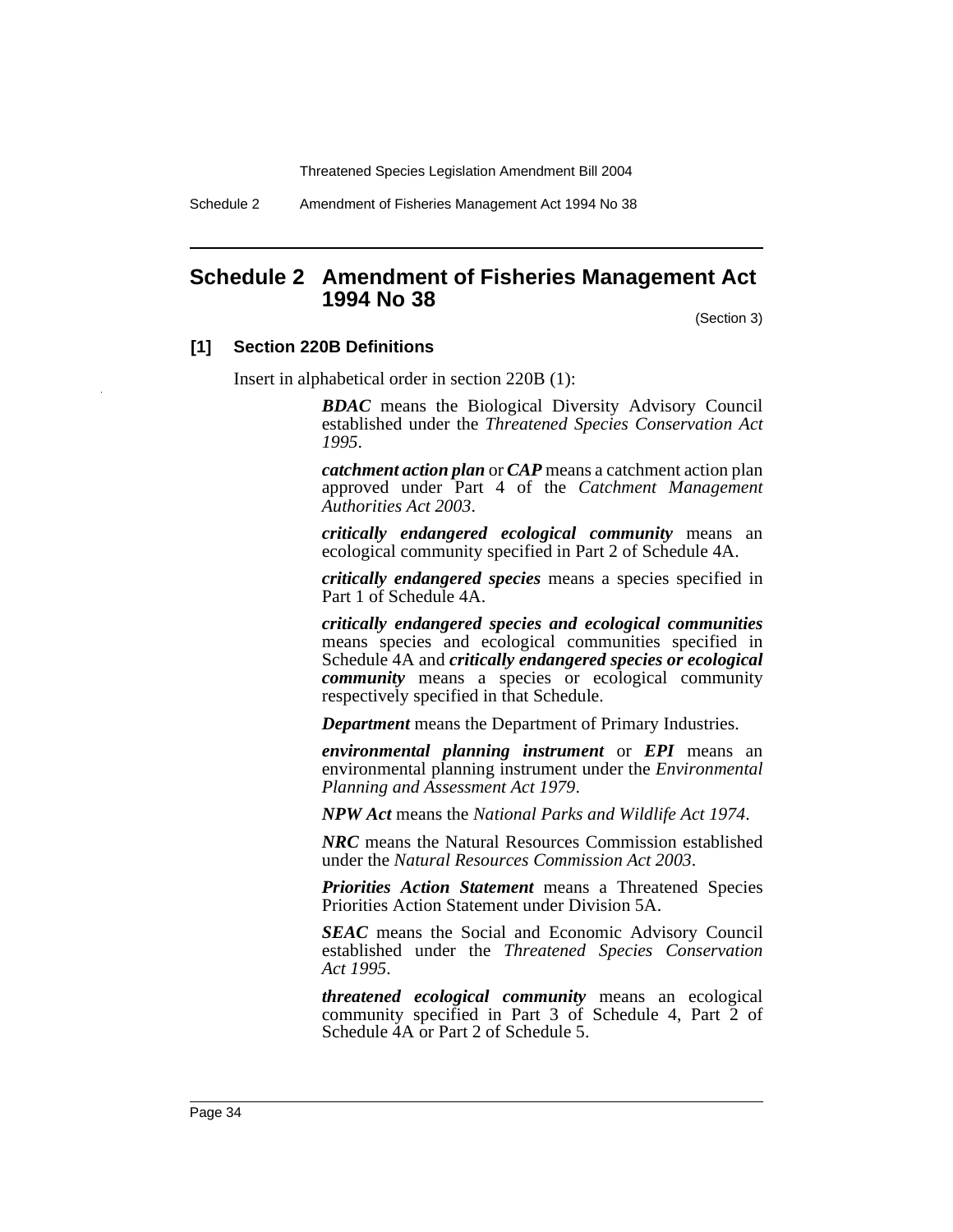Amendment of Fisheries Management Act 1994 No 38 Schedule 2

*vulnerable ecological community* means an ecological community specified in Part 2 of Schedule 5.

# **[2] Section 220B (1), definition of "threatened species"**

Omit the definition. Insert instead:

*threatened species* means a species specified in Part 1 (Endangered species) or 4 (Species presumed extinct) of Schedule 4, Part 1 (Critically endangered species) of Schedule 4A or Part 1 (Vulnerable species) of Schedule 5.

#### **[3] Section 220B (1), definition of "threatened species, populations and ecological communities"**

Insert ", 4A" after "Schedules 4".

#### **[4] Section 220B (1), definition of "threatened species, populations and ecological communities"**

Omit "either of those Schedules". Insert instead "any of those Schedules".

#### **[5] Section 220B (1), definition of "vulnerable species"**

Insert "Part 1 of" before "Schedule 5".

#### **[6] Section 220C Lists**

Omit section 220C (5). Insert instead:

#### (4A) **Critically endangered species**

Part 1 of Schedule 4A contains a list of critically endangered species for the purposes of this Part.

#### (4B) **Critically endangered ecological communities**

Part 2 of Schedule 4A contains a list of critically endangered ecological communities for the purposes of this Part.

#### (5) **Vulnerable species**

Part 1 of Schedule 5 contains a list of vulnerable species for the purposes of this Part.

#### (5A) **Vulnerable ecological communities**

Part 2 of Schedule 5 contains a list of vulnerable ecological communities for the purposes of this Part.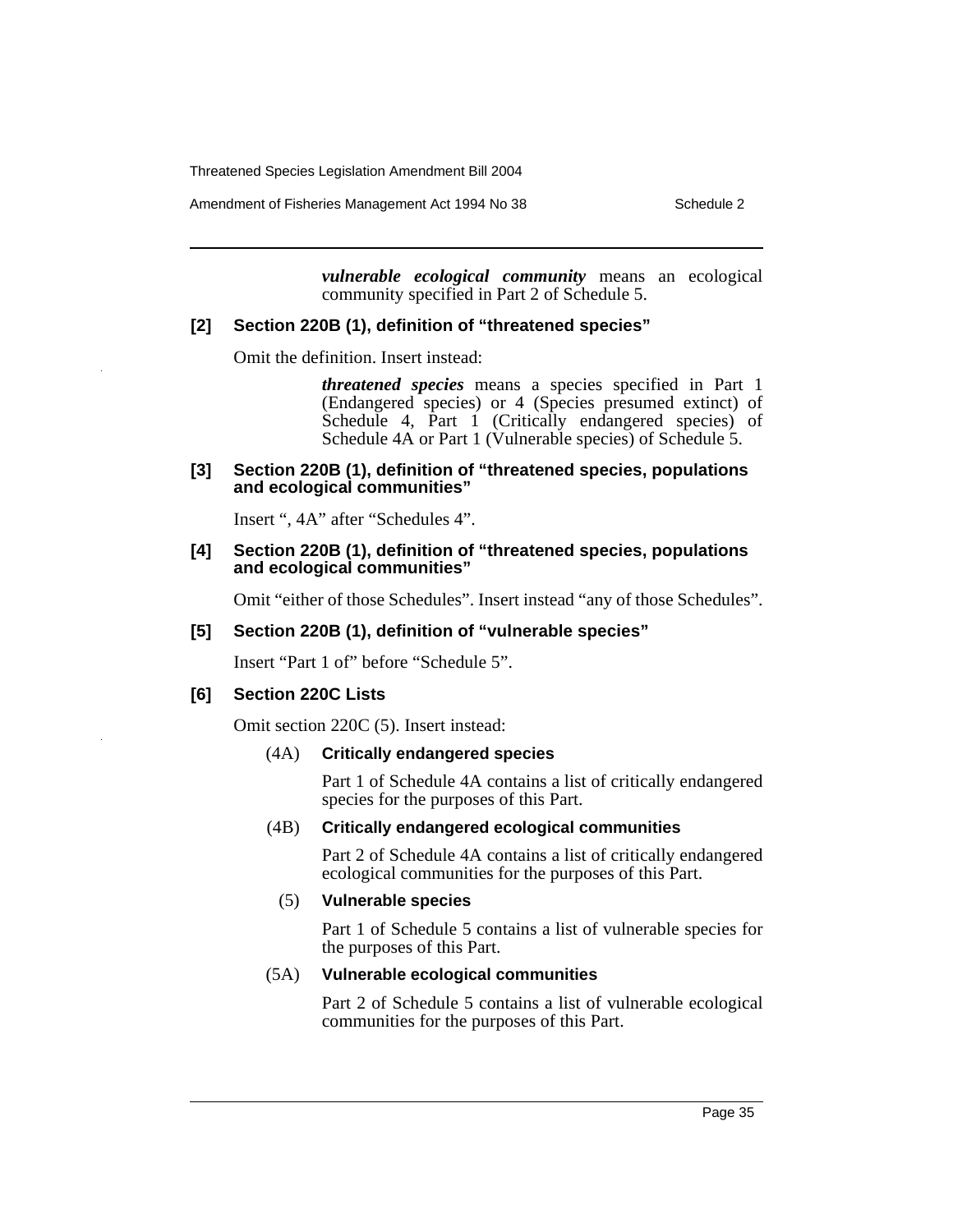Schedule 2 Amendment of Fisheries Management Act 1994 No 38

## **[7] Section 220D Amendment of lists**

Omit "Minister" wherever occurring in section 220D (1) and (2).

Insert instead "Fisheries Scientific Committee".

# **[8] Section 220D (1) and (2)**

Insert "4A," after "Schedule 4," wherever occurring.

# **[9] Section 220D (3)**

Omit the subsection. Insert instead:

(3) A new species, population, ecological community or threatening process may not be listed, nor any such listing changed or omitted, unless the requirements of Subdivision 2 have been complied with.

## **[10] Section 220E**

Omit the section. Insert instead:

#### **220E Identification of nationally threatened species and ecological communities**

- (1) A species or ecological community listed in Schedule 4, 4A or 5 that is also a listed threatened species or listed threatened ecological community under the *Environment Protection and Biodiversity Conservation Act 1999* of the Commonwealth is shown in Schedule 4, 4A or 5 to this Act marked with an asterisk to show its national status.
- (2) As soon as practicable after a species or ecological community that is or was indigenous to New South Wales becomes a listed threatened species or listed threatened ecological community under the *Environment Protection and Biodiversity Conservation Act 1999* of the Commonwealth, the Fisheries Scientific Committee is to consider whether, in accordance with this Division, the species or ecological community should be listed in Schedule 4, 4A or 5 to this Act.
- (3) If a species or ecological community ceases to be a listed threatened species or a listed threatened ecological community under the *Environment Protection and Biodiversity Conservation Act 1999* of the Commonwealth: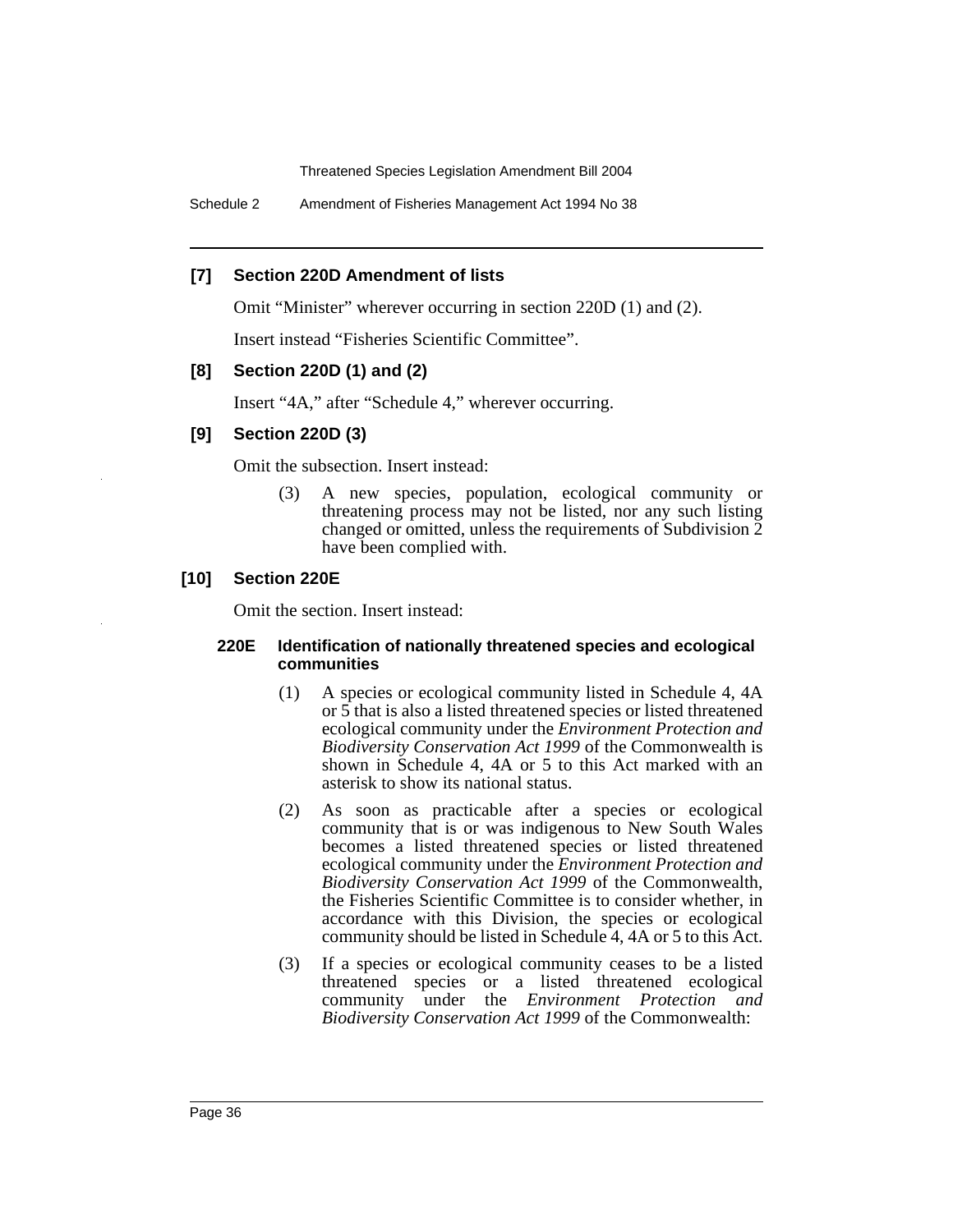Amendment of Fisheries Management Act 1994 No 38 Schedule 2

- (a) Schedule 4, 4A or 5 to this Act may be amended to omit the asterisk showing its national status, and
- (b) the Fisheries Scientific Committee is to consider, in accordance with this Division, whether the species or ecological community should be omitted from Schedule 4, 4A or 5 to this Act.

# **[11] Sections 220F–220FC**

Omit section 220F. Insert instead:

# **220F Eligibility for listing of species**

- (1) A species is eligible to be listed as a *species presumed extinct* at a particular time if, in the opinion of the Fisheries Scientific Committee, it has not been recorded in its known or expected habitat in New South Wales, despite targeted surveys, over a time frame appropriate, in the opinion of the Fisheries Scientific Committee, to its life cycle and form.
- (2) A species is eligible to be listed as a *critically endangered species* if, in the opinion of the Fisheries Scientific Committee, it is facing an extremely high risk of extinction in New South Wales in the immediate future, as determined in accordance with criteria prescribed by the regulations.
- (3) A species is eligible to be listed as an *endangered species* if, in the opinion of the Fisheries Scientific Committee:
	- (a) it is facing a very high risk of extinction in New South Wales in the near future, as determined in accordance with criteria prescribed by the regulations, and
	- (b) it is not eligible to be listed as a critically endangered species.
- (4) A species is eligible to be listed as a *vulnerable species* if, in the opinion of the Fisheries Scientific Committee:
	- (a) it is facing a high risk of extinction in New South Wales in the medium-term future, as determined in accordance with criteria prescribed by the regulations, and
	- (b) it is not eligible to be listed as an endangered or critically endangered species.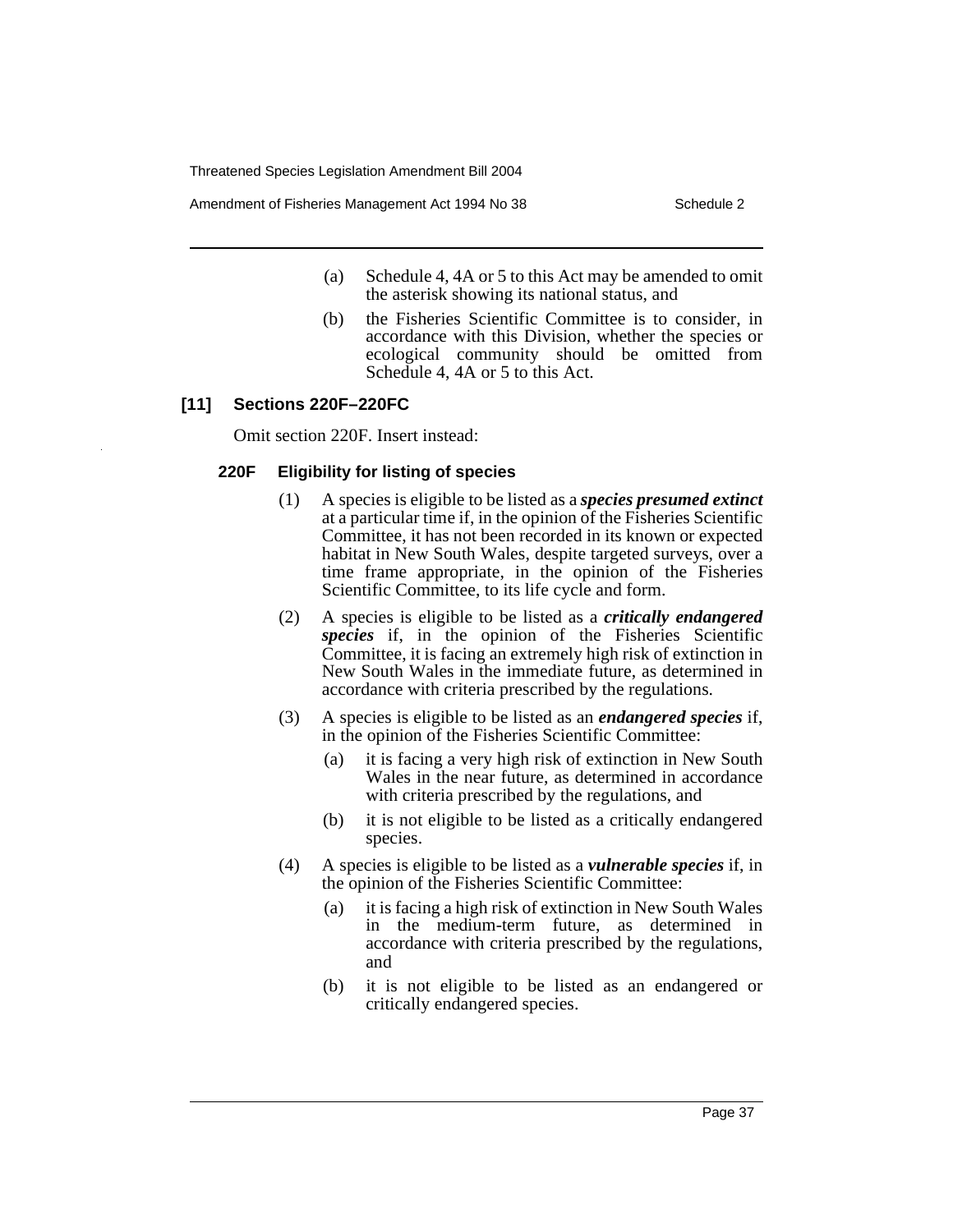Schedule 2 Amendment of Fisheries Management Act 1994 No 38

## **220FA Listing of populations**

- (1) A population is eligible to be listed as an *endangered population* if, in the opinion of the Fisheries Scientific Committee, it is facing a very high risk of extinction in New South Wales in the near future, as determined in accordance with criteria prescribed by the regulations.
- (2) A population is not eligible to be listed as an endangered population if it is a population of a species already listed in Schedule 4 or 4A.

## **220FB Listing of ecological communities**

- (1) An ecological community is eligible to be listed as a *critically endangered ecological community* if, in the opinion of the Fisheries Scientific Committee, it is facing an extremely high risk of extinction in New South Wales in the immediate future, as determined in accordance with criteria prescribed by the regulations.
- (2) An ecological community is eligible to be listed as an *endangered ecological community* if, in the opinion of the Fisheries Scientific Committee:
	- (a) it is facing a very high risk of extinction in New South Wales in the near future, as determined in accordance with criteria prescribed by the regulations, and
	- (b) it is not eligible to be listed as a critically endangered ecological community.
- (3) An ecological community is eligible to be listed as a *vulnerable ecological community* if, in the opinion of the Fisheries Scientific Committee:
	- (a) it is facing a high risk of extinction in New South Wales in the medium-term future, as determined in accordance with criteria prescribed by the regulations, and
	- (b) it is not eligible to be listed as an endangered or critically endangered ecological community.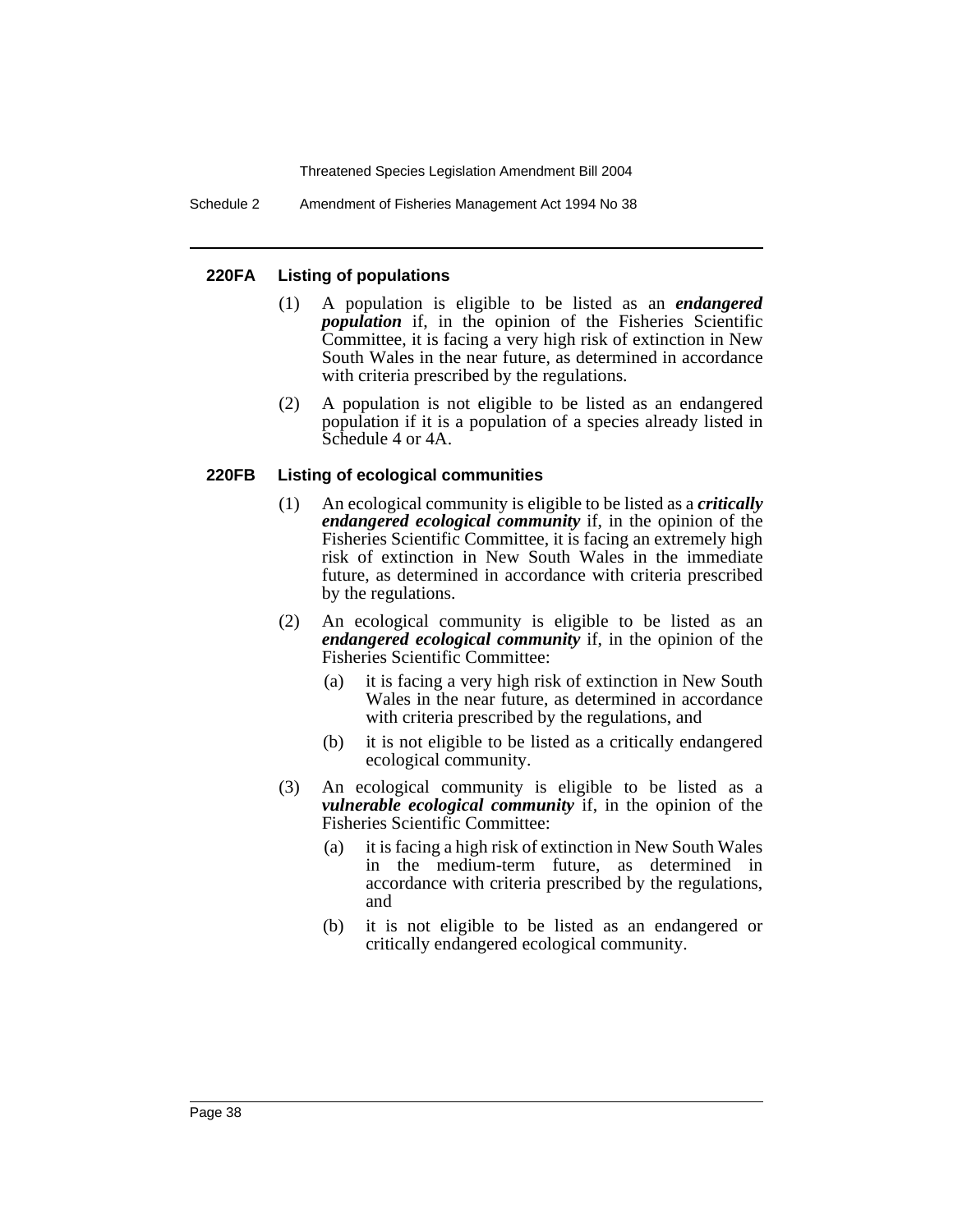Amendment of Fisheries Management Act 1994 No 38 Schedule 2

#### **220FC Threatening processes eligible for listing as key threatening processes**

- (1) A threatening process is eligible to be listed as a *key threatening process* if, in the opinion of the Fisheries Scientific Committee:
	- (a) it adversely affects threatened species, populations or ecological communities, or
	- (b) it could cause species, populations or ecological communities that are not threatened to become threatened.
- (2) The regulations may prescribe criteria for the determination of matters under this section.

#### **220FD Regulations prescribing criteria under this Part**

A regulation that prescribes criteria for the purposes of section 220F, 220FA, 220FB or 220FC is not to be made unless the Minister certifies in writing that:

- (a) the criteria are based on scientific principles only, and
- (b) any criteria for listing under the *Environment Protection and Biodiversity Conservation Act 1999* of the Commonwealth were given due consideration before the regulation was made.

## **[12] Section 220G**

Omit the section. Insert instead:

## **220G Fisheries Scientific Committee responsible for lists**

The Fisheries Scientific Committee is responsible for determining whether any species, populations, ecological communities or threatening processes should be listed in Schedule 4, 4A, 5 or 6.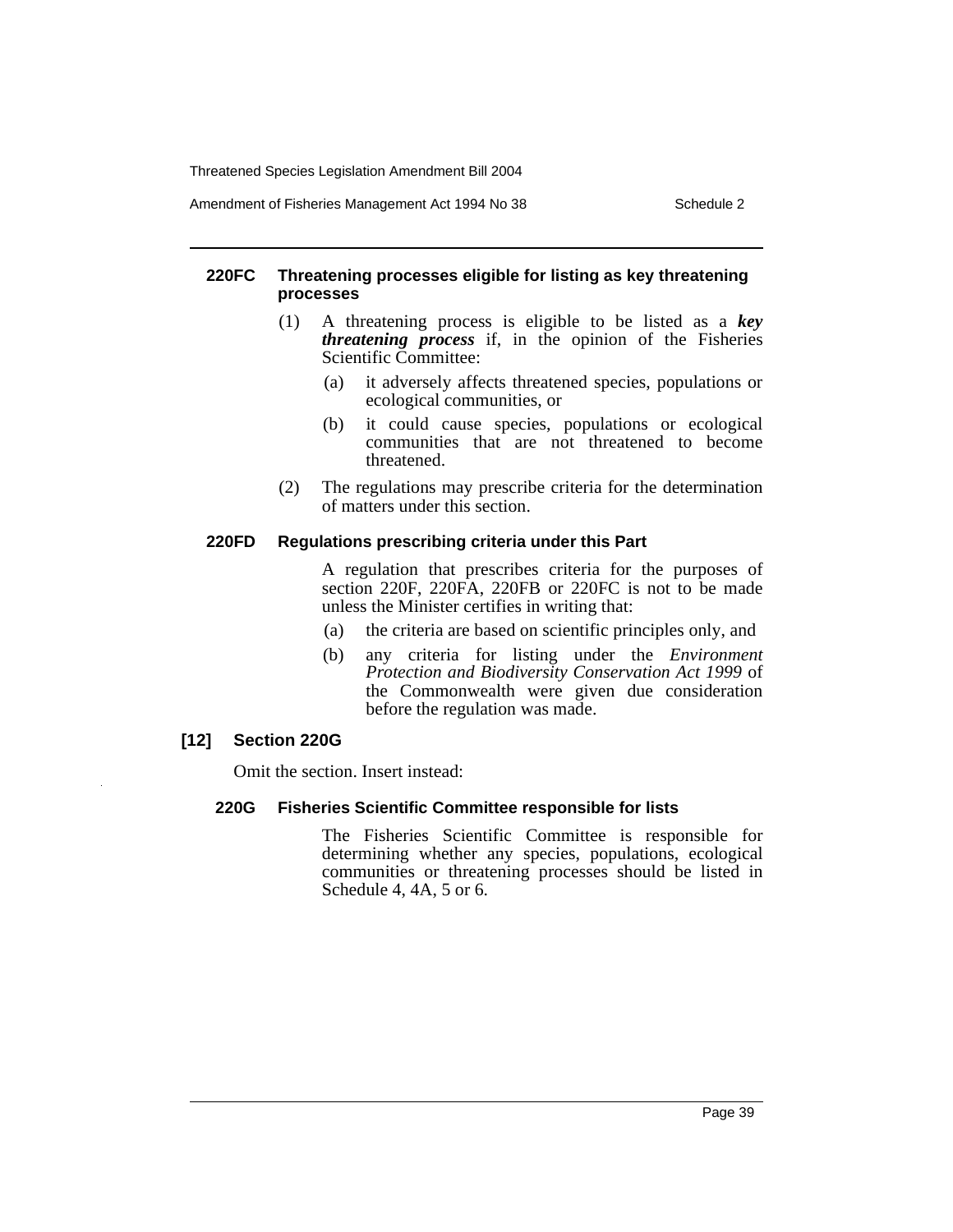Schedule 2 Amendment of Fisheries Management Act 1994 No 38

#### **[13] Section 220H**

Omit the section. Insert instead:

#### **220H Who may initiate action for listing**

- (1) The Fisheries Scientific Committee may make a determination for the purposes of this Subdivision on its own initiative.
- (2) The Fisheries Scientific Committee may also make a determination:
	- (a) following a request by the Minister or the NRC, or
	- (b) on a nomination, made in accordance with this Division, of any other person.
- (3) A proposal that involves the alteration of the listing status of a species or ecological community (by moving the description of the species or ecological community from one Schedule to another or from one Part of a Schedule to another Part of the Schedule) may be dealt with under this Subdivision as a composite proposal, whereby all aspects of the proposal are dealt with together.

#### **[14] Section 220I How nominations made**

Insert ", 4A" after "Schedule 4" in section 220I (1).

#### **[15] Section 220I (5)**

Insert after section 220I (4):

(5) The Fisheries Scientific Committee is to give notice of a nomination to the Minister and the NRC within 14 days after the nomination is made.

#### **[16] Section 220J Consideration of nomination by Fisheries Scientific Committee**

Omit section 220J (1). Insert instead:

- (1) The Fisheries Scientific Committee is to determine priorities for its consideration of nominations every 12 months and in determining those priorities is to have regard to:
	- (a) the degree of threat, immediacy of threat, taxonomic distinctiveness and such other matters as the Fisheries Scientific Committee considers relevant, and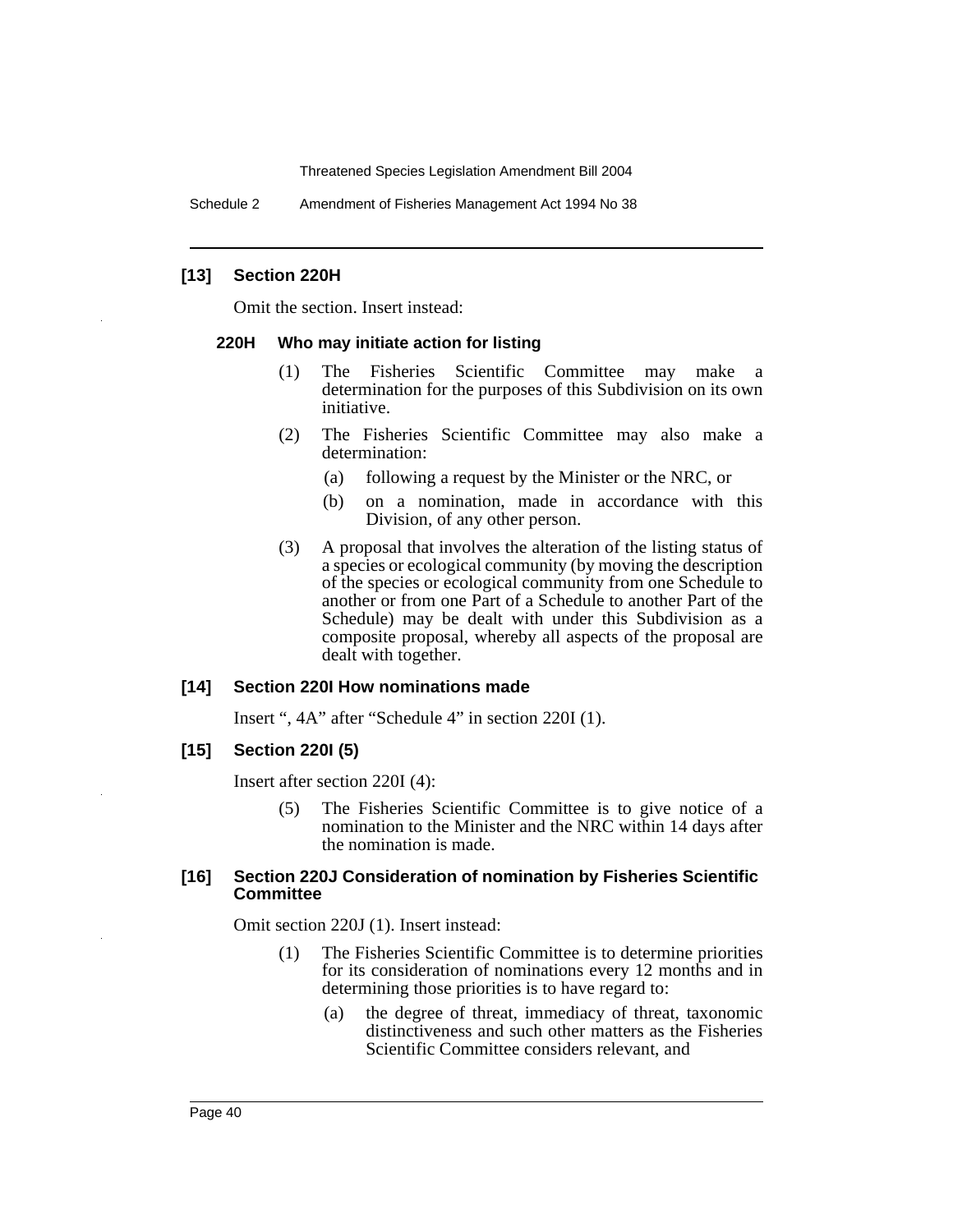Amendment of Fisheries Management Act 1994 No 38 Schedule 2

- (b) any advice or recommendations of the Minister or the NRC concerning those priorities.
- (1A) The NRC and the Minister may give advice or make recommendations to the Fisheries Scientific Committee concerning priorities for the consideration of nominations by the Fisheries Scientific Committee, and in giving that advice or making those recommendations the NRC and the Minister may consider State-wide issues of concern in biodiversity conservation.

# **[17] Section 220J (3) (a)**

Omit "recommend". Insert instead "make".

## **[18] Section 220J (4)**

Insert ", the NRC" after "Minister".

#### **[19] Section 220K Notification and consultation with respect to proposed determination of Fisheries Scientific Committee**

Omit "recommendation" wherever occurring.

Insert instead "determination".

#### **[20] Section 220K**

Insert ", 4A" after "Schedule 4".

## **[21] Sections 220L–220MA**

Omit sections 220L and 220M. Insert instead:

#### **220L Fisheries Scientific Committee's final determination**

- (1) The Fisheries Scientific Committee must either accept or reject a proposal for the amendment of Schedule 4, 4A, 5 or 6, and must give reasons for the determination.
- (2) The reasons for a determination are to include reference to such of the criteria prescribed by the regulations under sections 220F–220FC as may be relevant to the determination.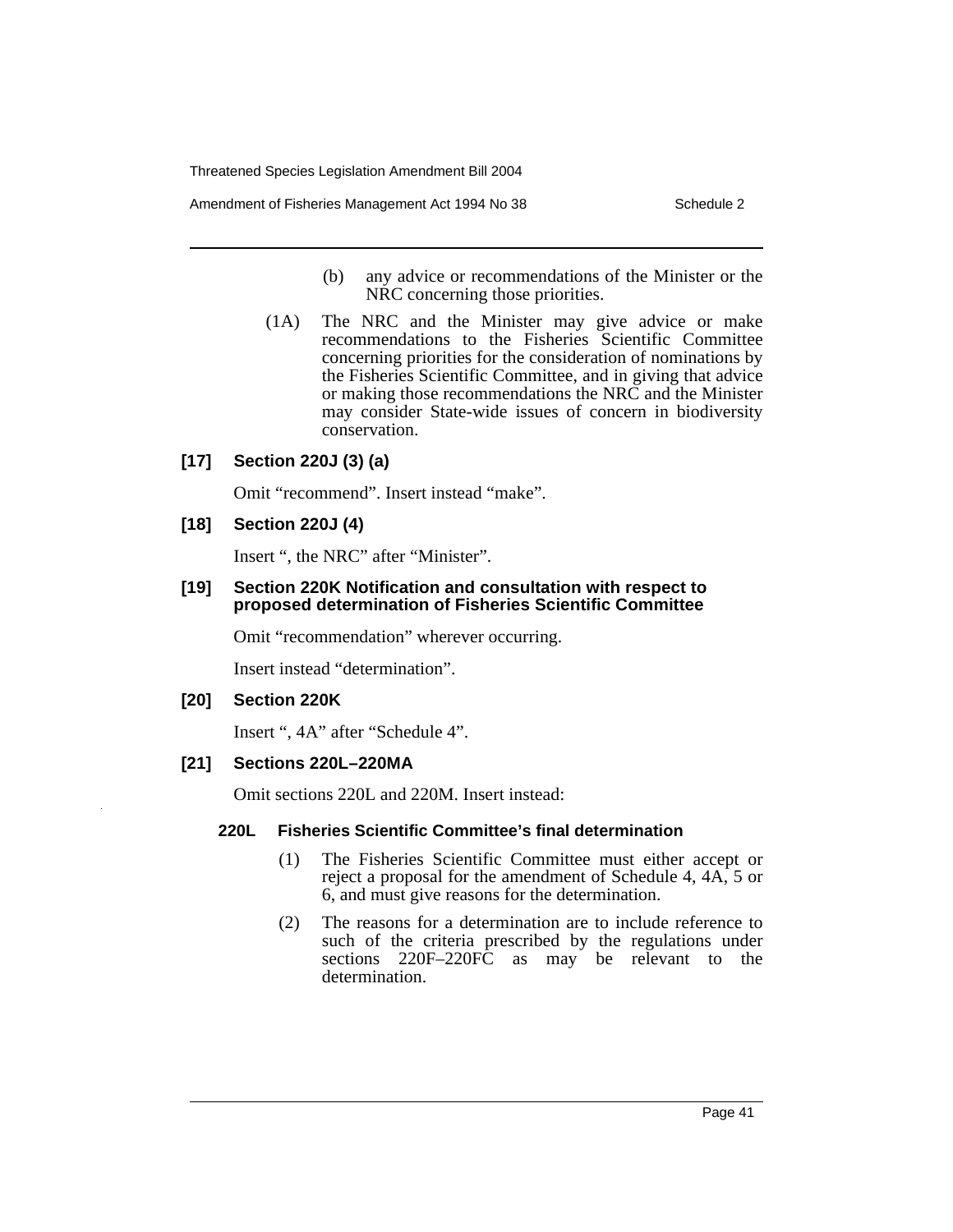Schedule 2 Amendment of Fisheries Management Act 1994 No 38

- (3) In a case involving a nomination, the Fisheries Scientific Committee must make a final determination within 6 months after the end of the period allowed for public comment on the proposed determination of the nomination under section 220K (as provided under section 284).
- (4) Before making a final determination the Fisheries Scientific Committee must give the Minister notice in writing of the proposed final determination. The Minister then has 2 months to decide whether to refer the proposed final determination back to the Fisheries Scientific Committee for further consideration under section 220M.
- (5) The Fisheries Scientific Committee is not to proceed to make the proposed final determination unless:
	- (a) the Minister has notified the Fisheries Scientific Committee that the Minister has decided not to refer the proposed determination back to the Fisheries Scientific Committee for further consideration, or
	- (b) the Minister has not referred the proposed final determination back to the Fisheries Scientific Committee for further consideration under section 220M within 2 months after the Minister was given notice of the proposed final determination, or
	- (c) if the Minister has referred the proposed final determination back to the Fisheries Scientific Committee for further consideration under section 220M within that 2 months, the Fisheries Scientific Committee has decided to proceed with the final determination following that further consideration.
- (6) The Minister may at the request of the Fisheries Scientific Committee extend and further extend the period of 6 months under subsection (3), to a maximum period of 2 years.
- (7) Failure to make a final determination within the period required by this section or to give notice to the Minister of a proposed final determination within the period required by this section does not affect the validity of the determination.

#### **220M Minister's response to proposed final determination**

(1) Within 2 months after receiving notice from the Fisheries Scientific Committee of a proposed final determination, the Minister may: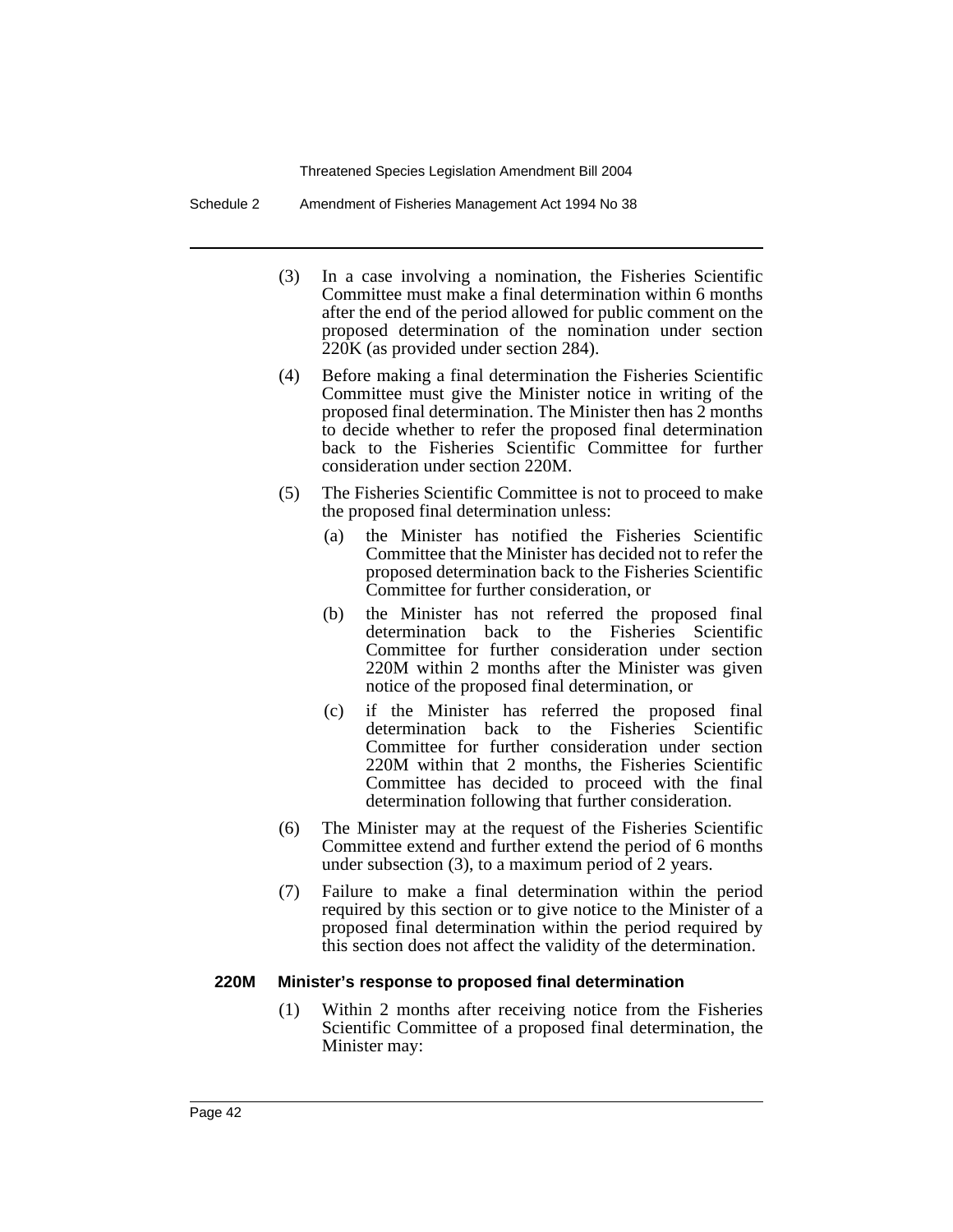Amendment of Fisheries Management Act 1994 No 38 Schedule 2

- (a) notify the Fisheries Scientific Committee that the Minister has decided not to refer the proposed determination back to the Fisheries Scientific Committee for further consideration, or
- (b) refer the proposed final determination back to the Fisheries Scientific Committee for further consideration.
- (2) The Minister may only refer a matter back to the Fisheries Scientific Committee for reasons of a scientific nature provided to the Fisheries Scientific Committee. In the case of a nomination, the Fisheries Scientific Committee is to notify the person who made the nomination that the matter has been referred back to the Fisheries Scientific Committee and of the Minister's reasons for doing so.
- (3) If a proposed final determination is referred back to the Fisheries Scientific Committee for further consideration:
	- (a) the Fisheries Scientific Committee may, after further considering it, decide to proceed with the final determination, to change the final determination or not to proceed with the final determination, and
	- (b) the Fisheries Scientific Committee is to make that decision within 3 months, and
	- (c) the Minister cannot refer the matter back to the Fisheries Scientific Committee again after it has made that decision.
- (4) Failure to make a decision within the period required by this section does not affect the validity of the decision.

#### **220MA Publication of final determination**

- (1) On making a final determination, the Fisheries Scientific Committee must, as soon as practicable:
	- (a) make an order under section 220D giving effect to the determination, and
	- (b) in a case involving a nomination, notify the person who made the nomination of the determination, and
	- (c) notify the Minister, the NRC and the Director-General of the determination, and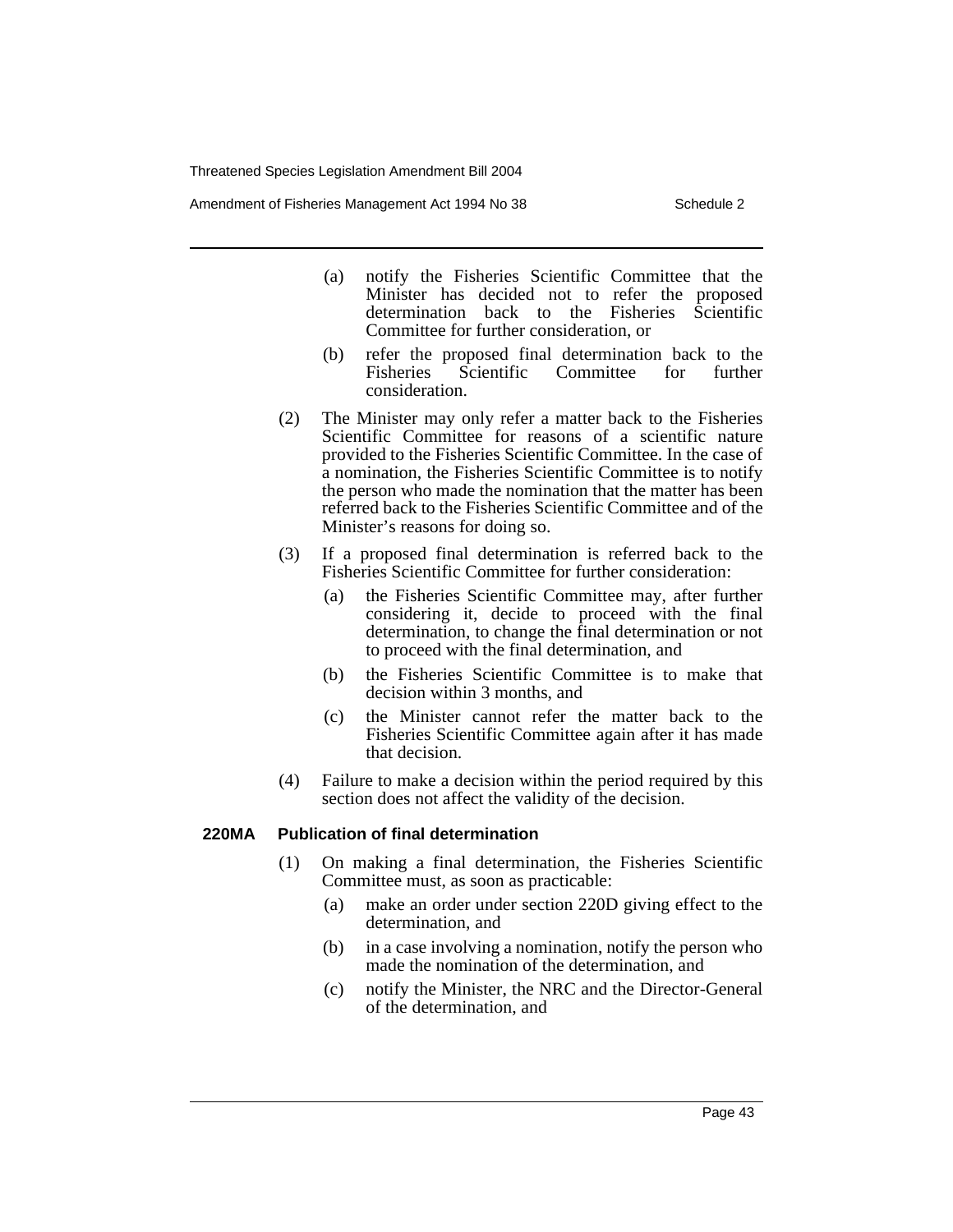Schedule 2 Amendment of Fisheries Management Act 1994 No 38

- (d) publish notice of the determination in a newspaper circulating generally throughout the State and, if the determination is likely to affect a particular area or areas (other than the State as a whole), in a newspaper circulating generally in that area or areas, and
- (e) publish notice of the making of the determination in the Gazette.
- (2) The notice must specify the manner in which members of the public may obtain a copy of the determination and the reasons for it.
- (3) The reasons for a final determination are to include reference to such of the criteria prescribed by the regulations under sections 220F–220FC as may be relevant to the determination.
- (4) Copies of the final determination and the reasons for it are to be made available to members of the public (free of charge) as follows:
	- (a) by publication on the internet site of the Department,
	- (b) in response to a request made by contacting an office of the Department in a manner specified in the notice of the determination,
	- (c) in response to a request made in person at an office of the Department at an address specified in the notice of the determination.
- (5) The validity of a final determination cannot be questioned in any legal proceedings except those commenced in a court by any person within 3 months of the date of publication in the Gazette of notice of the making of the final determination.

## **[22] Section 220N Provisional listing**

Omit section 220N (2). Insert instead:

- (2) The Fisheries Scientific Committee may make a determination for the provisional listing of any such endangered species without complying with sections 220K, 220L (3)–(6) and 220M. The other provisions of this Subdivision apply to and in respect of any such determination.
- (2A) The Fisheries Scientific Committee must make a determination about a nomination within 6 months after it is made or, if additional information has been requested, after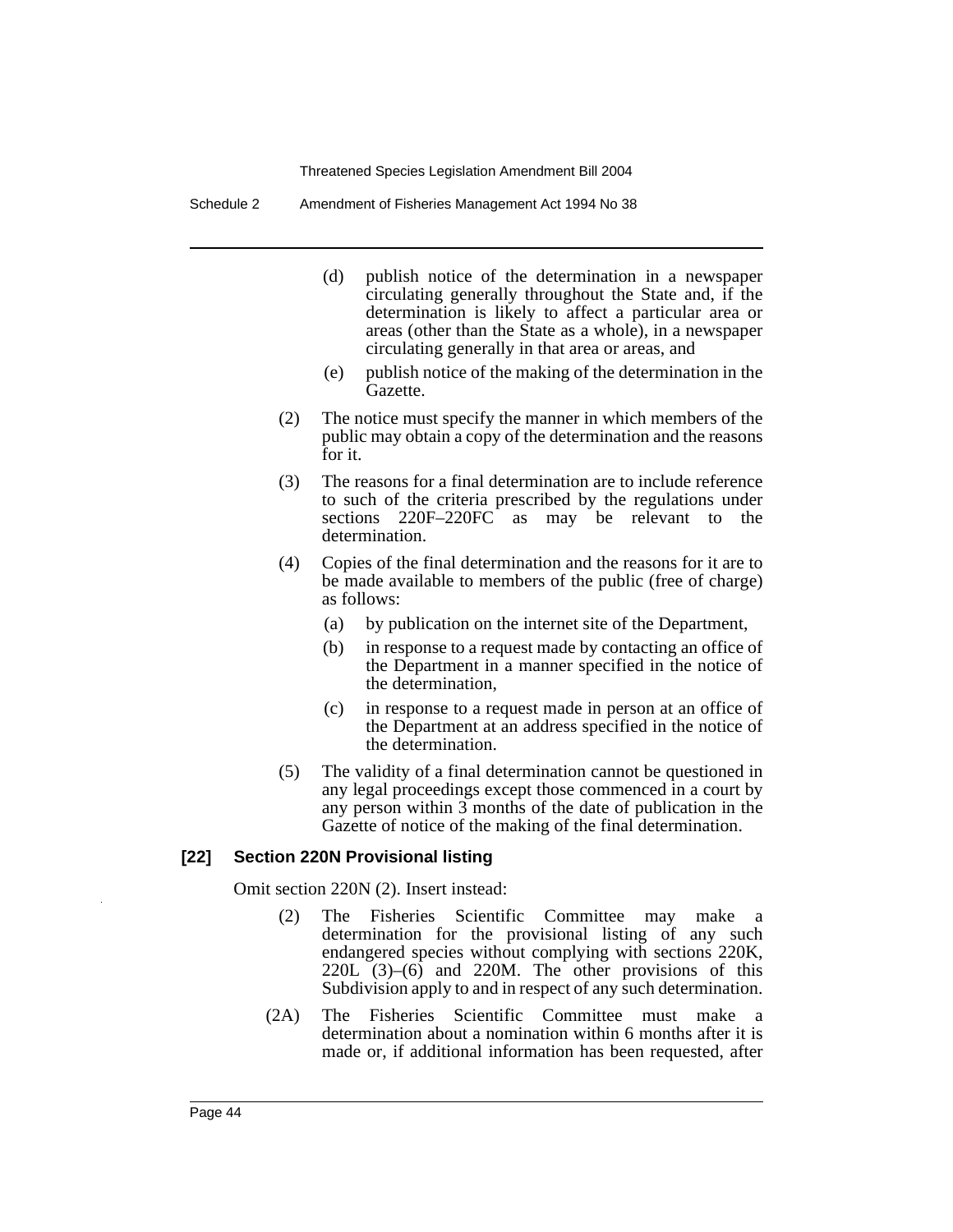Amendment of Fisheries Management Act 1994 No 38 Schedule 2

that information has been provided or the period specified for its provision has expired. Failure to make a determination within that period does not affect the validity of the determination.

# **[23] Section 220NA**

Insert after section 220N:

## **220NA Lists to be kept under review**

- (1) The Fisheries Scientific Committee must keep the lists in Schedules 4, 4A, 5 and 6 under review and must, at least every 2 years, determine whether any changes to the lists are necessary.
- (2) The NRC or the Minister may give advice or make recommendations to the Fisheries Scientific Committee concerning priorities for the review of the lists in Schedules 4, 4A, 5 and 6 under this section, and the Fisheries Scientific Committee is to have regard to any such advice or recommendations.
- (3) The NRC or the Minister may give directions to the Fisheries Scientific Committee requiring the Fisheries Scientific Committee to undertake investigations for the purpose of identifying species, populations and communities that are potentially threatened species, populations and communities.

## **[24] Part 7A, Division 3, heading**

Omit the heading. Insert instead:

#### **Division 3 Critical habitat of endangered species, populations and ecological communities and critically endangered species and ecological communities**

# **[25] Sections 220P (1), 220T (1), 220Y (2) (a)**

Insert "or critically endangered species or ecological community" after "endangered species, population or ecological community" wherever occurring.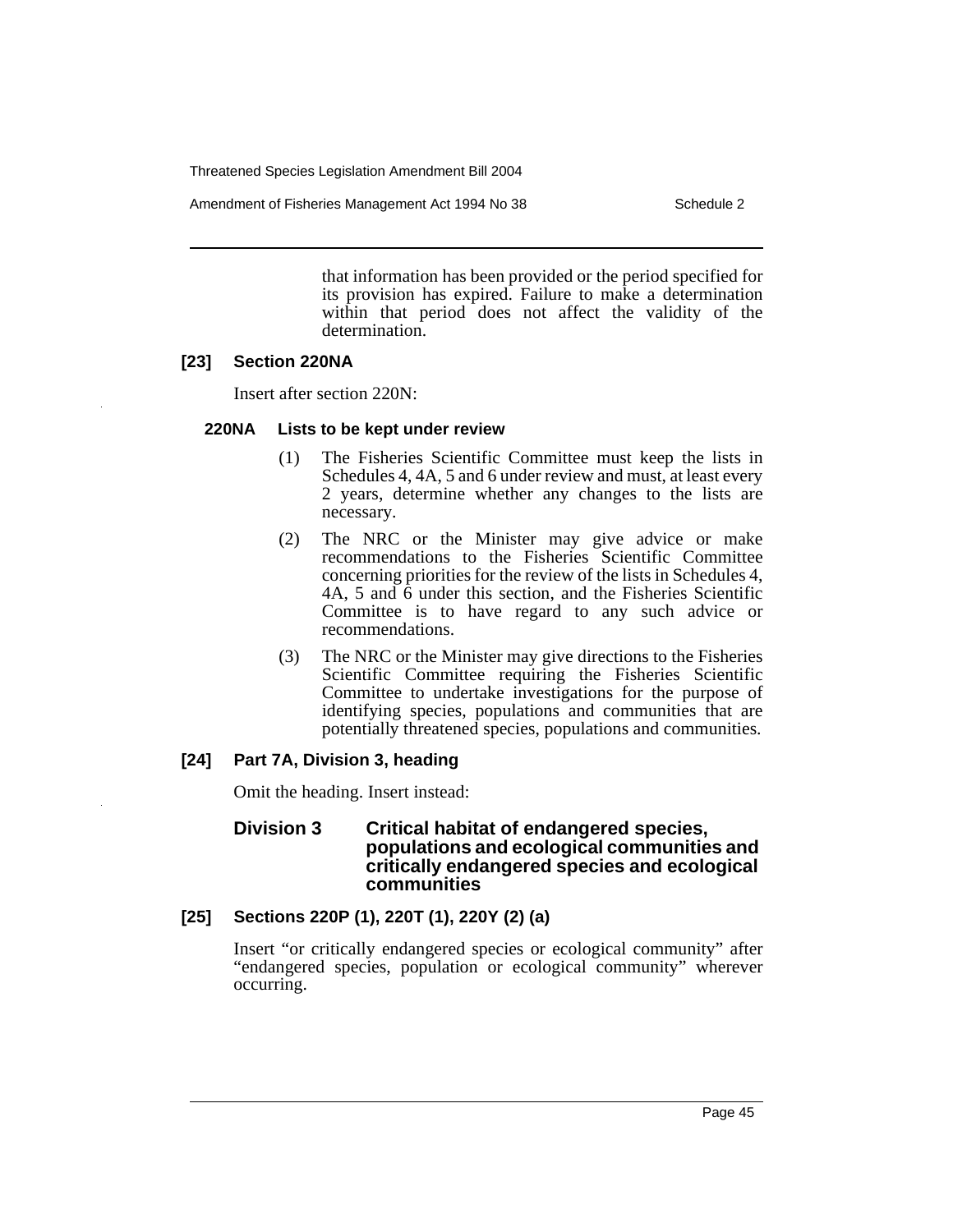Schedule 2 Amendment of Fisheries Management Act 1994 No 38

## **[26] Section 220Q Identification of critical habitat**

Insert "and each critically endangered species and ecological community" after "ecological community" in section 220Q (1).

#### **[27] Section 220ZD Damage to habitat of threatened species, population or ecological community**

Insert at the end of section 220ZD:

- (2) In proceedings for an offence under this section in respect of an act or an omission of a person that causes damage to any habitat (other than critical habitat) of a threatened species, population or ecological community, it is to be conclusively presumed that the person knew that the land concerned was habitat of that kind if it is established that:
	- (a) the act or omission occurred in the course of the carrying out of development or an activity for which development consent under Part 4 of the *Environmental Planning and Assessment Act 1979*, or an approval to which Part 5 of that Act applies, was required but not obtained, or
	- (b) the act or omission constituted a failure to comply with any such development consent or approval.

## **[28] Section 220ZF Defences**

Insert after section 220ZF (1) (b):

(b1) was authorised by a property vegetation plan approved under the *Native Vegetation Act 2003*, being an act that had the benefit of biodiversity certification of the native vegetation reform package under Division 10 when the plan was approved, or

# **[29] Section 220ZF (1) (e)**

Omit "agricultural or".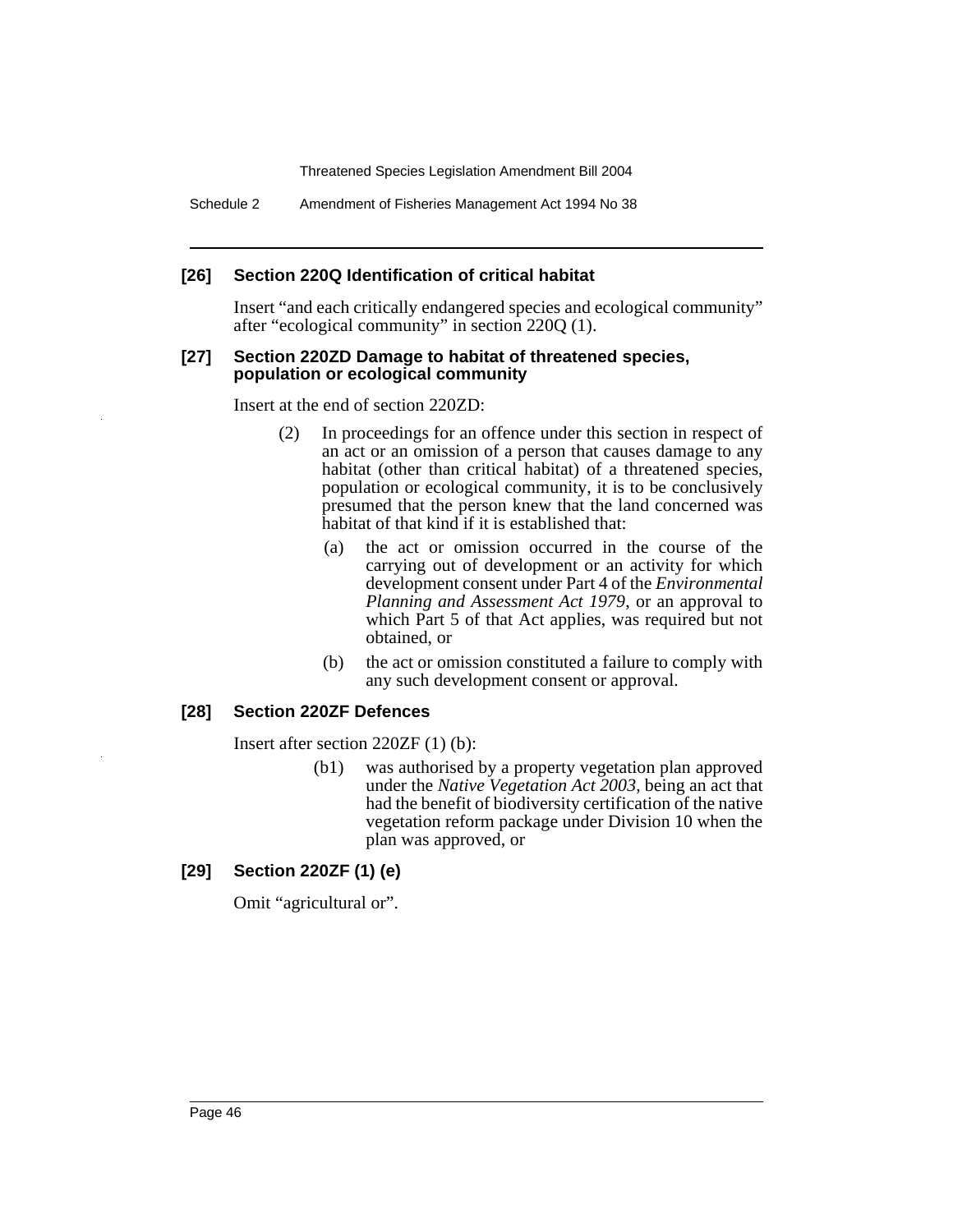Amendment of Fisheries Management Act 1994 No 38 Schedule 2

#### **[30] Section 220ZFA**

Insert after section 220ZF:

#### **220ZFA Further defences**

- (1) It is a defence to a prosecution for an offence against this Division if the accused proves that the act constituting the alleged offence was any of the following activities:
	- (a) clearing of native vegetation that constitutes a routine agricultural management activity,
	- (b) a routine farming practice activity (other than clearing of native vegetation),

**Note.** Both (a) and (b) must be read subject to subsection (3).

- (c) an activity that is permitted under any of the following provisions of the *Native Vegetation Act 2003*:
	- (i) section 19 (Clearing of non-protected regrowth permitted),
	- (ii) section 23 (Continuation of existing farming activities),
	- (iii) section 24 (Sustainable grazing),
- (d) any other activity prescribed by the regulations for the purposes of this section.
- (2) Each of the following is a *routine agricultural management activity* for the purposes of this section:
	- (a) the construction, operation and maintenance of rural infrastructure:
		- (i) including (subject to the regulations) dams, permanent fences, buildings, windmills, bores, air strips (in the Western Division), stockyards, and farm roads, but
		- (ii) not including rural infrastructure in areas zoned as rural-residential under environmental planning instruments or on small holdings (as defined in the regulations),
	- (b) the removal of noxious weeds under the *Noxious Weeds Act 1993*,
	- (c) the control of noxious animals under the *Rural Lands Protection Act 1998*,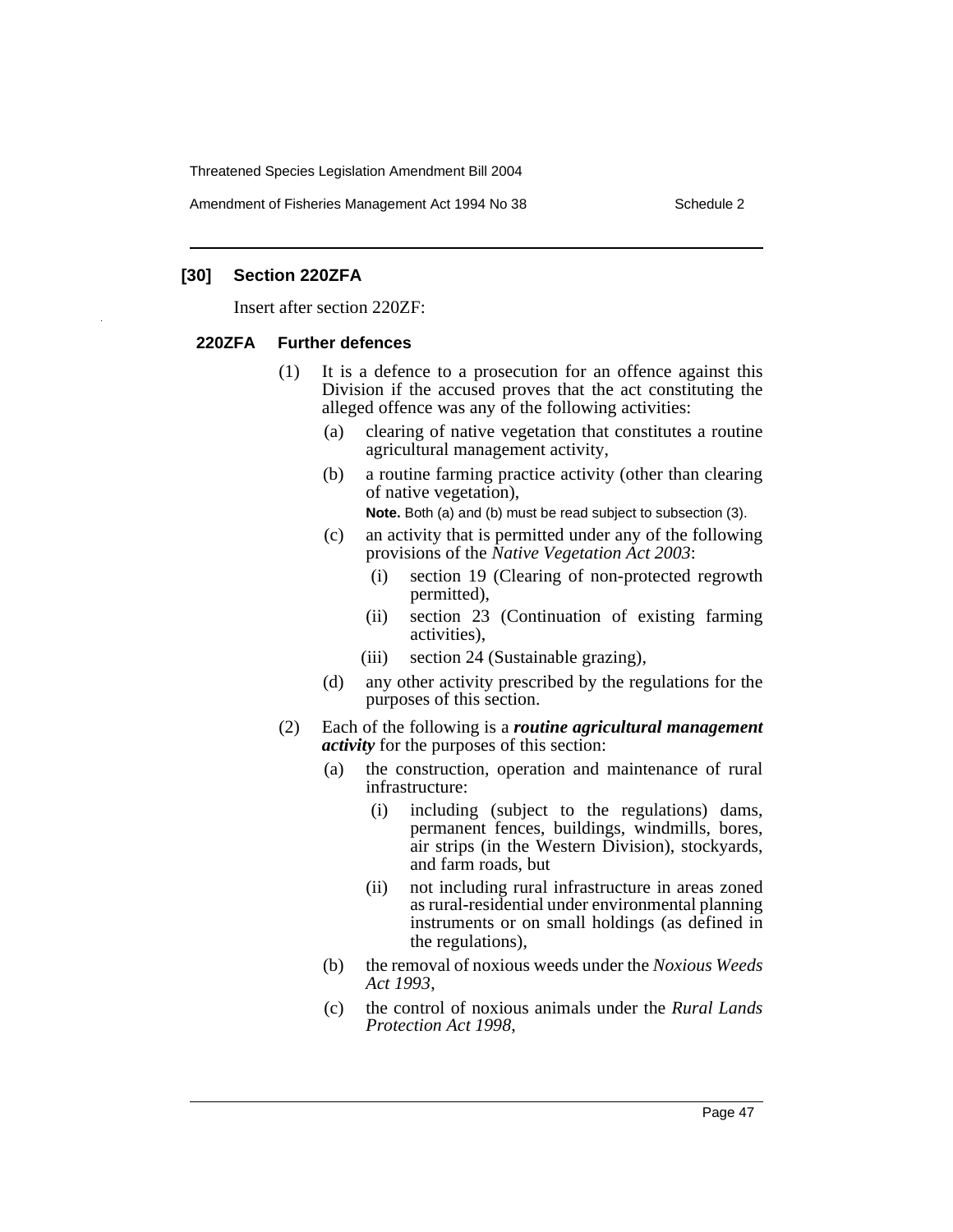Schedule 2 Amendment of Fisheries Management Act 1994 No 38

- (d) the collection of firewood (except for commercial purposes),
- (e) the harvesting or other clearing of native vegetation planted for commercial purposes,
- (f) the lopping of native vegetation for stock fodder (including uprooting mulga in the Western Division in areas officially declared to be drought affected),
- (g) traditional Aboriginal cultural activities (except commercial activities),
- (h) the maintenance of public utilities (such as those associated with the transmission of electricity, the supply of water, the supply of gas and electronic communication),
- (i) any activity reasonably considered necessary to remove or reduce an imminent risk of serious personal injury or damage to property.
- (3) This section does not authorise the doing of an act:
	- (a) if it exceeds the minimum extent reasonably necessary for carrying out the routine agricultural management activity or routine farming practice activity, or
	- (b) if it is done for a work, building or structure before the grant of any statutory approval or other authority required for the work, building or structure.
- (4) This section does not apply to land described or referred to in Part 3 (Urban areas) of Schedule 1 to the *Native Vegetation Act 2003*.
- (5) The regulations may make provision for or with respect to:
	- (a) extending, limiting or varying the activities referred to in subsection (1) (and that subsection is to be construed accordingly), or
	- (b) excluding any specified land or class of land from the operation of subsection (1), or
	- (c) including any specified land or class of land in the operation of subsection (1) that would otherwise be excluded from its operation by subsection (4).
- (6) Until regulations under subsection (5) otherwise provide, any regulations in force under section 11 (2) of the *Native Vegetation Act 2003* apply for the purposes of extending,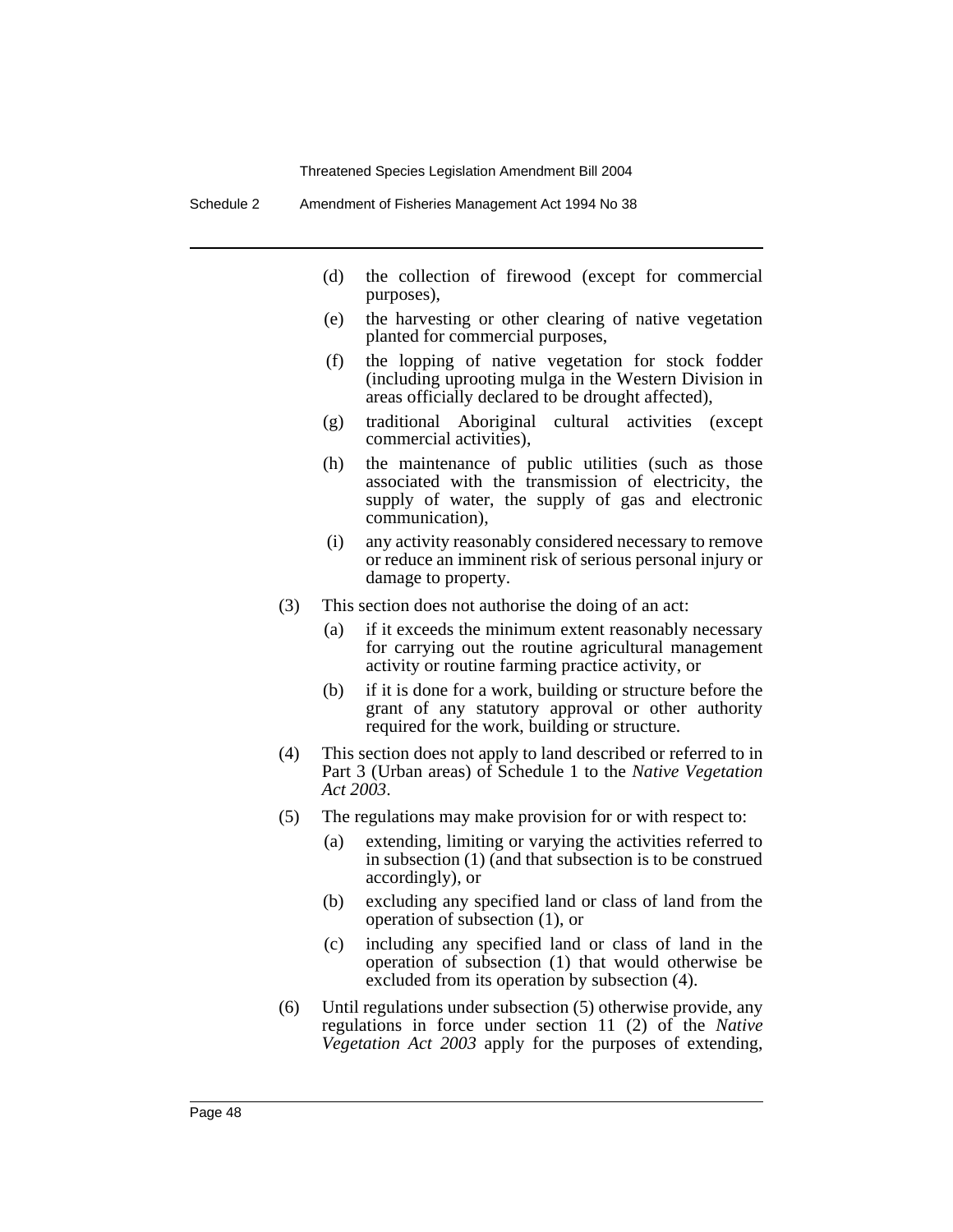Amendment of Fisheries Management Act 1994 No 38 Schedule 2

limiting or varying the activities referred to in subsection (2) in the same way as those regulations apply for the purposes of extending, limiting or varying the activities referred to in section 11 (1) of that Act.

#### **[31] Section 220ZI Director-General to prepare recovery plans for threatened species, populations and ecological communities**

Omit "must prepare" from section 220ZI (1).

Insert instead "may prepare".

## **[32] Section 220ZI (1) (a)**

Insert "or critically endangered" after "endangered".

## **[33] Section 220ZI (1)**

Omit "as soon as practicable after it is listed,".

## **[34] Section 220ZI (2)**

Insert "and may be made for part of a range of a species, population or ecological community," after "community" where firstly occurring.

## **[35] Section 220ZJ Director-General to prepare threat abatement plans**

Omit "must prepare" from section 220ZJ (1).

Insert instead "may prepare".

## **[36] Section 220ZK**

Omit the section. Insert instead:

#### **220ZK Priorities for recovery or threat abatement plans**

Priorities in the preparation of recovery plans or threat abatement plans are to be in accordance with the priorities for recovery or threat abatement established by the relevant Priorities Action Statement.

#### **[37] Section 220ZL Deadlines for preparation of recovery or threat abatement plans**

Omit the section.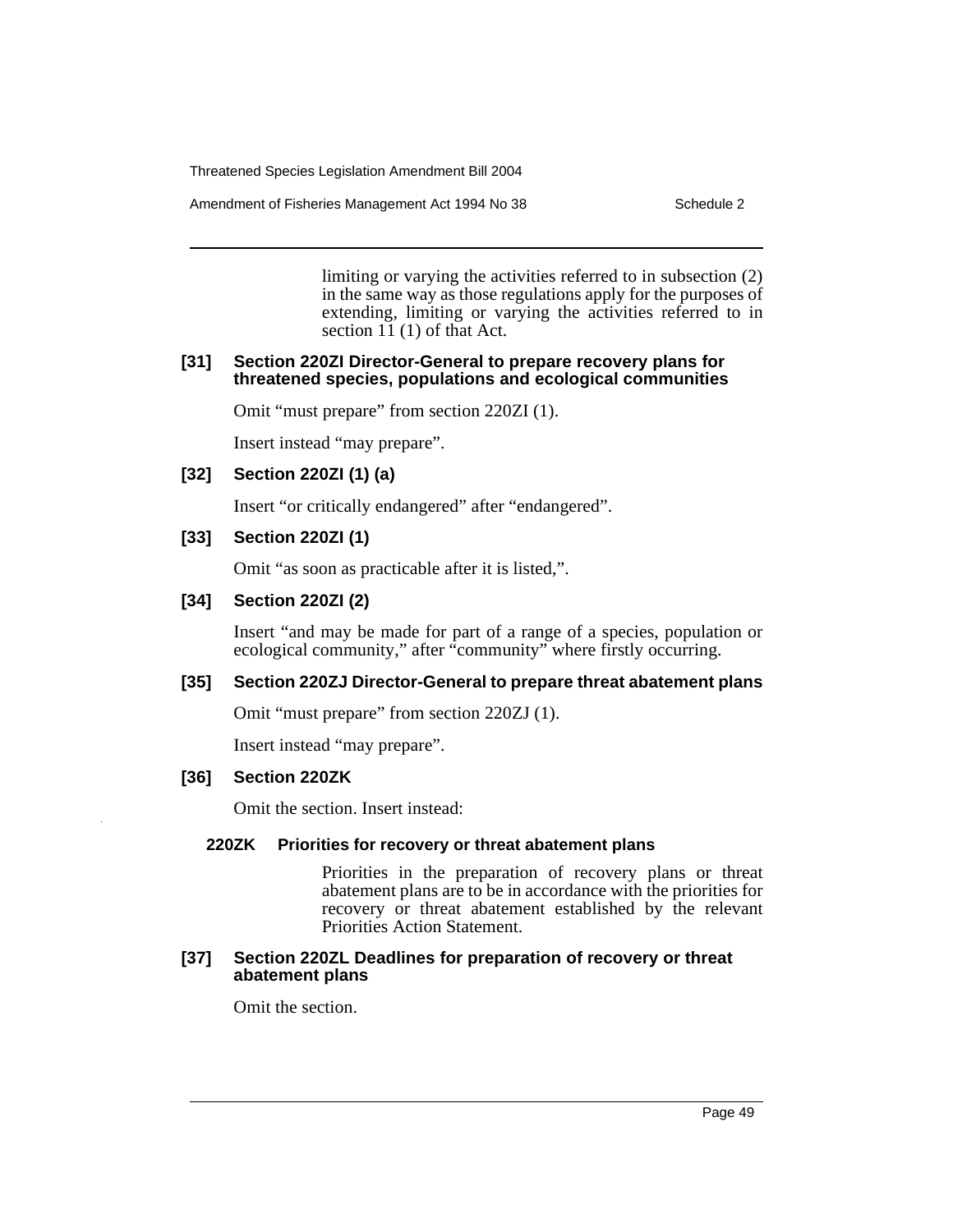Schedule 2 Amendment of Fisheries Management Act 1994 No 38

#### **[38] Section 220ZO Public and other consultation concerning draft recovery or threat abatement plan**

Omit section 220ZO (3). Insert instead:

- (3) If the Director-General considers that a public authority should be responsible for the implementation of a measure to be included in a plan:
	- (a) the Director-General must consult with the chief executive officer of the public authority before completing the preparation of the plan, and
	- (b) a measure must not be included in a plan for implementation by a public authority unless the chief executive officer of the public authority approves of the inclusion of the measure.

## **[39] Part 7A, Division 5A**

Insert after Division 5 of Part 7A:

## **Division 5A Threatened Species Priorities Action Statements**

#### **220ZVA What the Statement provides for**

A Threatened Species Priorities Action Statement (also called a Priorities Action Statement) is a statement that:

- (a) sets out the strategies (*recovery and threat abatement strategies*) to be adopted for promoting the recovery of each threatened species, population and ecological community to a position of viability in nature and for managing each key threatening process as provided by section 220ZJ (1), and
- (b) establishes relative priorities for the implementation of recovery and threat abatement strategies, and
- (c) establishes performance indicators to facilitate reporting on achievements in implementing recovery and threat abatement strategies and their effectiveness, and
- (d) contains a status report on each threatened species, where information is available, and
- (e) sets out clear timetables for recovery and threat abatement planning and achievement.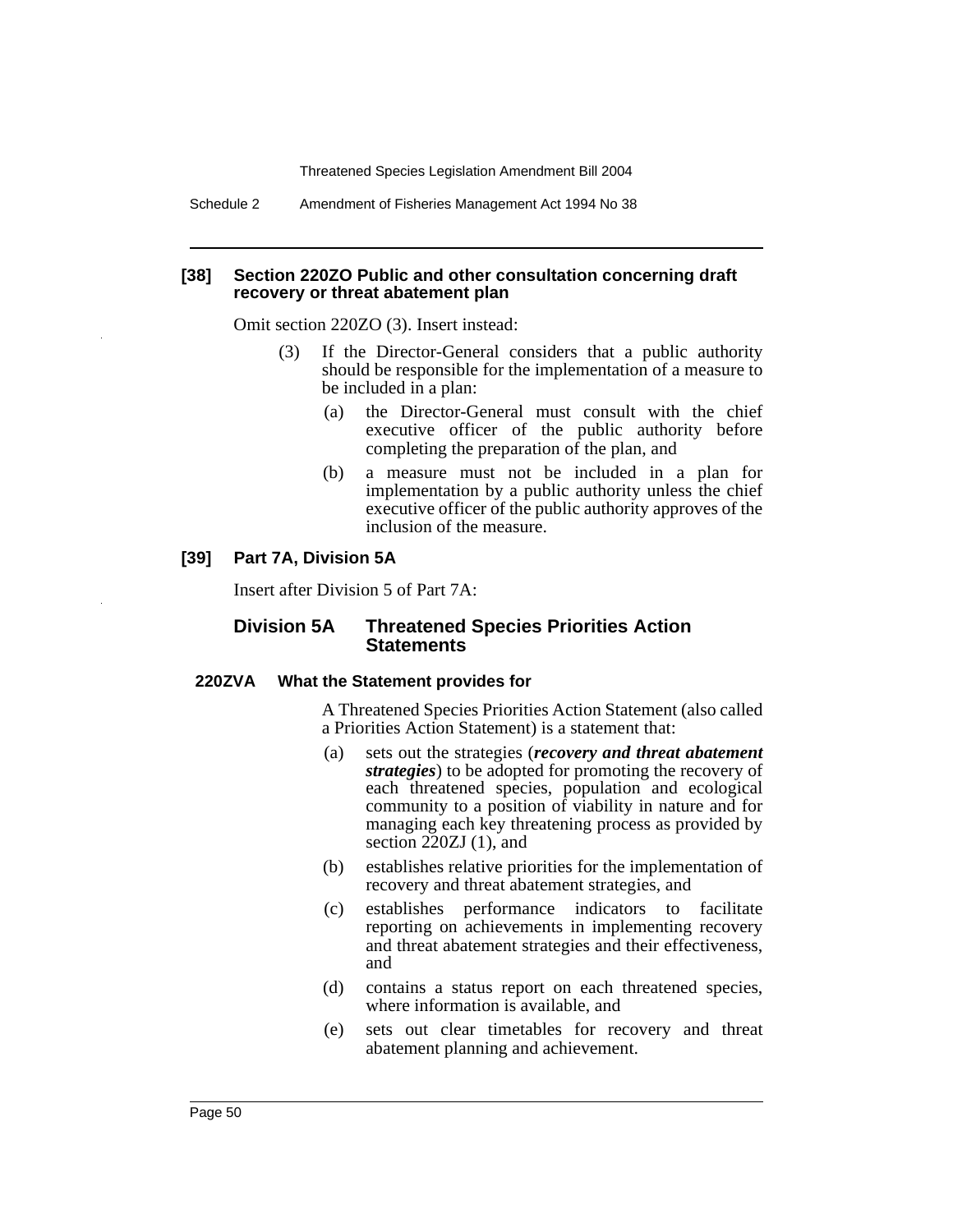Amendment of Fisheries Management Act 1994 No 38 Schedule 2

#### **220ZVB Director-General to prepare and adopt Priorities Action Statement**

- (1) The Director-General is to prepare and adopt a Priorities Action Statement for the purposes of this Part.
- (2) The Priorities Action Statement must be completed as soon as practicable and no later than 12 months after the date of assent to the *Threatened Species Legislation Amendment Act 2004*.
- (3) The Director-General is to review the Priorities Action Statement every 3 years and may make changes to the Priorities Action Statement pursuant to any such review by adopting amendments to the Statement.
- (4) In preparing or reviewing a Priorities Action Statement, the Director-General is to seek advice from the NRC, the Fisheries Scientific Committee, BDAC, SEAC and such other State government agencies as the Director-General considers appropriate.

#### **220ZVC Public consultation on draft statement or amendments**

Before adopting a Priorities Action Statement or any amendment to the statement, the Director-General must first prepare a draft of the statement or amendment and give the public an opportunity to make submissions on the draft statement or amendment.

**Note.** Section 284 regulates the public consultation procedure. It requires copies of the draft statement to be publicly exhibited and a period of at least 30 days for public comment.

## **220ZVD Consideration of submissions by Director-General**

- (1) The Director-General must consider all written submissions received by the Director-General on or before the date specified in the notice.
- (2) The Director-General may alter the draft statement or amendment to take account of those submissions.
- (3) The Director-General must adopt the Priorities Action Statement or amendment (with or without alterations) within 4 months after the end of the period allowed for the public comment on the draft statement or amendment.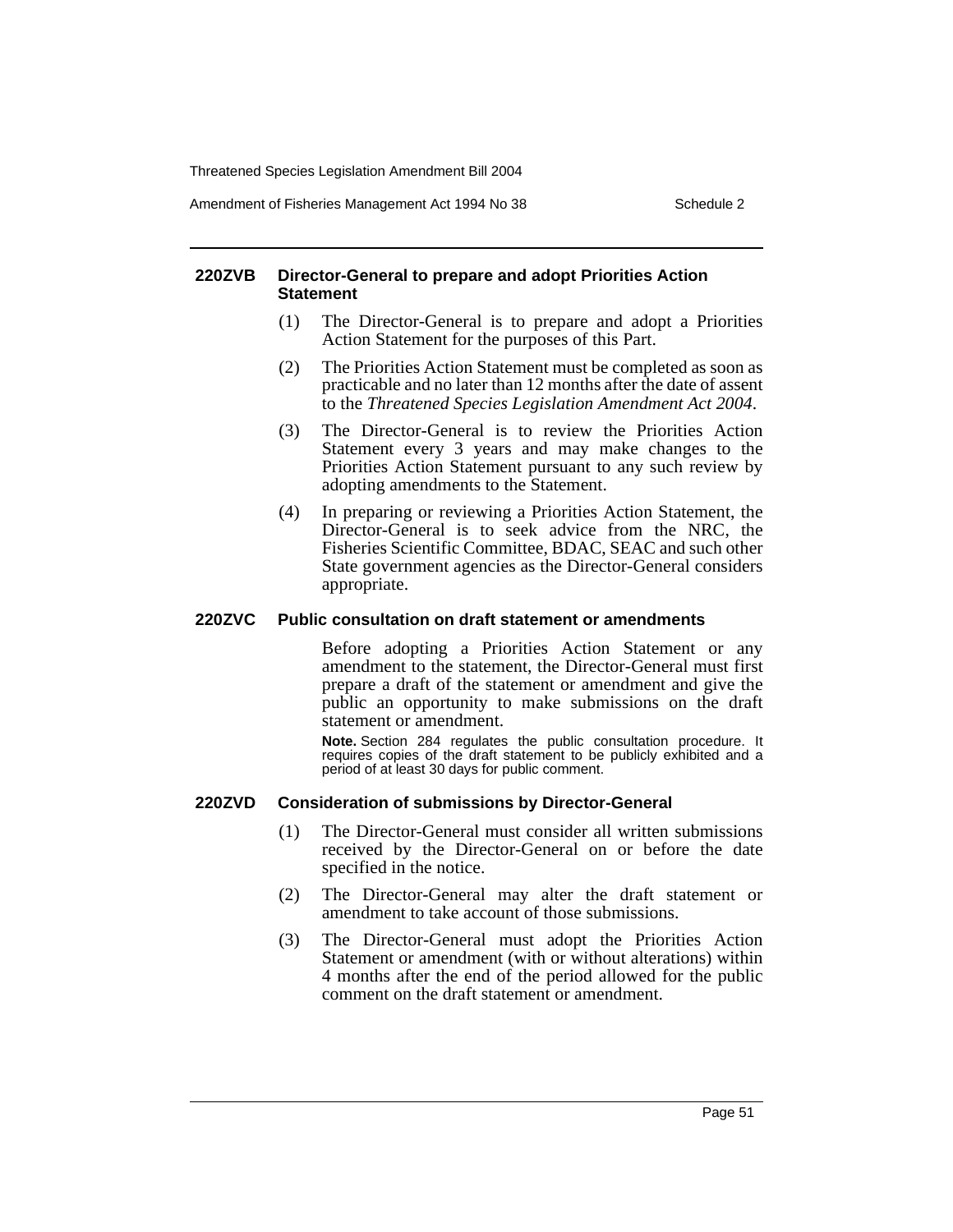Schedule 2 Amendment of Fisheries Management Act 1994 No 38

#### **220ZVE Review to include report on achievements**

As part of each review of the Priorities Action Statement, the Director-General is to include in the Priorities Action Statement a report on achievements in implementing the strategies established by the Priorities Action Statement during the period to which the review applies.

# **[40] Section 221NA**

Insert after section 221N:

# **221NA Regulations**

- (1) The regulations may provide that development or an activity of a specified type constitutes, or does not constitute, development that is likely to significantly affect threatened species, populations or ecological communities, or their habitats.
- (2) Any such regulation has effect (despite the provisions of this Act or any other Act) for the purposes of the operation of:
	- (a) Division 6 (Licensing and Ministerial orders) of Part 7A of this Act, and
	- (b) Parts 4 and 5 of the *Environmental Planning and Assessment Act 1979* (including the operation of those Parts as applying under any other Act).

**Note.** Exceptions for the carrying out of routine agricultural management activities are provided for in section 220ZFA.

(3) A regulation that provides that development or an activity of a specified type does not constitute development that is likely to significantly affect threatened species, populations or ecological communities, or their habitats, is not to be made unless the Minister has certified in writing that the development or activity is of minimal environmental impact on threatened species, populations and ecological communities, and their habitats.

# **[41] Section 221ZB Functions of Fisheries Scientific Committee**

Insert "or critically endangered" after "endangered" in section 221ZB (2) (b).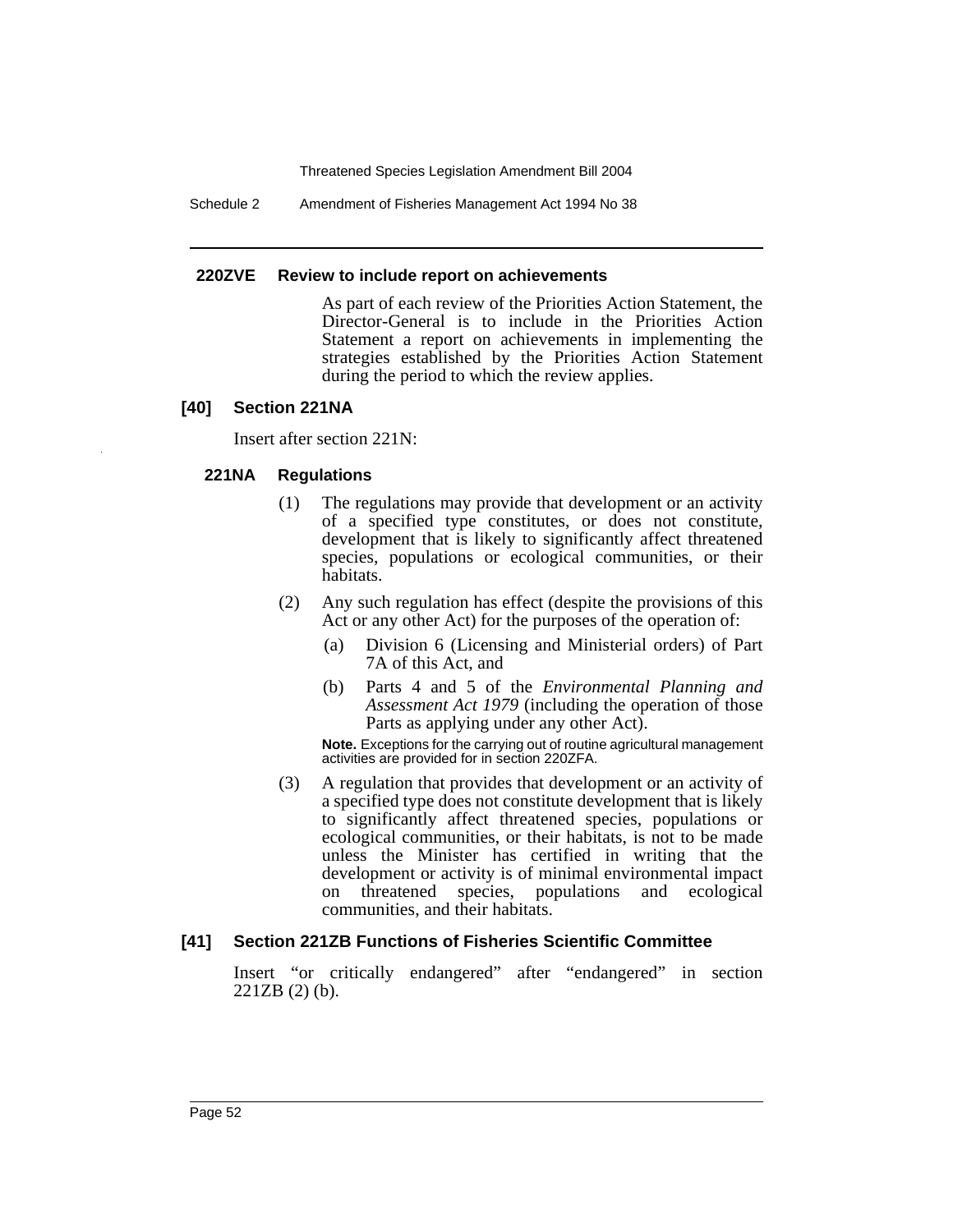Amendment of Fisheries Management Act 1994 No 38 Schedule 2

# **[42] Section 221ZB (2) (e)**

Insert "and the NRC" after "Minister" where firstly occurring.

# **[43] Part 7A, Divisions 10 and 11**

Insert after Division 9 of Part 7A:

# **Division 10 Biodiversity certification of native vegetation reform package**

## **221ZF Native vegetation reform package**

For the purposes of this Division, the *native vegetation reform package* is the package of reforms comprising the following:

- (a) the *Native Vegetation Act 2003* and the regulations under that Act,
- (b) State-wide standards and targets for natural resource management issues recommended under the *Natural Resources Commission Act 2003* and adopted by the Government,
- (c) catchment action plans under the *Catchment Management Authorities Act 2003*,
- (d) protocols and guidelines adopted or made under the regulations under the *Native Vegetation Act 2003*, the *Catchment Management Authorities Act 2003* and the *Natural Resources Commission Act 2003*.

## **221ZG Biodiversity certification of native vegetation reform package**

- (1) The Minister may by order published in the Gazette confer biodiversity certification on the native vegetation reform package for the purposes of this Part.
- (2) The Minister may confer biodiversity certification even if the native vegetation reform package does not comprise all the elements of the package.
- (3) The Minister may, by order published in the Gazette, suspend biodiversity certification of the native vegetation reform package if the composition of the package changes after its certification (for instance by any amendment of the *Native Vegetation Act 2003* or regulations under that Act, or by the approval or amendment of a State-wide standard or target or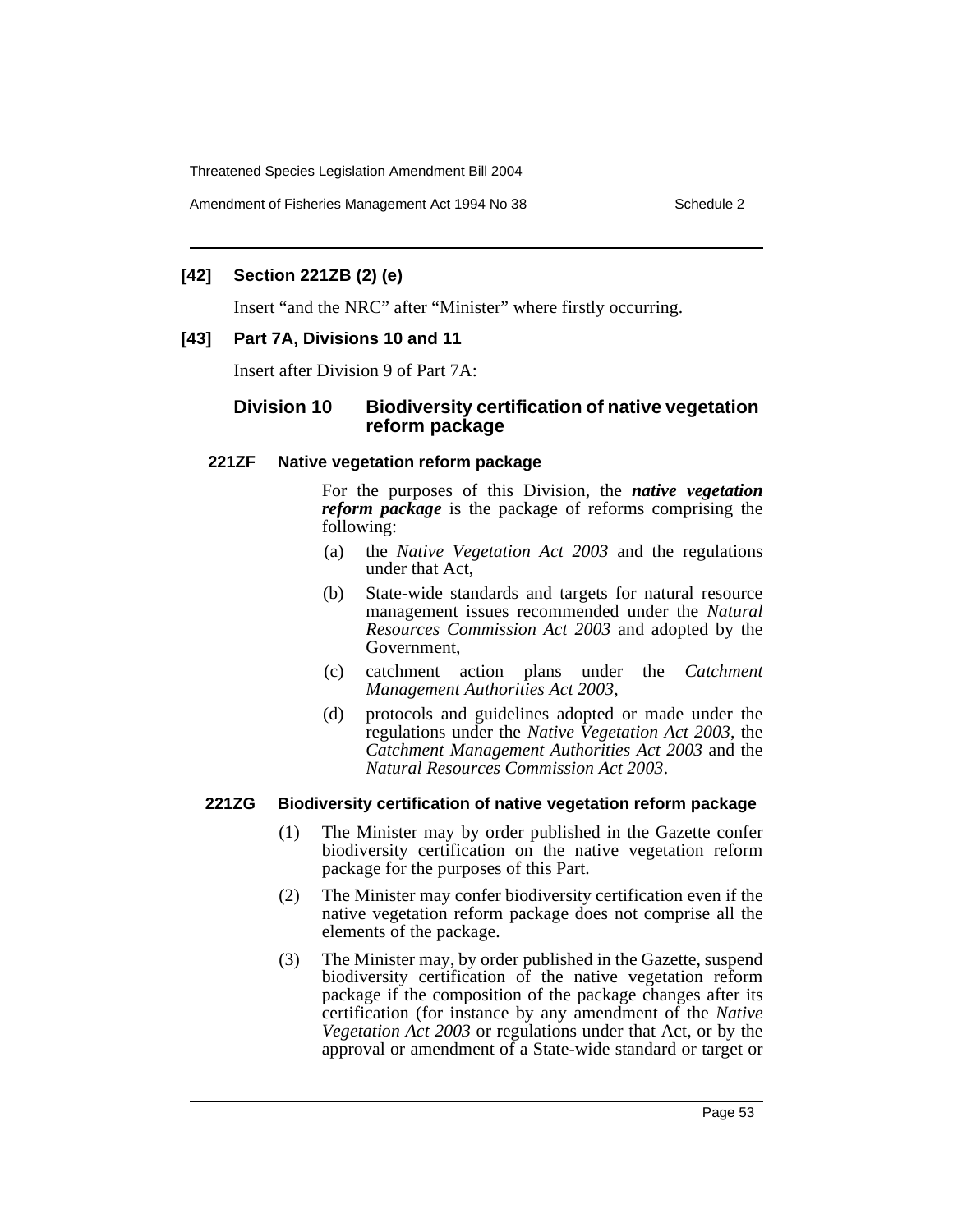Schedule 2 Amendment of Fisheries Management Act 1994 No 38

of a catchment action plan). The Minister may by order published in the Gazette lift any suspension under this subsection.

- (4) The Minister may, in an order conferring biodiversity certification or in another order published in the Gazette, exclude from the certification of the native vegetation reform package any specified class of activity.
- (5) In deciding on any action under this section, the Minister is to have regard to the likely impact of the native vegetation reform package (or any relevant aspect of its operation) on the achievement of the objects of this Part.

#### **221ZH Effect of biodiversity certification**

While biodiversity certification of the native vegetation reform package is in force, any activity on land within the area of operations of each catchment management authority has the benefit of that biodiversity certification (except any activity excluded from certification under section 221ZG (4)).

**Note.** Biodiversity certification has the following effects:

- (a) the clearing of native vegetation as authorised by a property vegetation plan that is approved while the clearing has the benefit of biodiversity certification is a defence to a prosecution for certain offences under Part 8A of the NPW Act, and
- (b) development consent to clearing of native vegetation that has the benefit of biodiversity certification does not require the preparation of a species impact statement or consultation between Ministers. (See section 14 (4) of the Native Vegetation Act 2003.)

#### **221ZI Suspension of certification in connection with implementation of package**

- (1) The Minister may by order published in the Gazette suspend biodiversity certification of the native vegetation reform package in its application to a particular catchment management authority if the Minister is of the opinion that the catchment management authority:
	- (a) has failed to properly exercise its functions under the native vegetation reform package, or
	- (b) has otherwise failed to exercise its functions in a manner that promotes the conservation of threatened species, populations and ecological communities.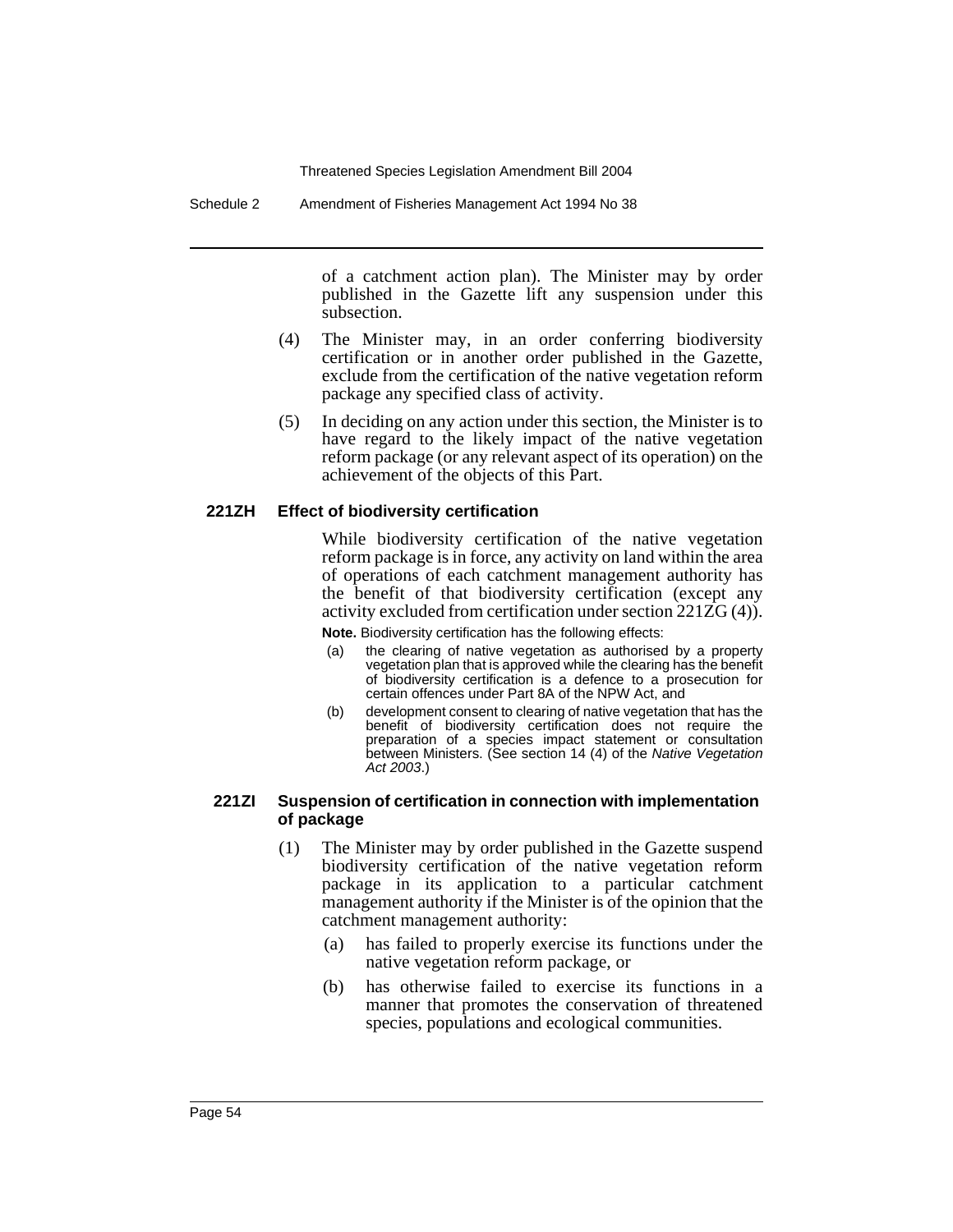Amendment of Fisheries Management Act 1994 No 38 Schedule 2

- (2) During the suspension of biodiversity certification of the native vegetation reform package in its application to a particular catchment management authority, land within the area of operations of the catchment management authority does not have the benefit of the biodiversity certification of the native vegetation reform package.
- (3) The Minister is only entitled to form an opinion for the purposes of this section:
	- (a) based on the outcomes of any audit undertaken by the NRC, or
	- (b) based on the results of an investigation conducted by the Director-General, or
	- (c) in such other circumstances as may be prescribed by the regulations.

## **221ZJ Notification of certification, variation, suspension or revocation**

- (1) Notice of the grant of biodiversity certification under this Division or of any suspension of that certification under this Division is to be given within 14 days:
	- (a) to the Director-General of the Department of Infrastructure, Planning and Natural Resources, and
	- (b) on the website of the Department of Primary Industries.
- (2) The Minister is to keep a register containing copies of each notice of the grant of biodiversity certification under this Division and of any suspension or revocation of that certification.
- (3) The register is to be open for public inspection, without charge, during ordinary business hours, and copies of or extracts from the register are to be made available to the public on request, on payment of the fee fixed by the Minister.

# **Division 11 Biodiversity certification of environmental planning instruments**

# **221ZK Biodiversity certification**

(1) The Minister may by order published in the Gazette confer biodiversity certification on an EPI if satisfied that the EPI, in addition to any other relevant measures to be taken, will lead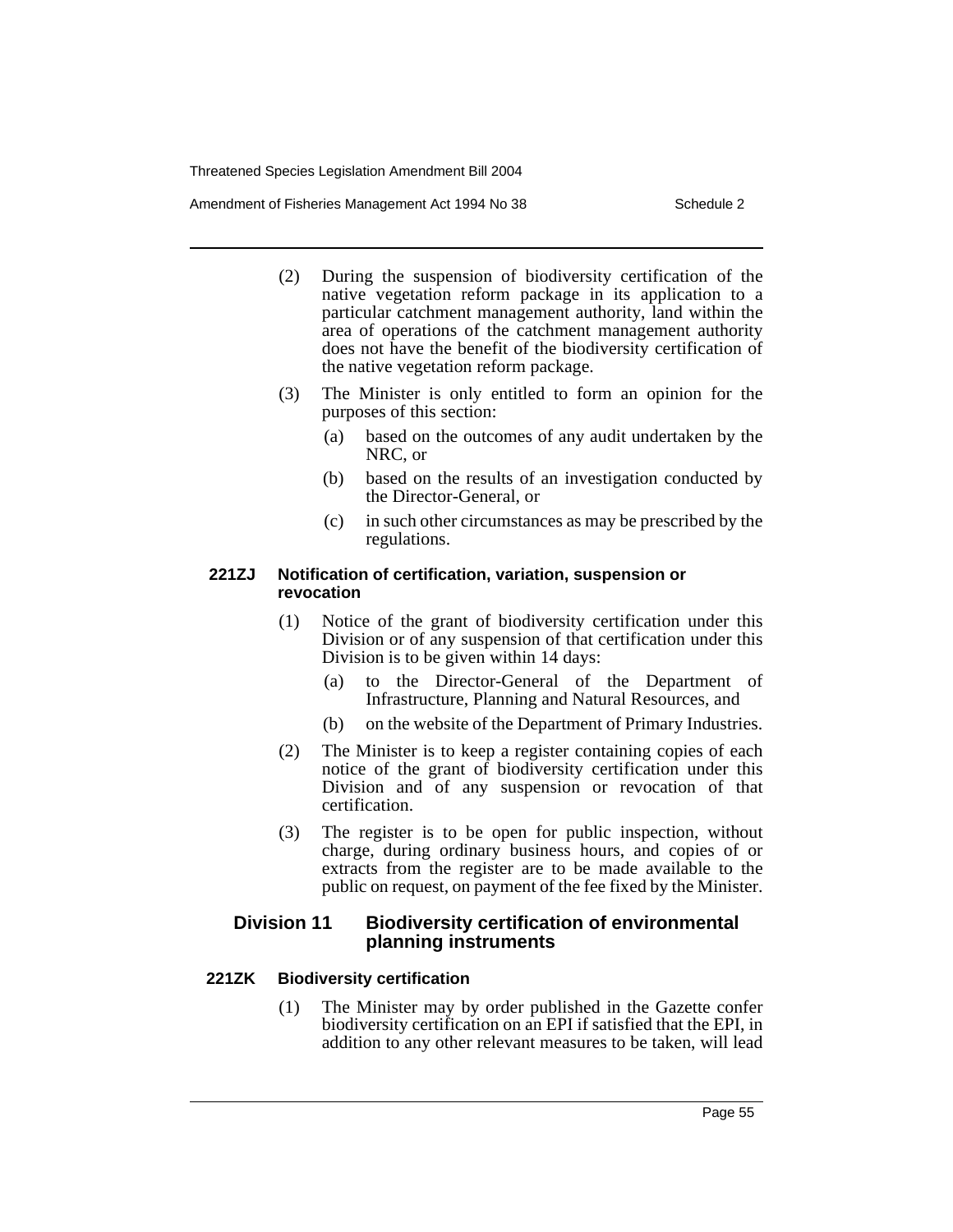Schedule 2 Amendment of Fisheries Management Act 1994 No 38

to the overall improvement or maintenance of biodiversity values. Biodiversity values include threatened species, populations and ecological communities and their habitats.

- (2) In deciding whether to confer biodiversity certification on an EPI the Minister must also have regard to the following considerations:
	- (a) the likely social and economic consequences of implementation of the EPI,
	- (b) the most efficient and effective use of available resources for the conservation of threatened species, populations and ecological communities,
	- (c) the principles of ecologically sustainable development,
	- (d) conservation outcomes resulting from any reservation or proposed reservation of land under Part 4 of the NPW Act or the entering into of a conservation agreement relating to the land under that Act, or resulting from any other action to secure the protection of land for conservation purposes,
	- (e) conservation outcomes resulting from the operation outside the area of operation of the EPI of strategies, plans, agreements and other instruments (whether or not they are EPIs).
- (3) In deciding any matter under this section the Minister is to have regard to the objects of this Part.
- (4) An EPI cannot be biodiversity certified unless:
	- (a) notice is given of proposed biodiversity certification of the EPI in the course of the public exhibition of a draft of the EPI under section 66 of the *Environmental Planning and Assessment Act 1979* or by public exhibition following a procedure that substantially accords with the procedure for public exhibition required by that section, and
	- (b) copies of submissions made in response to an invitation for submissions in the course of that public exhibition have been provided to the Minister.
- (5) The Minister may issue guidelines for the purpose of assisting in the preparation of EPIs for biodiversity certification.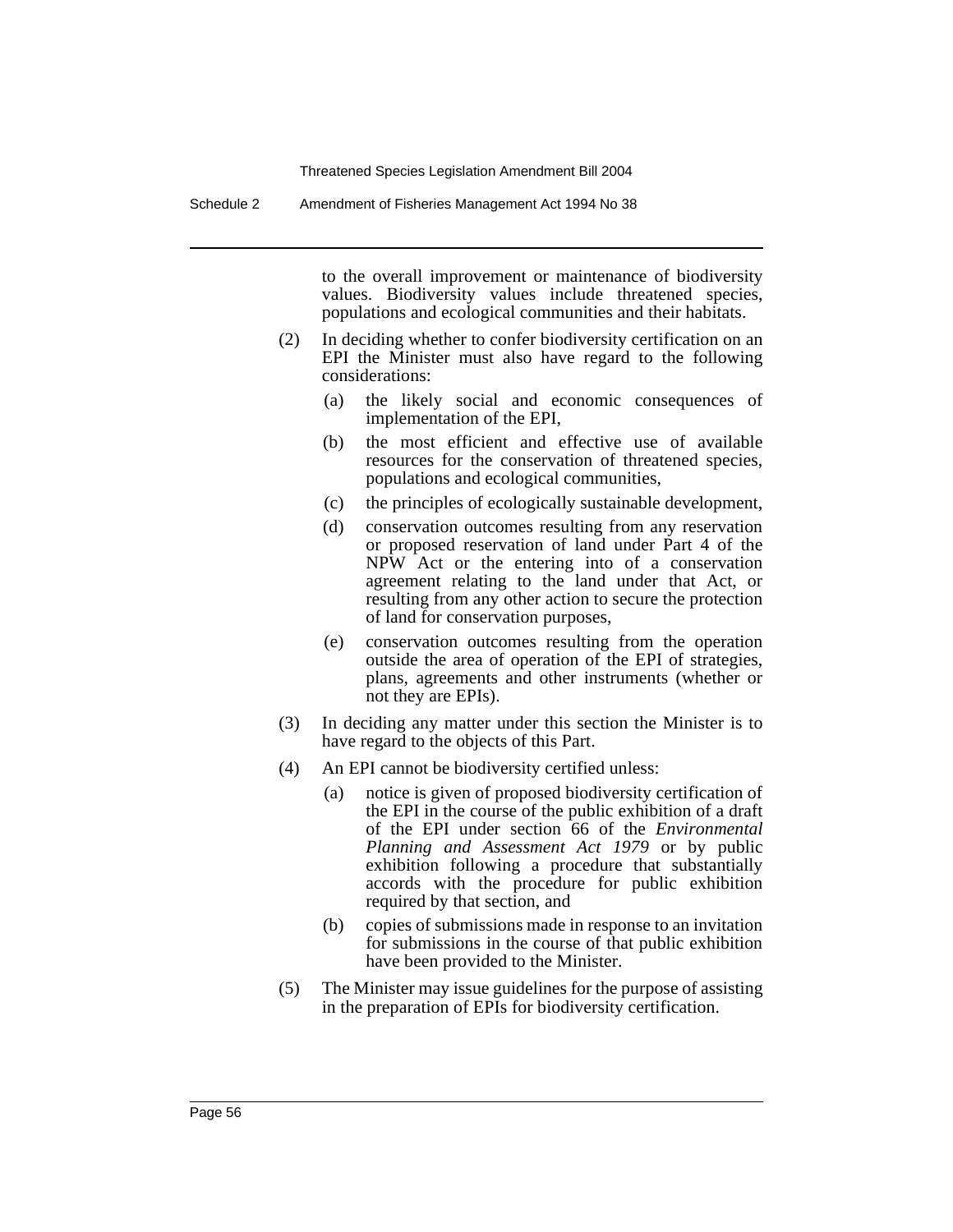Amendment of Fisheries Management Act 1994 No 38 Schedule 2

## **221ZL Certification can be conditional**

- (1) Biodiversity certification of an EPI can be subject to conditions, including conditions that limit the certification to specified threatened species, populations and communities or to a specified part of the land to which the EPI applies.
- (2) Unless limited by the conditions of certification, biodiversity certification of an EPI applies to the whole of the land to which the EPI applies, and to all threatened species, populations and ecological communities.

# **221ZM Effect of biodiversity certification**

- (1) Any development for which development consent is required under the provisions of a biodiversity certified EPI is, for the purposes of Part 4 of the *Environmental Planning and Assessment Act 1979* taken to be development that is not likely to significantly affect any threatened species, population or ecological community, or its habitat.
- (2) An activity to which Part 5 of the *Environmental Planning and Assessment Act 1979* applies that a biodiversity certified EPI provides can be carried out without the need for development consent is, for the purposes of that Part, taken to be an activity that is not likely to significantly affect any threatened species, population or ecological community, or its habitat.
- (3) This section applies only to development or an activity on land to which the certification of the EPI applies and only to threatened species, populations or ecological communities (and their habitat) to which the certification applies.

## **221ZN Period of certification and extension**

- (1) Biodiversity certification of an EPI remains in force for such period as the Minister determines and specifies in the certification. If no period is specified, biodiversity certification remains in force for 10 years.
- (2) Prior to the expiration of biodiversity certification of an EPI, the Minister may by order published in the Gazette extend by a period of up to 10 years the period for which that certification remains in force, but only if the Minister has reviewed the EPI to take account of any new listing of a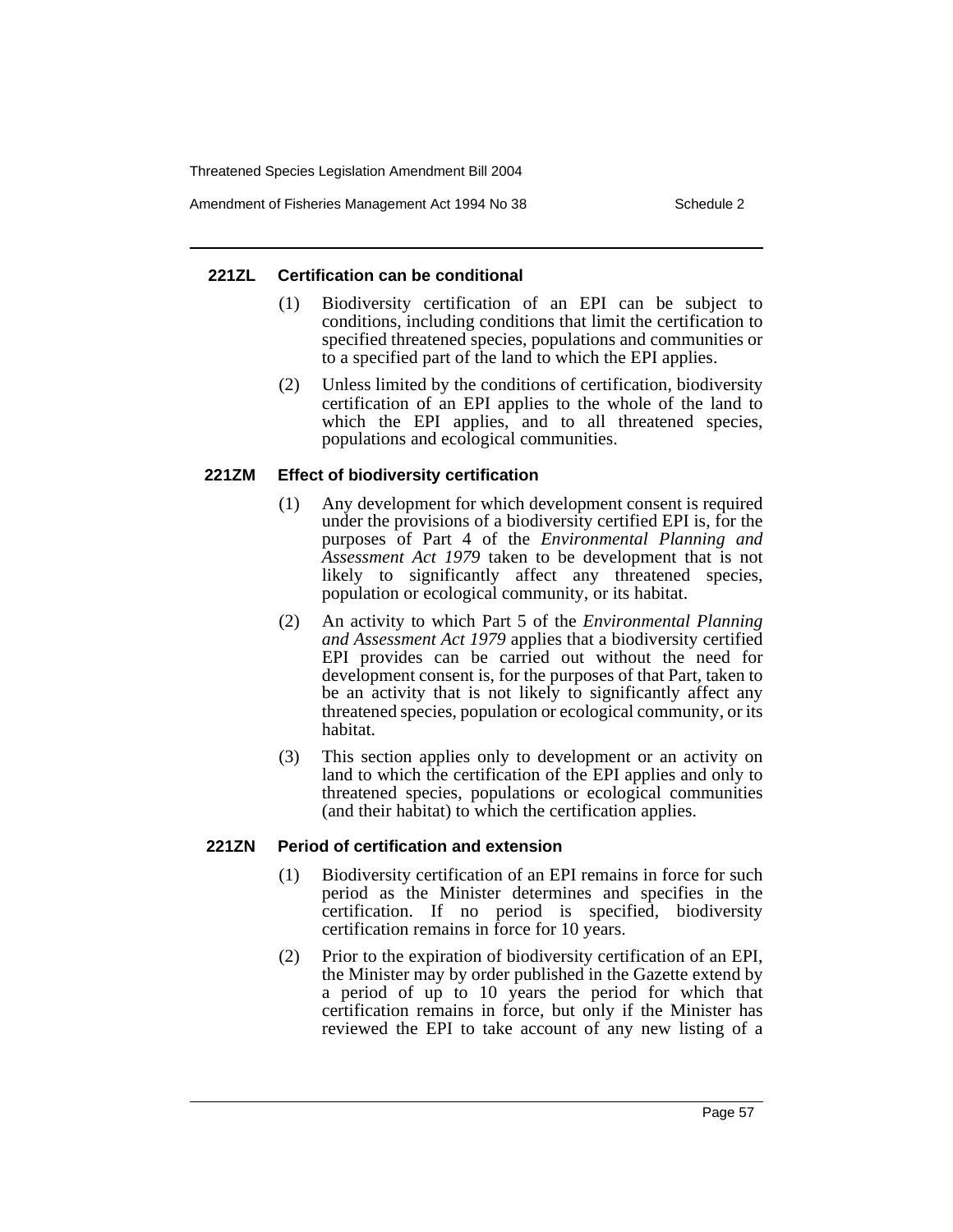Schedule 2 Amendment of Fisheries Management Act 1994 No 38

species, population or ecological community or the discovery of a species, population or ecological community not previously known in an area.

- (3) The Minister must not extend the period of biodiversity certification of an EPI unless, prior to granting the extension, the Minister:
	- (a) by notice published in a newspaper circulating generally throughout the State, invites persons to make written submissions to the Minister on the proposed extension, and
	- (b) considers any written submissions received before the closing date specified in the notice for the making of submissions (being a date that is not less than 30 days after the date the notice is first published under this subsection).
- (4) This section does not prevent further biodiversity certification of an EPI under this Division.

#### **221ZO Reassessment of biodiversity certification**

- (1) The Minister is to reassess the grant of biodiversity certification in respect of an EPI following any review of the EPI under the *Environmental Planning and Assessment Act 1979*, or any rezoning of land to which the EPI applies, to determine whether biodiversity certification should be maintained or modified.
- (2) If a local council undertakes a review of a biodiversity certified EPI that applies to land in its area, the council is to notify the Minister of the commencement of that review, and the outcome of that review, as soon as practicable.

#### **221ZP Suspension and revocation of certification**

The Minister may by order published in the Gazette suspend or revoke the certification of an EPI if the Minister is of the opinion that:

(a) the EPI fails (or will, as a result of any proposed amendment of the EPI, fail) to make appropriate provision for the conservation of threatened species, populations and ecological communities, or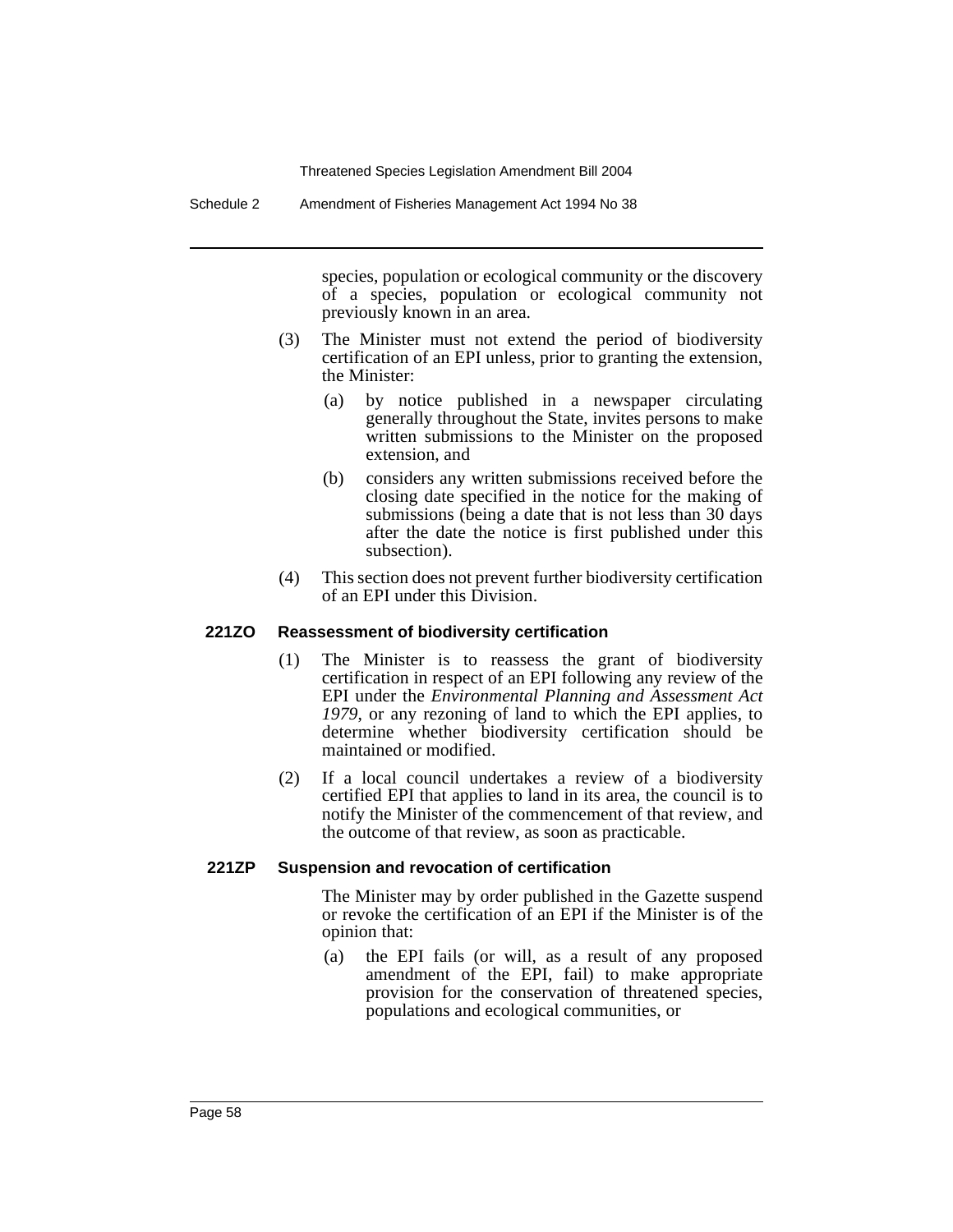Amendment of Fisheries Management Act 1994 No 38 Schedule 2

(b) the consent authority under the EPI has failed to adequately comply with a direction by the Minister to review the EPI in response to any new listing of a species, population or ecological community or the discovery of a species, population or ecological community not previously known in an area.

## **221ZQ Notification of certification, suspension or revocation**

- (1) Notice of the grant of biodiversity certification under this Division or of the extension, suspension or revocation of that certification is to be given within 21 days:
	- (a) to the Director-General of the Department of Infrastructure, Planning and Natural Resources, and
	- (b) on the website of the Department of Primary Industries, and
	- (c) to each local council that is the council of an area of which land to which the EPI applies forms part.
- (2) The Minister is to keep a register containing copies of each notice of the grant of biodiversity certification under this Division and of any extension, suspension or revocation of that certification.
- (3) The register is to be open for public inspection, without charge, during ordinary business hours, and copies of or extracts from the register are to be made available to the public on request, on payment of the fee fixed by the Minister.

#### **221ZR Concurrence can be conditional on voluntary conservation action**

(1) The Director-General may grant concurrence under section 79B or 112C of the *Environmental Planning and Assessment Act 1979* conditional on the taking of specified action (*voluntary action*, as provided by subsection (2)) that the Director-General considers will significantly benefit threatened species conservation, but only if the Director-General is satisfied that the person who proposes to carry out the development or activity to which the concurrence relates has agreed to take the voluntary action and agrees to the imposition of the condition.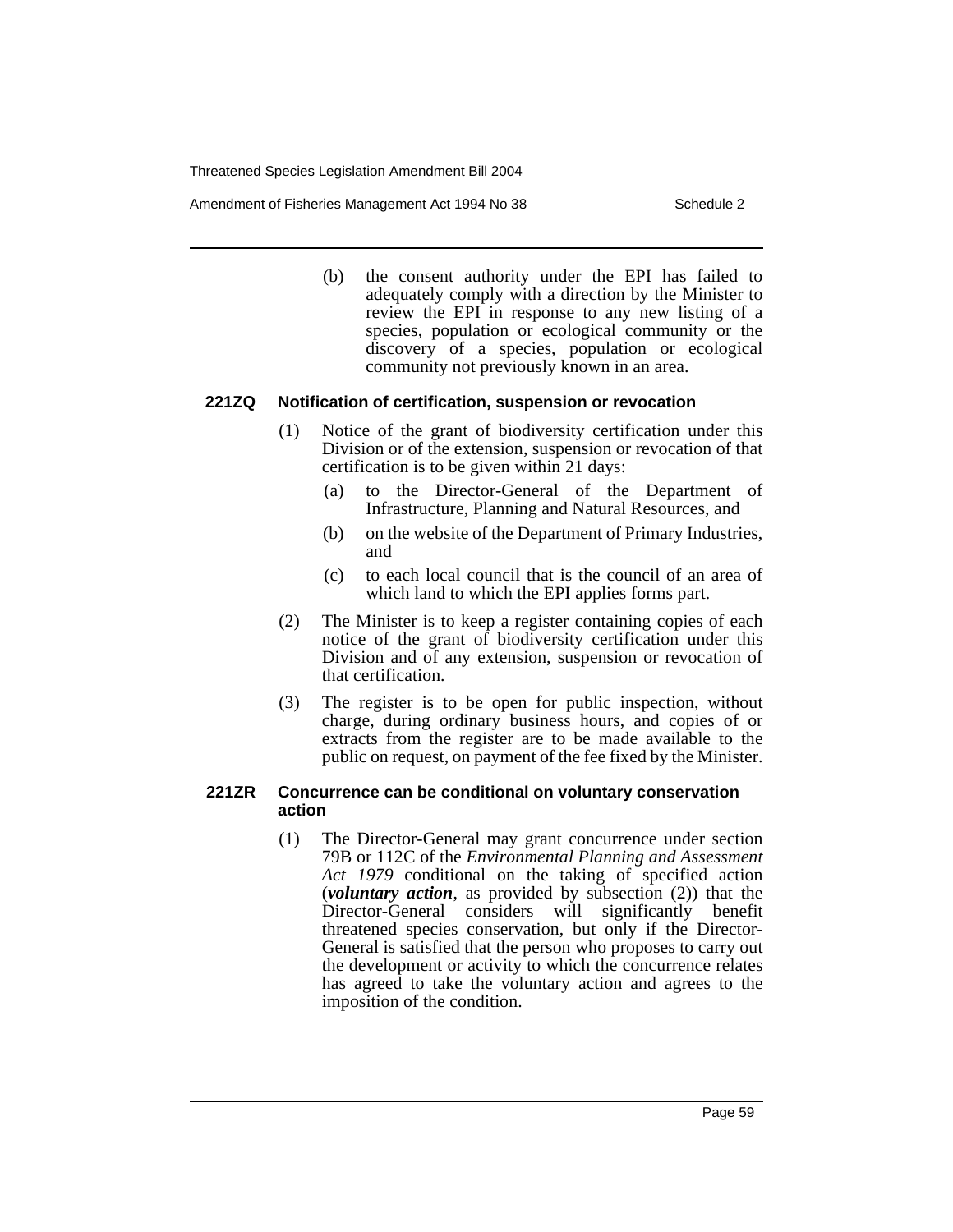Schedule 2 Amendment of Fisheries Management Act 1994 No 38

- (2) The voluntary action that can be required by a condition imposed under this section is any one or more of the following:
	- (a) the reservation of land under Part 4 of the NPW Act or the entering into of a conservation agreement relating to the land under that Act,
	- (b) action to secure the protection of land for conservation purposes by a method that the Director-General considers satisfactory,
	- (c) action to restore threatened species habitat on land referred to in paragraph (a) or (b),
	- (d) the contribution of money for a purpose referred to in paragraph  $(a)$ – $(c)$ .
- (3) In determining whether to confer biodiversity certification on an EPI, the Minister is entitled to have regard to the conservation benefits that will result from the taking of action in accordance with a condition proposed to be imposed under this section (as if those benefits would result from the implementation of the EPI).
- (4) When such a condition is imposed as a condition of concurrence in respect of development, the consent authority for the development must also impose the condition on its consent for the development.
- (5) The annual report of the Department is to include an assessment of how any voluntary action taken pursuant to a condition imposed under this section has benefited or is likely to benefit the adversely affected threatened species, including details of how any land or money contributed pursuant to such a condition has benefited or is likely to benefit threatened species.

#### **221ZS Director-General may accredit persons to prepare assessments and surveys**

- (1) The Director-General is to institute arrangements for the accreditation of suitably qualified and experienced persons to undertake and prepare surveys and assessments for use in connection with:
	- (a) biodiversity certification of EPIs under this Division, or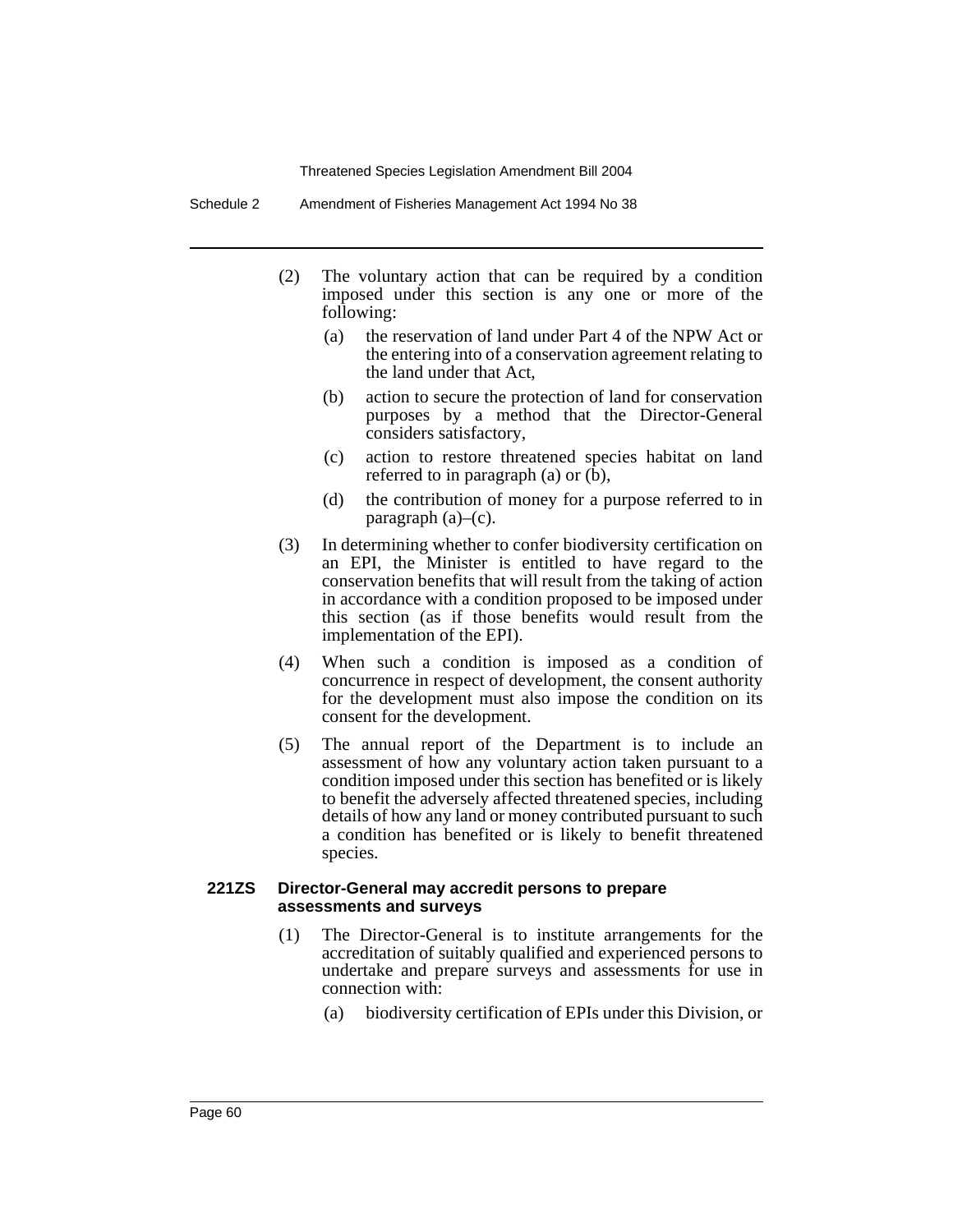Amendment of Fisheries Management Act 1994 No 38 Schedule 2

- (b) any assessment of the matters referred to in section 5A (Significant effect on threatened species, populations or ecological communities, or their habitats) of the *Environmental Planning and Assessment Act 1979*.
- (2) An applicant for accreditation must furnish the Director-General with such information as the Director-General requires to effectively determine the application and the application must be accompanied by the fee fixed by the Director-General for the consideration of the application.
- (3) An accreditation is to be for the period (not exceeding 3 years) specified by the Director-General in the instrument of accreditation, and the accreditation (or any renewal of it) may be given subject to the conditions and restrictions (if any) specified in the instrument of accreditation.
- (4) Without limiting subsection (3), an accreditation is to include conditions that require surveys and assessments to be undertaken and prepared in accordance with standards approved from time to time by the Director-General by order published in the Gazette.
- (5) The Director-General may vary conditions or restrictions (if any) attaching to an accreditation and may suspend or cancel an accreditation.

## **[44] Section 284 Public consultation procedure**

Omit "recommendation" from section 284 (1) (f).

Insert instead "determination".

## **[45] Section 284 (1) (h)**

Insert after section 284  $(1)$   $(g)$ :

(h) a draft Priorities Action Statement or amendment of such a Statement under Division 5A of Part 7A.

## **[46] Section 290**

Omit the section. Insert instead:

## **290 Review of Act**

(1) The Minister is to review this Act to determine whether the policy objectives of the Act are being fulfilled and whether the terms of the Act, and any environmental planning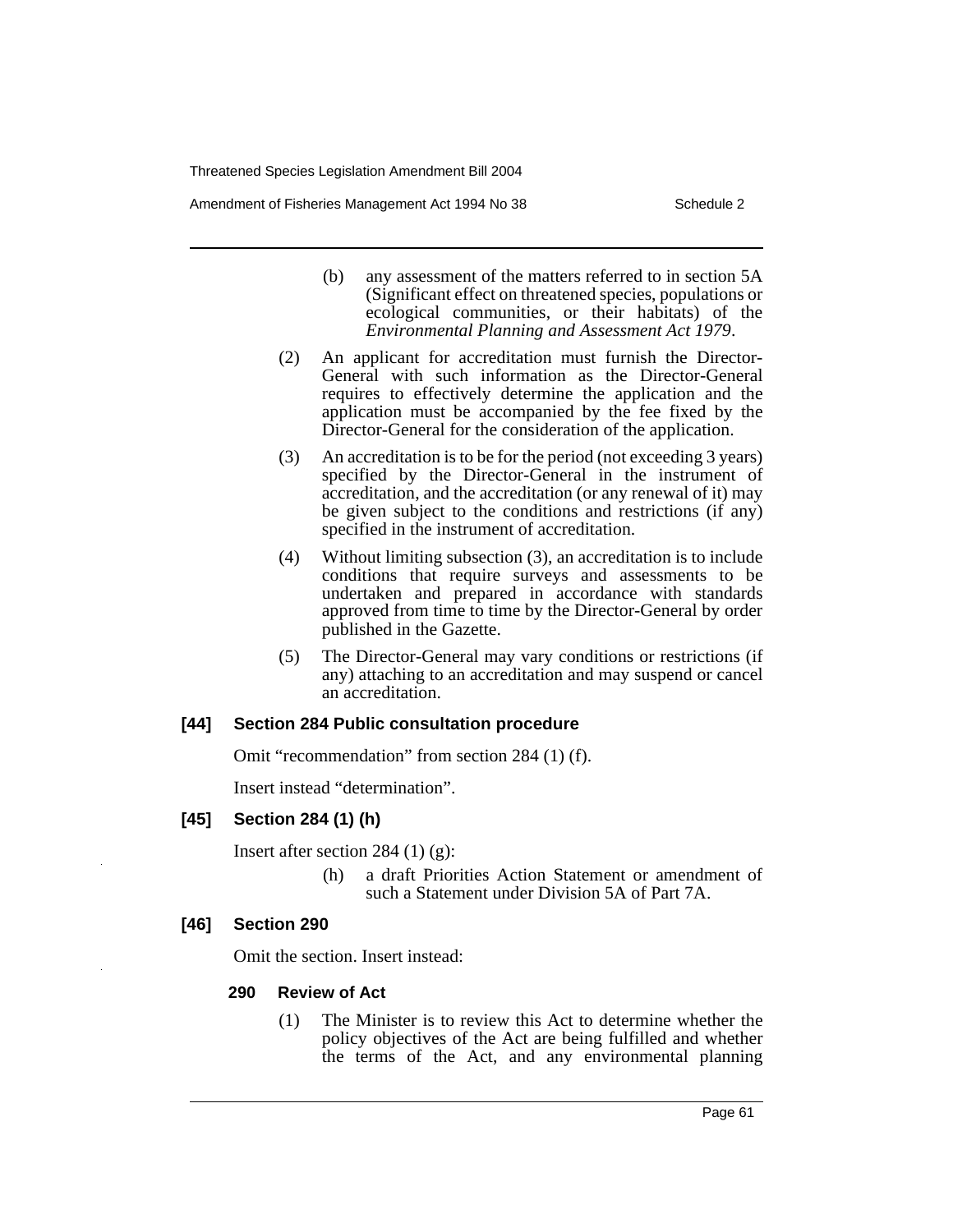Schedule 2 Amendment of Fisheries Management Act 1994 No 38

instruments granted biodiversity certification under Division 11 of Part 7A, remain appropriate for securing those objectives.

- (2) The review is to be undertaken as soon as possible after the period of 5 years from the date of assent to the *Threatened Species Legislation Amendment Act 2004*.
- (3) The Minister is to make arrangements for public consultation with respect to the review.
- (4) A report on the outcome of the review is to be tabled in each House of Parliament within 12 months after the end of the period of 5 years.

# **[47] Schedule 4A**

Insert after Schedule 4:

# **Schedule 4ACritically endangered species and ecological communities**

(Section 220C)

**Part 1 Critically endangered species**

# **Part 2 Critically endangered ecological communities**

# **[48] Schedule 5, heading**

Omit the heading and section reference. Insert instead:

# **Schedule 5 Vulnerable species and ecological communities**

(Section 220C)

# **Part 1 Vulnerable species**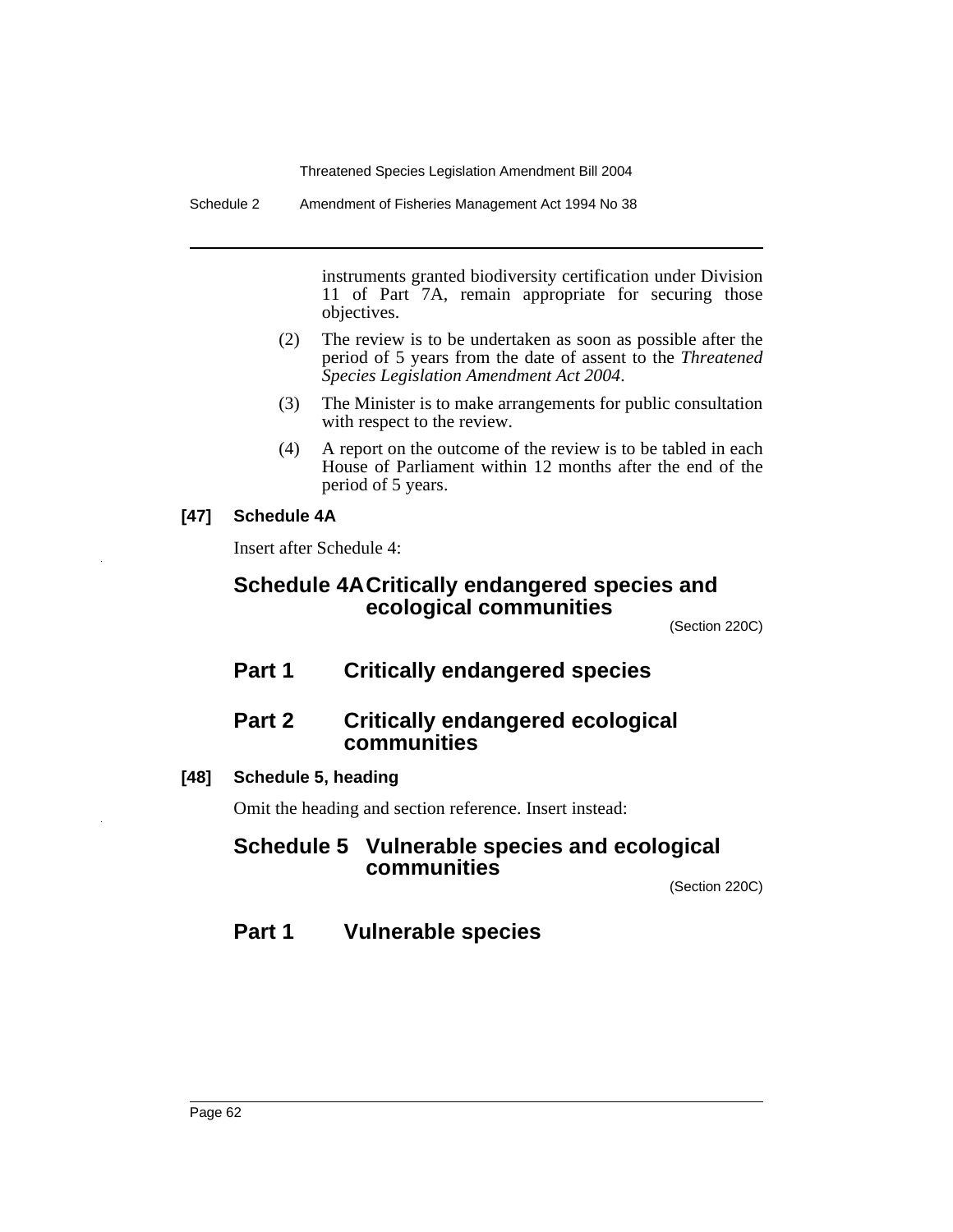Amendment of Fisheries Management Act 1994 No 38 Schedule 2

#### **[49] Schedule 5**

Insert at the end of the Schedule:

# **Part 2 Vulnerable ecological communities**

## **[50] Schedule 7 Savings, transitional and other provisions**

Insert at the end of clause 2 (1):

*Threatened Species Legislation Amendment Act 2004*, to the extent that it amends this Act

## **[51] Schedule 7**

Insert after clause 17B:

## **17C Referral of proposed final determinations to Minister**

Sections 220L and 220M, as substituted by the *Threatened Species Legislation Amendment Act 2004* extend to a matter pending under section 220L and not finally determined before the commencement of this clause.

## **17D Threatened Species Priorities Action Statements**

The Director-General may exercise any function of the Director-General under Division 5A of Part 7A prior to the commencement of that Division, for the purpose of facilitating the adoption of a Threatened Species Priorities Action Statement on the commencement of that Division.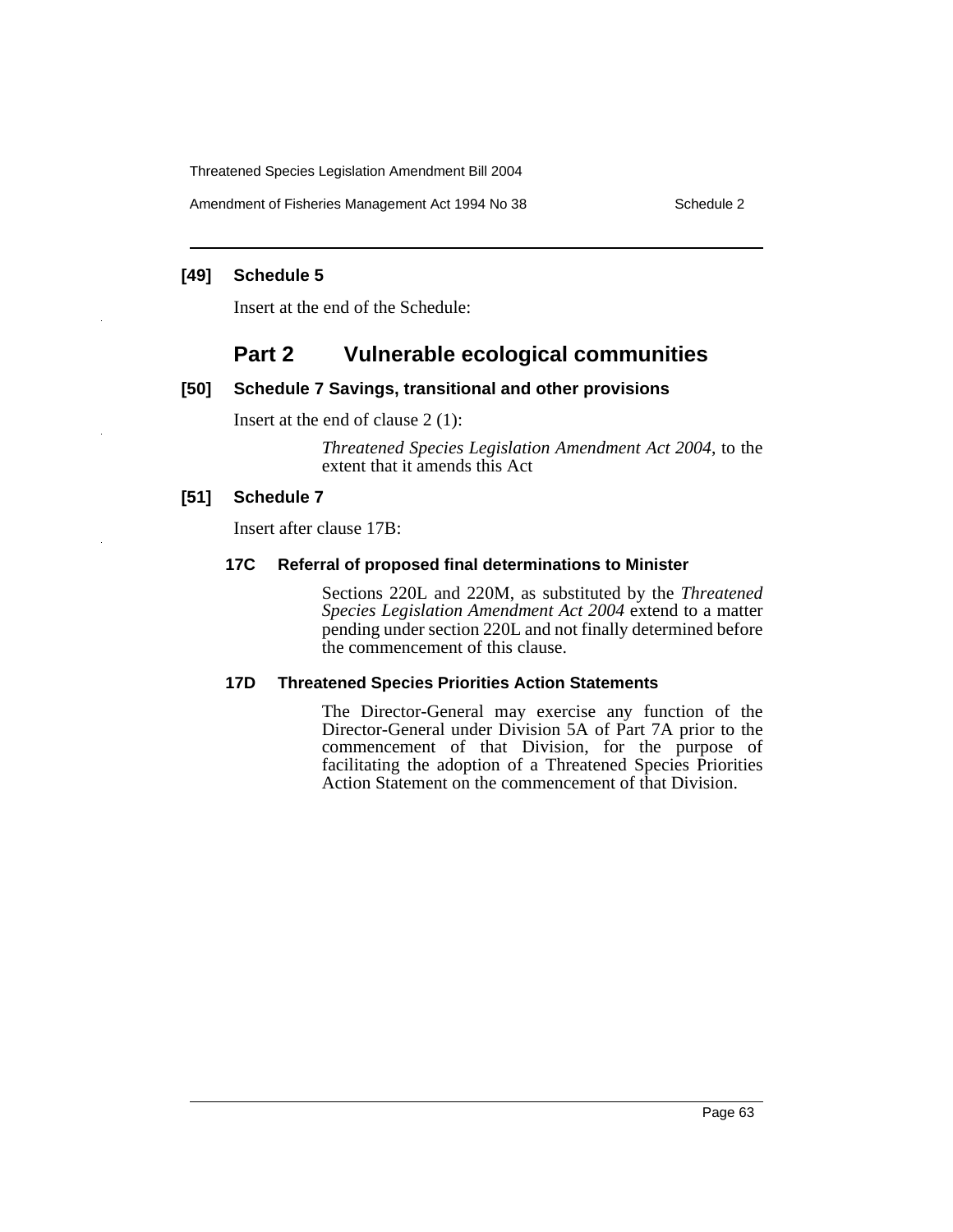# **Schedule 3 Amendment of other threatened species legislation**

(Section 3)

#### **3.1 National Parks and Wildlife Act 1974 No 80**

#### **[1] Section 5 Definitions**

Insert in alphabetical order in section 5 (1):

*authorised officer* means the Director-General or a person appointed as an authorised officer for the time being under section 156B.

## **[2] Section 5 (1)**

Omit the definitions of *endangered ecological community*, *endangered population* and *endangered species*.

Insert instead:

*endangered ecological community* means an endangered or critically endangered ecological community within the meaning of the *Threatened Species Conservation Act 1995*.

*endangered population* means an endangered population within the meaning of the *Threatened Species Conservation Act 1995*.

*endangered species* means an endangered or critically endangered species within the meaning of the *Threatened Species Conservation Act 1995*.

#### **[3] Section 98 Harming protected fauna, other than threatened species, endangered populations or endangered ecological communities**

Insert after section 98 (5):

(6) A person is not to be convicted of an offence arising under subsection (2) if the person proves that the act constituting the offence was done in the course of carrying out an activity that would constitute a defence under section 118G (Defences) to a prosecution for an offence under Part 8A.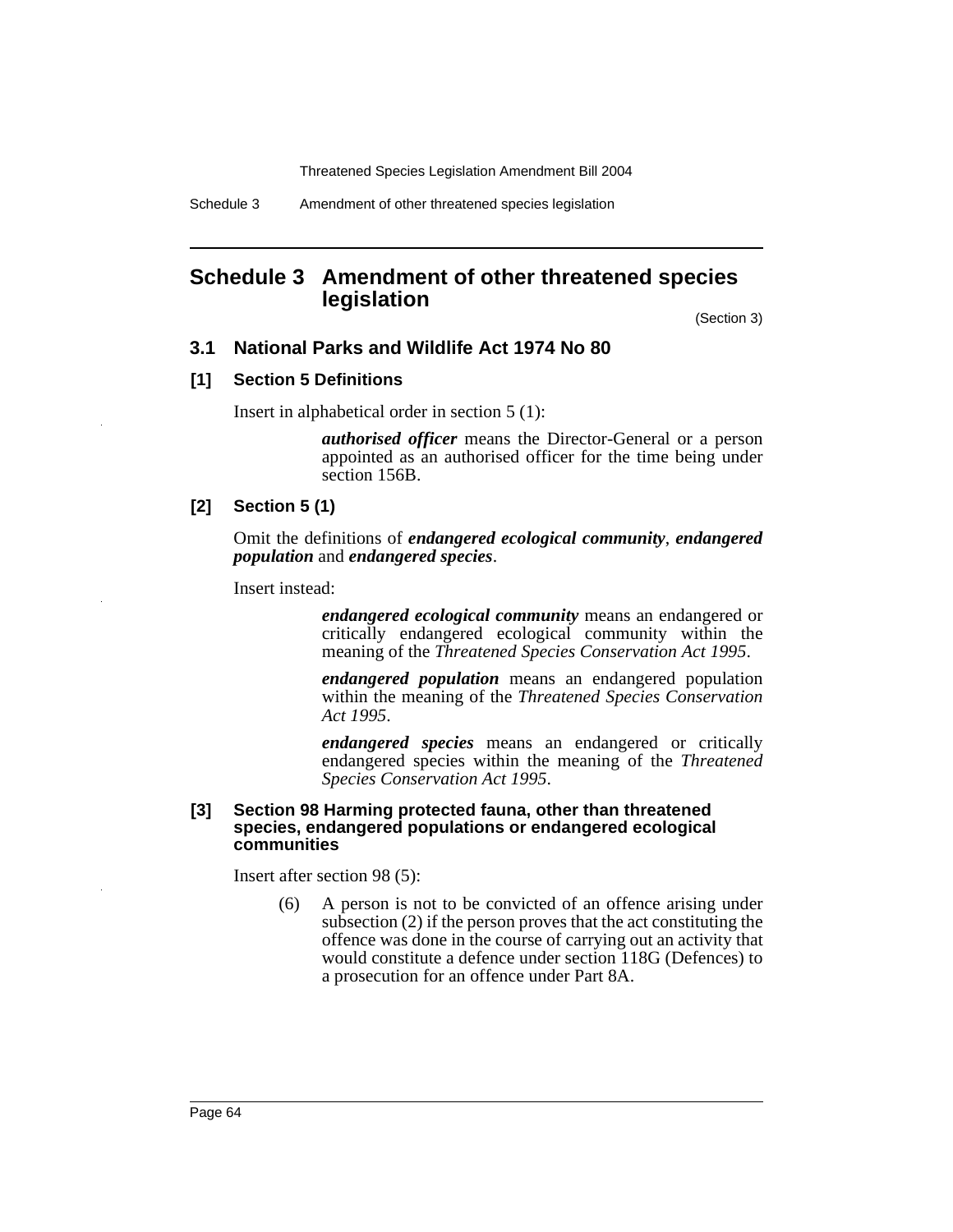#### **[4] Section 118A Harming or picking threatened species, endangered populations or endangered ecological communities**

Insert after section 118A (3) (a1):

(a2) was authorised by a property vegetation plan approved under the *Native Vegetation Act 2003*, being an act that had the benefit of biodiversity certification of the native vegetation reform package under Division 4 of Part 7 of the *Threatened Species Conservation Act 1995* when the plan was approved, or

**Note.** See also the defences under section 118G.

#### **[5] Section 118D Damage habitat of threatened species, endangered population or endangered ecological community**

Insert after section 118D (2) (a1):

(a2) was authorised by a property vegetation plan approved under the *Native Vegetation Act 2003*, being an act that had the benefit of biodiversity certification of the native vegetation reform package under Division 4 of Part 7 of the *Threatened Species Conservation Act 1995* when the plan was approved, or

**Note.** See also the defences under section 118G.

## **[6] Section 118D (4)**

Insert after section 118D (3):

- (4) In proceedings for an offence under this section in respect of an act or an omission of a person that causes damage to any habitat (other than critical habitat) of a threatened species, an endangered population or an endangered ecological community, it is to be conclusively presumed that the person knew that the land concerned was habitat of that kind if it is established that:
	- (a) the act or omission occurred in the course of the carrying out of development or an activity for which development consent under Part 4 of the *Environmental Planning and Assessment Act 1979*, or an approval to which Part 5 of that Act applies, was required but not obtained, or
	- (b) the act or omission constituted a failure to comply with any such development consent or approval.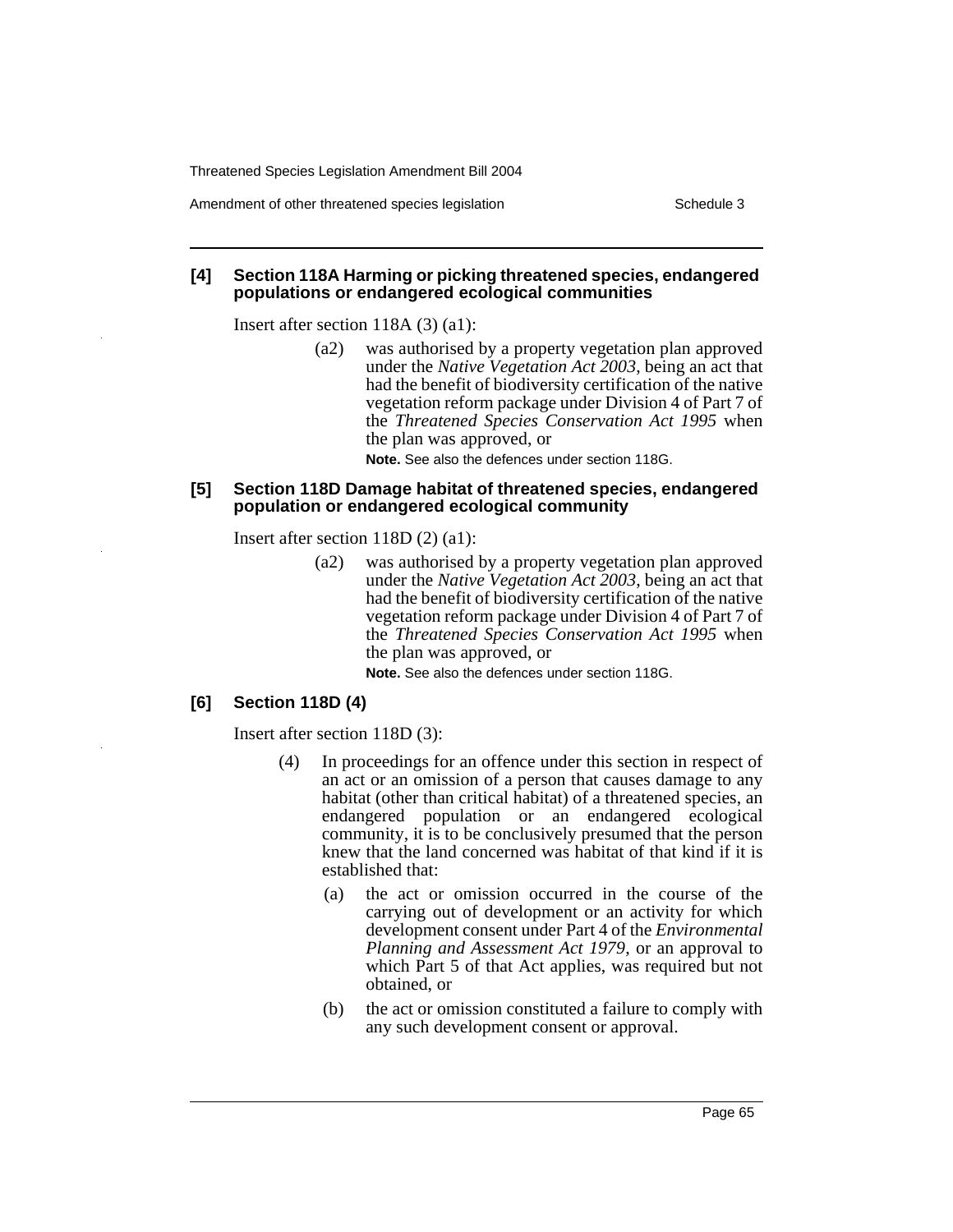Schedule 3 Amendment of other threatened species legislation

#### **[7] Section 118G**

Insert after section 118F:

#### **118G Defences**

- (1) It is a defence to a prosecution for an offence under this Part if the accused proves that the act constituting the alleged offence was any of the following activities:
	- (a) clearing of native vegetation that constitutes a routine agricultural management activity,
	- (b) a routine farming practice activity (other than clearing of native vegetation),

**Note.** Both (a) and (b) must be read subject to subsection (3).

- (c) an activity that is permitted under any of the following provisions of the *Native Vegetation Act 2003*:
	- (i) section 19 (Clearing of non-protected regrowth permitted),
	- (ii) section 23 (Continuation of existing farming activities),
	- (iii) 24 (Sustainable grazing),
- (d) any other activity prescribed by the regulations for the purposes of this section.
- (2) Each of the following is a *routine agricultural management activity* for the purposes of this section:
	- (a) the construction, operation and maintenance of rural infrastructure:
		- (i) including (subject to the regulations) dams, permanent fences, buildings, windmills, bores, air strips (in the Western Division), stockyards, and farm roads, but
		- (ii) not including rural infrastructure in areas zoned as rural-residential under environmental planning instruments or on small holdings (as defined in the regulations),
	- (b) the removal of noxious weeds under the *Noxious Weeds Act 1993*,
	- (c) the control of noxious animals under the *Rural Lands Protection Act 1998*,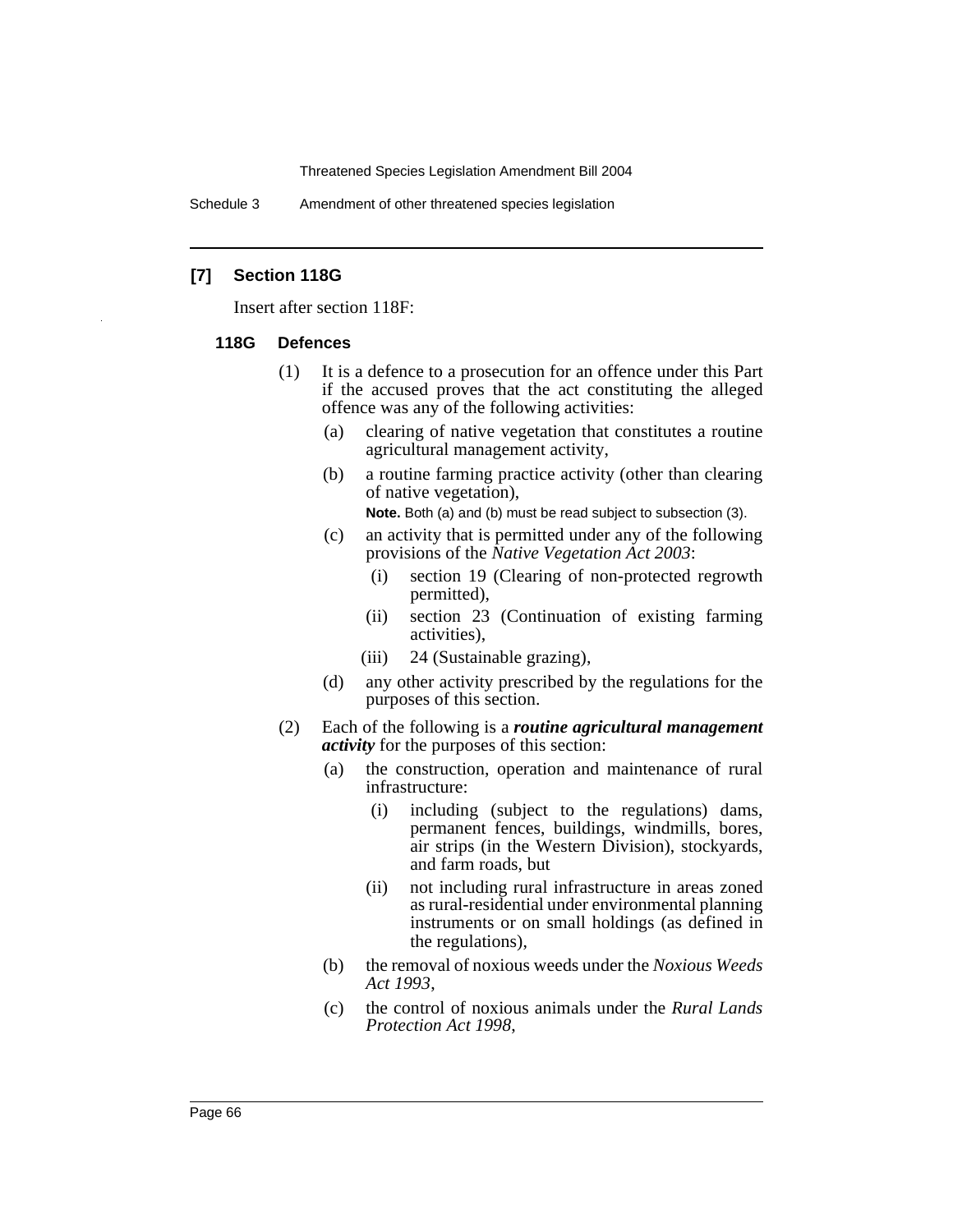Amendment of other threatened species legislation Schedule 3

- (d) the collection of firewood (except for commercial purposes),
- (e) the harvesting or other clearing of native vegetation planted for commercial purposes,
- (f) the lopping of native vegetation for stock fodder (including uprooting mulga in the Western Division in areas officially declared to be drought affected),
- (g) traditional Aboriginal cultural activities (except commercial activities),
- (h) the maintenance of public utilities (such as those associated with the transmission of electricity, the supply of water, the supply of gas and electronic communication),
- (i) any activity reasonably considered necessary to remove or reduce an imminent risk of serious personal injury or damage to property.
- (3) This section does not authorise the doing of an act:
	- (a) if it exceeds the minimum extent reasonably necessary for carrying out the routine agricultural management activity or routine farming practice activity, or
	- (b) if it is done for a work, building or structure before the grant of any statutory approval or other authority required for the work, building or structure.
- (4) This section does not apply to land described or referred to in Part 3 (Urban areas) of Schedule 1 to the *Native Vegetation Act 2003*.
- (5) The regulations may make provision for or with respect to:
	- (a) extending, limiting or varying the activities referred to in subsection (1) (and that subsection is to be construed accordingly), or
	- (b) excluding any specified land or class of land from the operation of subsection (1), or
	- (c) including any specified land or class of land in the operation of subsection (1) that would otherwise be excluded from its operation by subsection (4).
- (6) Until regulations under subsection (5) otherwise provide, any regulations in force under section 11 (2) of the *Native Vegetation Act 2003* apply for the purposes of extending,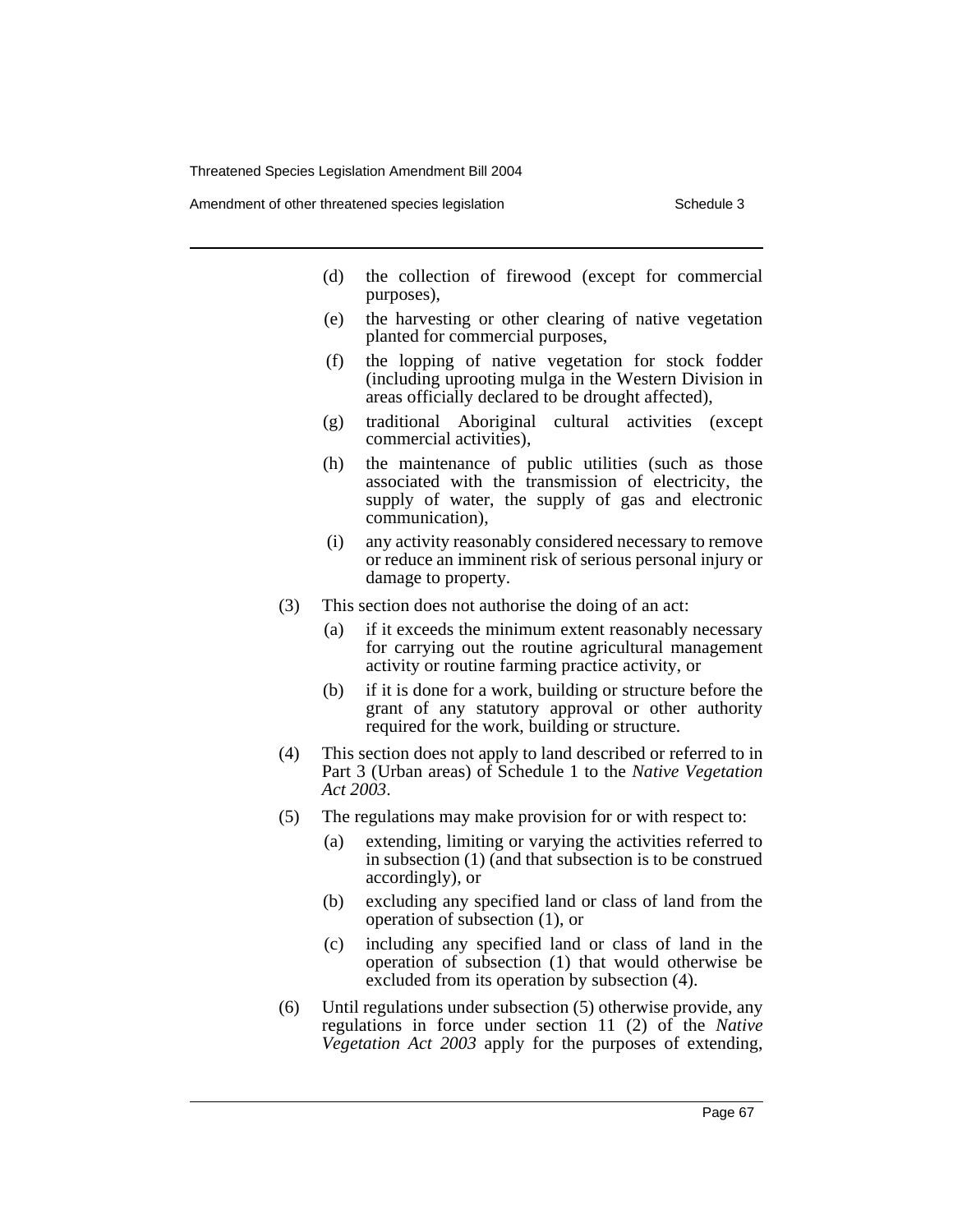Schedule 3 Amendment of other threatened species legislation

limiting or varying the activities referred to in subsection (2) in the same way as those regulations apply for the purposes of extending, limiting or varying the activities referred to in section 11 (1) of that Act.

## **[8] Section 156B**

Insert after section 156A:

#### **156B Powers of authorised officers**

- (1) The Director-General may appoint any person (including a class of persons) to be an authorised officer for the purposes of national parks legislation. Such an appointment is to be made under Chapter 7 of the *Protection of the Environment Operations Act 1997* (the *POEO Act*) as applied under this section.
- (2) An authorised officer has and may exercise the functions of an authorised officer under Chapter 7 (except Part 7.6) of the POEO Act for the following purposes:
	- (a) for determining whether there has been compliance with or a contravention of national parks legislation,
	- (b) for obtaining information or records for purposes connected with the administration of national parks legislation,
	- (c) generally for administering national parks legislation.
- (3) The provisions of Chapter 7 of the POEO Act apply to and in respect of national parks legislation as if:
	- (a) references in those provisions to an authorised officer were references to authorised officers appointed as referred to in this section, and
	- (b) references in those provisions to "this Act" were references to an Act or regulation forming part of the national parks legislation, and
	- (c) references in those provisions to the EPA were references to the Director-General, and
	- (d) the Director-General were the appropriate regulatory authority for matters concerning national parks legislation.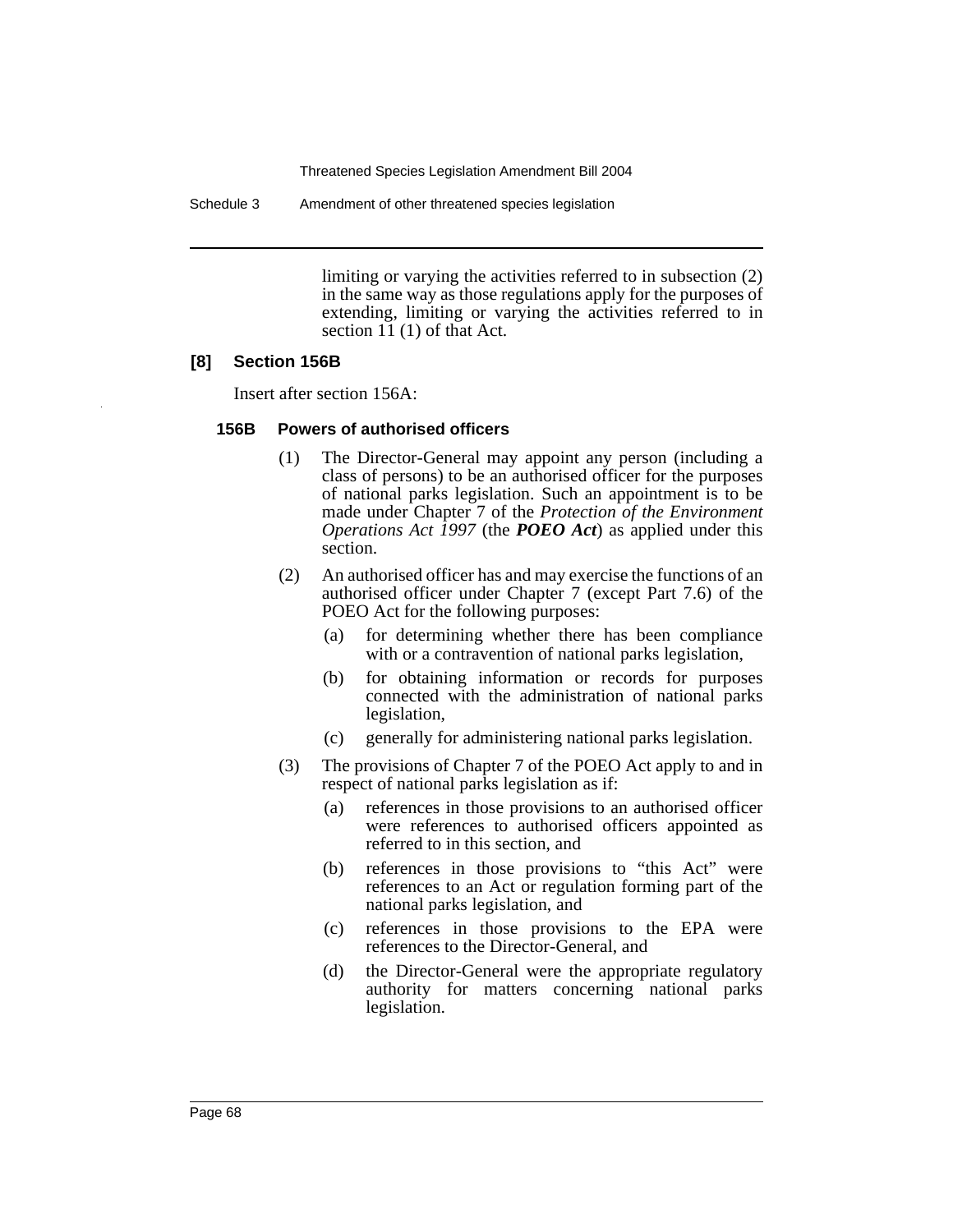Amendment of other threatened species legislation Schedule 3

- (4) The functions that an authorised officer has under Chapter 7 of the POEO Act are, for the purposes of any provision of national parks legislation, taken to be functions under national parks legislation.
- (5) If an authorised officer has functions in respect of a matter under both Chapter 7 of the POEO Act (as applying under this section) and under any other provision of national parks legislation, the fact that there is a restriction on the exercise of a function under national parks legislation does not of itself operate to restrict the exercise by an authorised officer of any similar or the same function under Chapter 7 of the POEO Act.
- (6) In this section:

*national parks legislation* means each of the following Acts and the regulations under those Acts:

- (a) this Act,
- (b) *Threatened Species Conservation Act 1995*,
- (c) *Wilderness Act 1987*,
- (d) *Marine Parks Act 1997*.

## **[9] Sections 159A and 159B**

Insert after section 159:

## **159A Liability of landholder for certain harming and picking offences**

In any criminal proceedings for an offence under section 98 or Part 8A, the landholder of any land on which the offence is alleged to have occurred is taken to have carried out the activity constituting the alleged offence unless it is established that:

- (a) the activity was carried out by another person, and
- (b) the landholder did not cause or permit the other person to carry out the activity.

This section does not prevent proceedings being taken against the person who actually carried out the activity.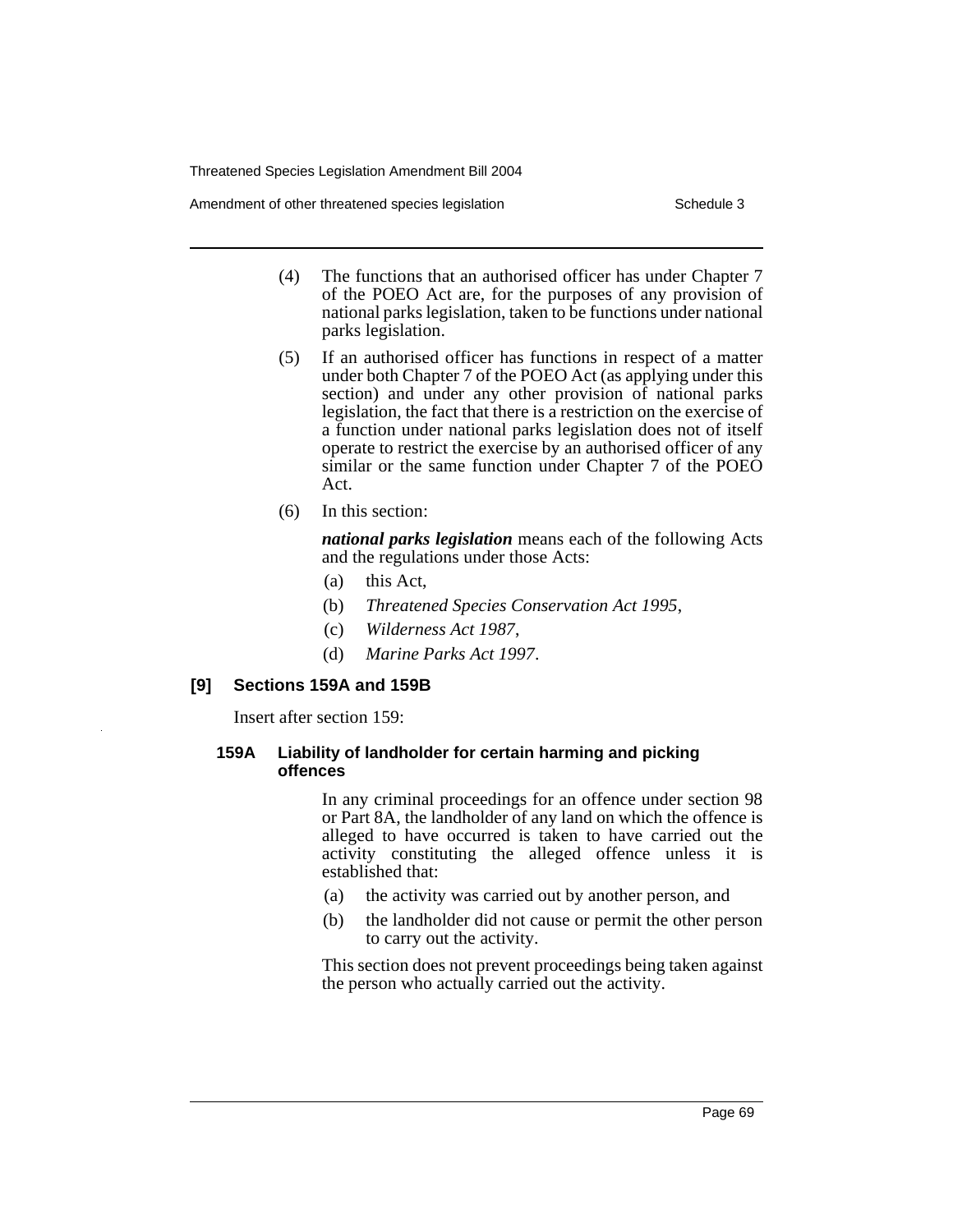Schedule 3 Amendment of other threatened species legislation

#### **159B Causing or permitting certain harming and picking offences**

A person who causes or permits, by act or omission, another person to commit an offence under section 98 or a provision of Part 8A is guilty of an offence under the provision and is liable on conviction to the same penalty applicable to an offence under that provision.

## **[10] Section 160 Penalty notices for certain offences**

Omit "(not exceeding 5 penalty units)" from section 160 (6) (b).

## **[11] Section 164 Powers of entry and seizure**

Omit "The Director-General or any person duly authorised by the Director-General in that behalf" from section 164 (1).

Insert instead "An authorised officer".

# **[12] Section 164 (2) (c)**

Insert "with the permission of the occupier or" after "except".

## **[13] Section 164 (5)**

Omit the words before paragraph (a).

Insert instead:

An authorised officer or a police officer may apply to an authorised justice for a search warrant if the authorised officer or police officer believes on reasonable grounds:

## **[14] Section 165 Persons to deliver up fauna etc when required**

Omit "the Director-General, or any person duly authorised by the Director-General in that behalf," from section 165 (1).

Insert instead "an authorised officer".

#### **[15] Section 167 Disposal of fauna and perishable goods when seized or delivered up**

Omit "the Director-General or an officer of the Service duly authorised by the Director-General in that behalf" from section 167 (1).

Insert instead "an authorised officer".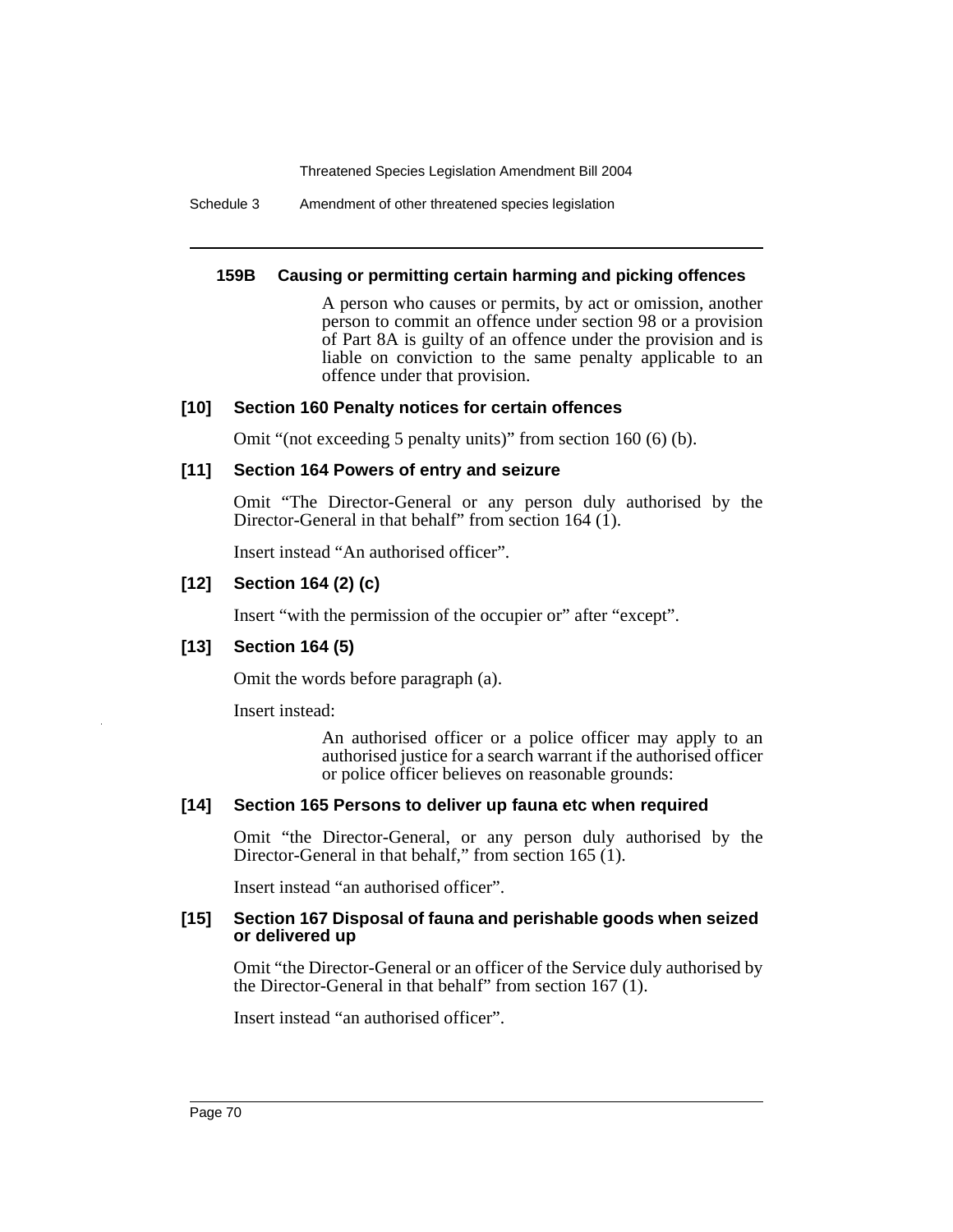Amendment of other threatened species legislation Schedule 3

#### **[16] Schedule 3 Savings, transitional and other provisions**

Insert at the end of clause 1 (1):

*Threatened Species Legislation Amendment Act 2004*, to the extent that it amends this Act

## **[17] Schedule 3**

Insert after Part 4:

# **Part 5 Provisions consequent on enactment of Threatened Species Legislation Amendment Act 2004**

#### **44 Authorised officers**

- (1) A person who is duly authorised for the purposes of section 164 or 165 immediately before the commencement of section 156B is, on that commencement taken to have been appointed as an authorised officer under that section.
- (2) The functions conferred on an authorised officer by section 156B extend to matters arising before the commencement of that section.

## **3.2 National Parks and Wildlife Regulation 2002**

#### **Clause 94 Evidence of authority**

Omit clause 94 (1). Insert instead:

- (1) For the purposes of sections 164 and 165 of the Act, the prescribed evidence of a person's authority is:
	- (a) a written instrument of authority signed by the Director-General that identifies the person so authorised (unless the person has been provided with an identification card as referred to in paragraph (b)), or
	- (b) the identification card provided to the person in respect of the person's appointment as an authorised officer under section 189 of the *Protection of the Environment Operations Act 1997* (as applying under section 156B of the Act).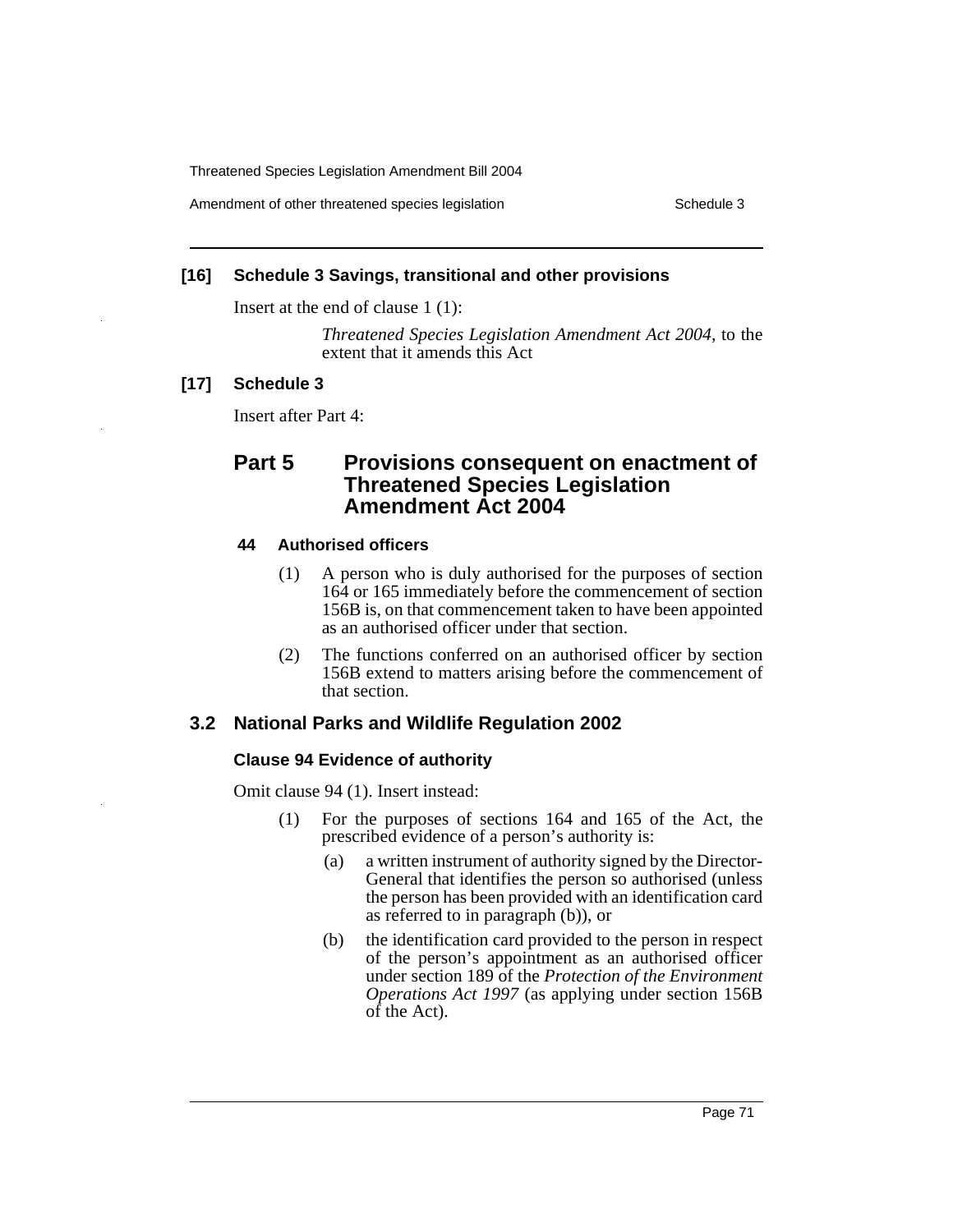Threatened Species Legislation Amendment Bill 2004

Schedule 3 Amendment of other threatened species legislation

## **3.3 Native Vegetation Act 2003 No 103**

#### **Section 14 Granting of development consent**

Insert after section 14 (3):

- (4) If the clearing of any native vegetation has the benefit of biodiversity certification under Division 4 of Part 7 of the *Threatened Species Conservation Act 1995* and also the benefit of biodiversity certification under Part 7A of the *Fisheries Management Act 1994*:
	- (a) an application for development consent for clearing is not required to be accompanied by a species impact statement or statements (as would otherwise be required under section 78A of the EPA Act), and
	- (b) the Minister is not required to consult with the Minister administering the *Threatened Species Conservation Act 1995* and the Minister administering the *Fisheries Management Act 1994* (as would otherwise be required under section 79B of the EPA Act).

### **3.4 Natural Resources Commission Act 2003 No 102**

#### **Section 16A**

Insert after section 16:

#### **16A Assistance from Scientific Committee**

The Commission may seek and obtain the advice of:

- (a) the Scientific Committee under the *Threatened Species Conservation Act 1995* on matters of a scientific nature relating to threatened species, populations and communities, such as the setting of state-wide and regional standards or targets for biodiversity conservation, and
- (b) the Biological Diversity Advisory Council under that Act on matters of biological diversity, and
- (c) the Social and Economic Advisory Council under that Act on matters relating to the social and economic impact of natural resource management.